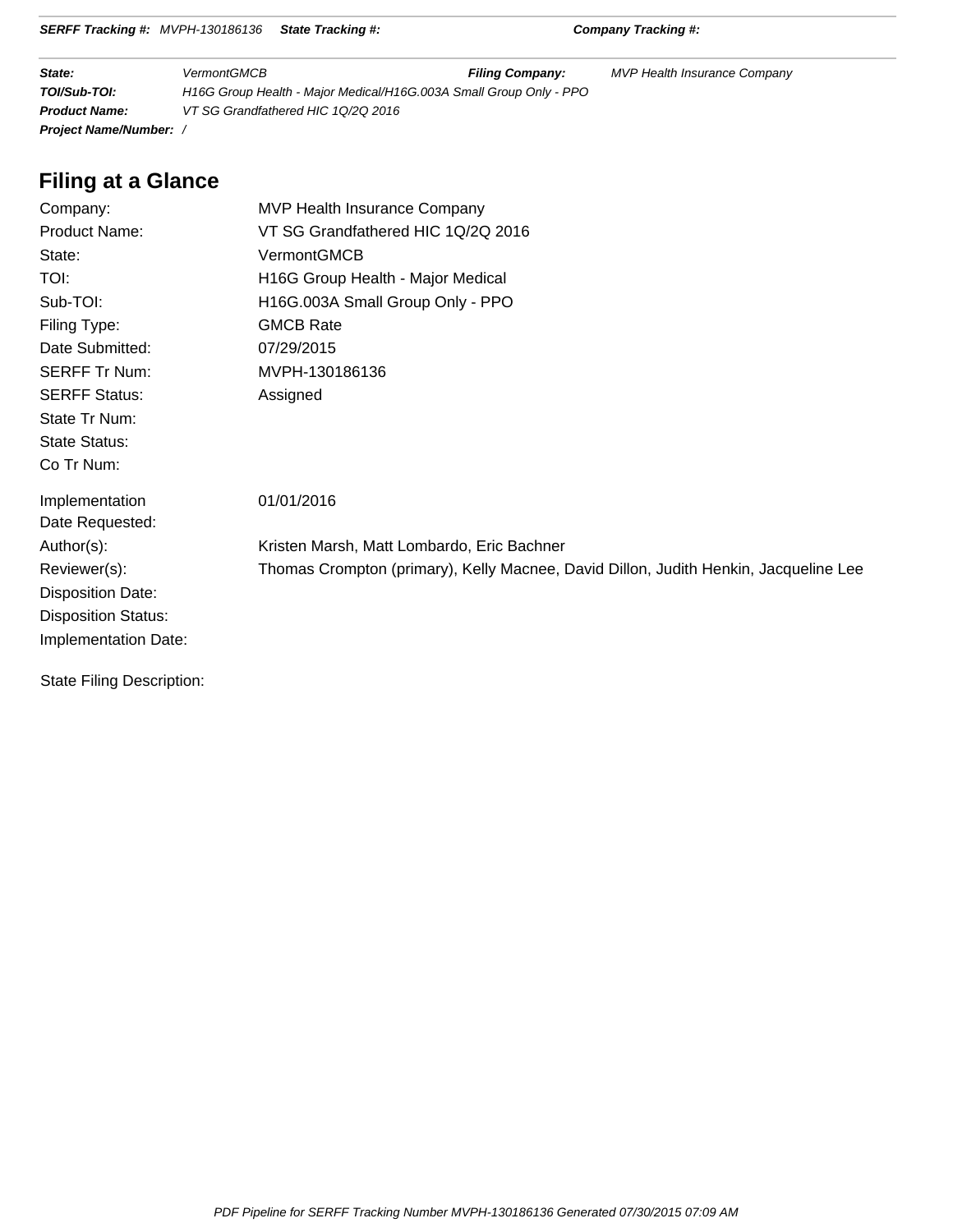|  | <b>SERFF Tracking #:</b> MVPH-130186136 State Tracking #: |  |
|--|-----------------------------------------------------------|--|
|--|-----------------------------------------------------------|--|

**SERFF Tracking #:** Company Tracking #:

| State:                      | <b>VermontGMCB</b>                                                 | <b>Filing Company:</b> | MVP Health Insurance Company |
|-----------------------------|--------------------------------------------------------------------|------------------------|------------------------------|
| TOI/Sub-TOI:                | H16G Group Health - Major Medical/H16G.003A Small Group Only - PPO |                        |                              |
| <b>Product Name:</b>        | VT SG Grandfathered HIC 10/20 2016                                 |                        |                              |
| <b>Project Name/Number:</b> |                                                                    |                        |                              |

# **General Information**

| Project Name:                            | Status of Filing in Domicile:   |
|------------------------------------------|---------------------------------|
| <b>Project Number:</b>                   | Date Approved in Domicile:      |
| Requested Filing Mode: Review & Approval | Domicile Status Comments:       |
| Explanation for Combination/Other:       | Market Type: Group              |
| Submission Type: New Submission          | <b>Group Market Size: Small</b> |
| Group Market Type: Employer              | Overall Rate Impact: 2.6%       |
| Filing Status Changed: 07/30/2015        |                                 |
| State Status Changed:                    | Deemer Date:                    |
| Created By: Matt Lombardo                | Submitted By: Matt Lombardo     |
| Corresponding Filing Tracking Number:    |                                 |
| PPACA: Not PPACA-Related                 |                                 |
| <b>PPACA Notes: null</b>                 |                                 |
| Include Exchange Intentions:             | No                              |

Filing Description:

The proposed rates enclosed within this filing are available to Small Group Grandfathered Vermont members with contract effective dates beginning between January 1, 2016 - June 30, 2016.

# **Company and Contact**

## **Filing Contact Information**

| Matt Lombardo,        | mlombardo@mvphealthcare.com |
|-----------------------|-----------------------------|
| 625 State Street      | 518-388-2483 [Phone]        |
| Schenectady, NY 12305 |                             |

### **Filing Company Information**

| MVP Health Insurance Company | CoCode: 11125           | State of Domicile: New York |
|------------------------------|-------------------------|-----------------------------|
| 625 State Street             | Group Code: 1198        | Company Type: Health        |
| Schenectady, NY 12305        | Group Name:             | Insurance                   |
| (518) 388-2469 ext. [Phone]  | FEIN Number: 14-1827918 | State ID Number:            |

# **Filing Fees**

| Fee Required?    | Yes      |
|------------------|----------|
| Fee Amount:      | \$150.00 |
| Retaliatory?     | Nο       |
| Fee Explanation: |          |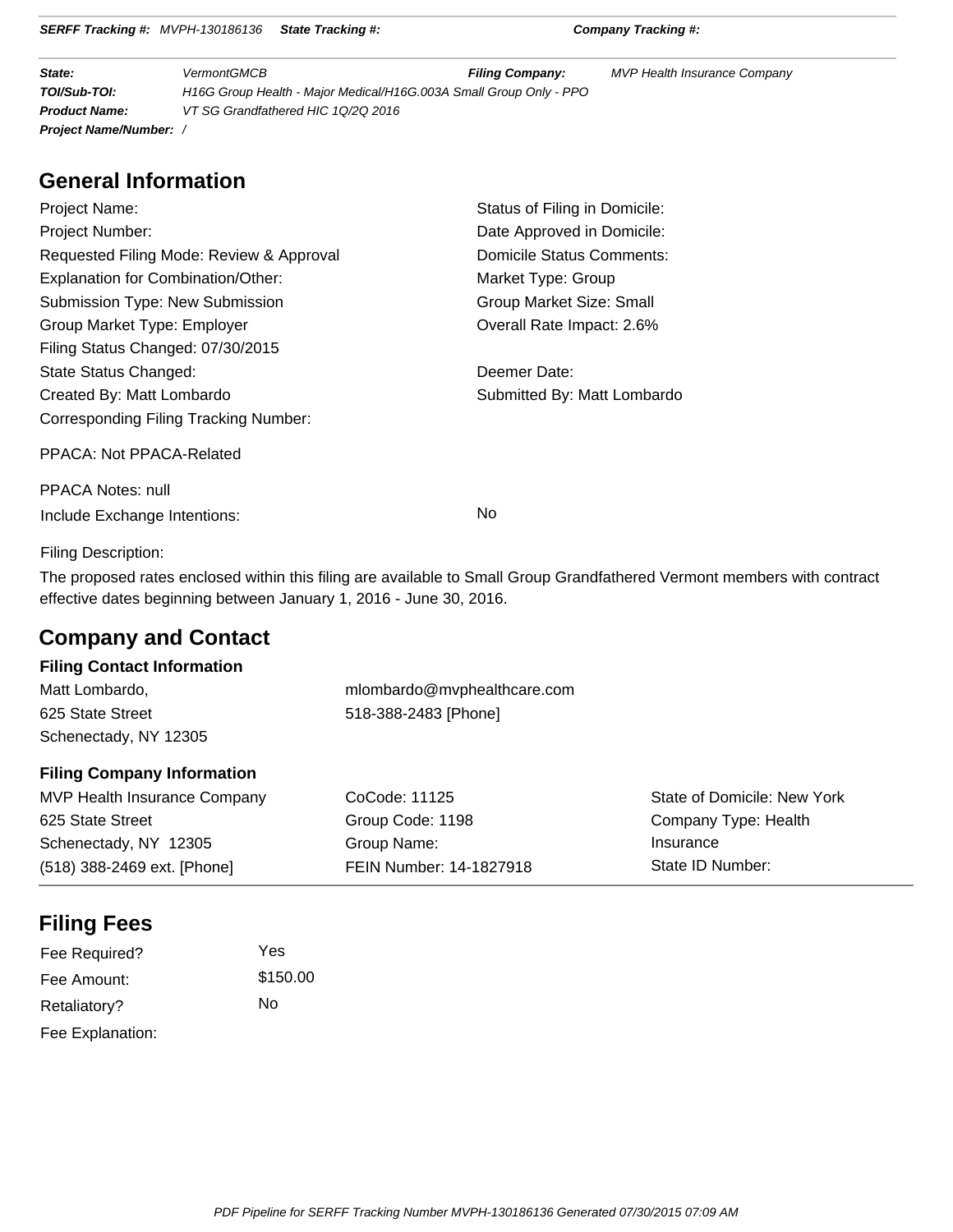| <b>SERFF Tracking #:</b>                                                      | MVPH-130186136     |                  | <b>State Tracking #:</b>           |                                                                                              | Company Tracking #:                 |                                     |           |                               |
|-------------------------------------------------------------------------------|--------------------|------------------|------------------------------------|----------------------------------------------------------------------------------------------|-------------------------------------|-------------------------------------|-----------|-------------------------------|
| State:<br>TOI/Sub-TOI:<br><b>Product Name:</b><br><b>Project Name/Number:</b> | <b>VermontGMCB</b> |                  | VT SG Grandfathered HIC 1Q/2Q 2016 | <b>Filing Company:</b><br>H16G Group Health - Major Medical/H16G.003A Small Group Only - PPO |                                     | <b>MVP Health Insurance Company</b> |           |                               |
| <b>Rate Information</b>                                                       |                    |                  |                                    |                                                                                              |                                     |                                     |           |                               |
| Rate data applies to filing.                                                  |                    |                  |                                    |                                                                                              |                                     |                                     |           |                               |
| <b>Filing Method:</b>                                                         |                    |                  |                                    | <b>SERFF</b>                                                                                 |                                     |                                     |           |                               |
| <b>Rate Change Type:</b>                                                      |                    |                  |                                    | Increase                                                                                     |                                     |                                     |           |                               |
| <b>Overall Percentage of Last Rate Revision:</b>                              |                    |                  |                                    | 7.700%                                                                                       |                                     |                                     |           |                               |
| <b>Effective Date of Last Rate Revision:</b>                                  |                    |                  |                                    | 01/01/2015                                                                                   |                                     |                                     |           |                               |
| <b>Filing Method of Last Filing:</b>                                          |                    |                  |                                    | <b>SERFF</b>                                                                                 |                                     |                                     |           |                               |
|                                                                               |                    |                  |                                    | <b>Company Rate Information</b>                                                              |                                     |                                     |           |                               |
|                                                                               | Company            | Overall %        | Overall %                          | Written                                                                                      | <b>Number of Policy Written</b>     |                                     | Maximum % | Minimum %                     |
| Company                                                                       | Rate               | <b>Indicated</b> | Rate                               | <b>Premium</b>                                                                               | <b>Holders Affected Premium for</b> |                                     | Change    | Change                        |
| Name:                                                                         | Change:            | Change:          | Impact:                            | <b>Change for</b><br>this Program:                                                           | for this Program: this Program:     |                                     |           | (where req'd): (where req'd): |
| <b>MVP</b> Health<br>Insurance Company                                        | Increase           | 2.600%           | 2.600%                             | \$261,382                                                                                    | 281                                 | \$10,053,144                        | 2.700%    | 2.300%                        |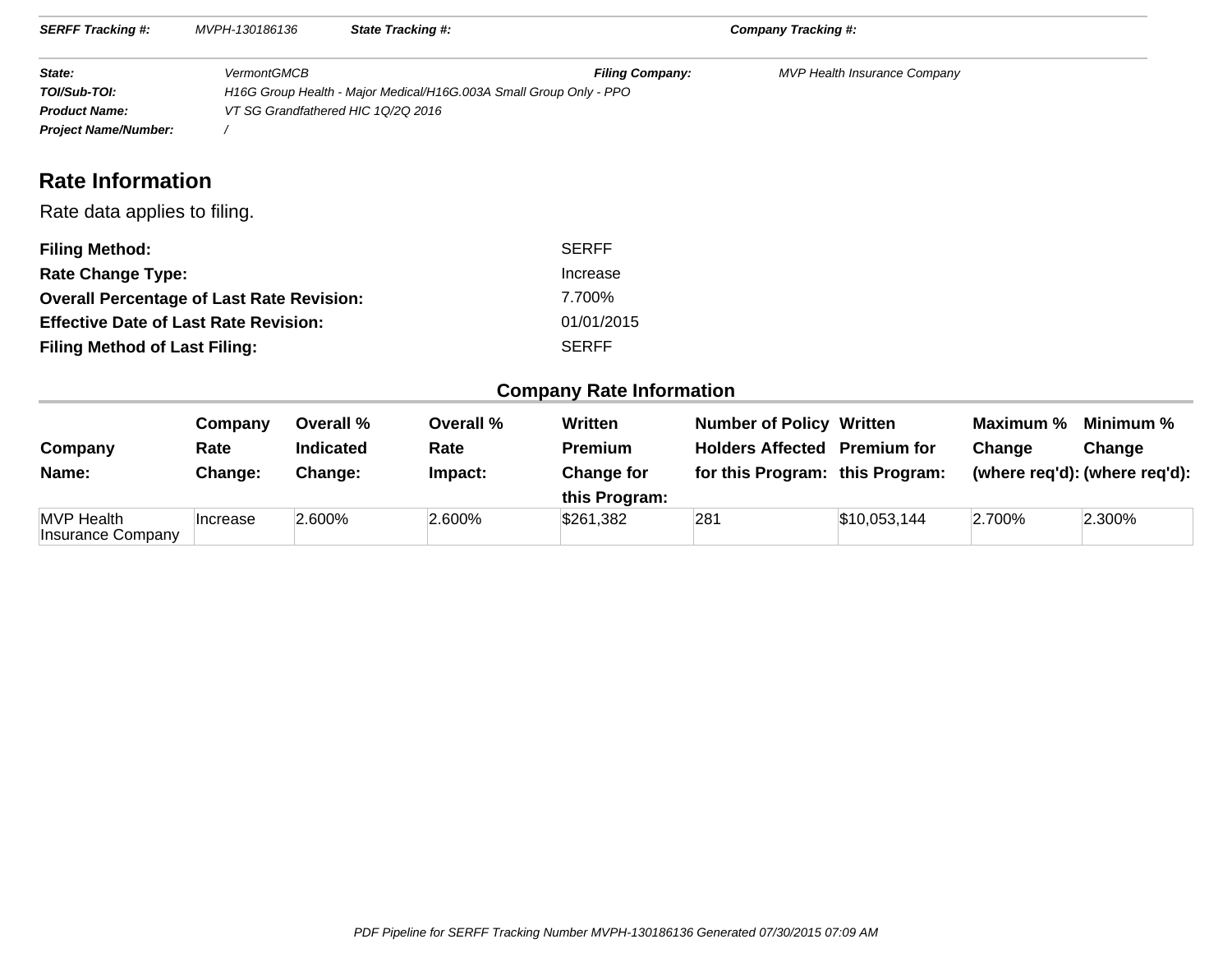**SERFF Tracking #:** MVPH-130186136 **State Tracking #: Company Tracking #:**

**State:** VermontGMCB **Filing Company:** MVP Health Insurance Company **TOI/Sub-TOI:** H16G Group Health - Major Medical/H16G.003A Small Group Only - PPO **Product Name:** VT SG Grandfathered HIC 1Q/2Q 2016 **Project Name/Number:** /

# **Rate Review Detail**

### **COMPANY:**

| Company Name:  | MVP Health Insurance Company |
|----------------|------------------------------|
| HHS Issuer Id: | 92802                        |

## **PRODUCTS:**

| <b>Product Name</b>           | <b>HIOS Product ID</b> | <b>HIOS Submission ID</b> | <b>Number of Covered</b><br>Lives |
|-------------------------------|------------------------|---------------------------|-----------------------------------|
| <b>Preferred Suite HD EPO</b> | 92802VT006             | 92802VT006000             | 2107                              |

Trend Factors:

| <b>FORMS:</b>         |             |
|-----------------------|-------------|
| New Policy Forms:     |             |
| Affected Forms:       |             |
| Other Affected Forms: | VT HDHP COC |

### **REQUESTED RATE CHANGE INFORMATION:**

| Change Period:            | Annual                     |
|---------------------------|----------------------------|
| Member Months:            | 32.828                     |
| Benefit Change:           | Increase                   |
| Percent Change Requested: | Min: 2.3 Max: 2.7 Avg: 2.6 |

## **PRIOR RATE:**

| <b>Total Earned Premium:</b> | 10.053.144.00                       |
|------------------------------|-------------------------------------|
| Total Incurred Claims:       | 8.414.481.00                        |
| Annual \$:                   | Min: 394.43 Max: 582.28 Avg: 397.60 |

### **REQUESTED RATE:**

| <b>Projected Earned Premium:</b> | 10.314.526.00                       |
|----------------------------------|-------------------------------------|
| Projected Incurred Claims:       | 8.650.025.00                        |
| Annual \$:                       | Min: 405.08 Max: 598.00 Avg: 407.94 |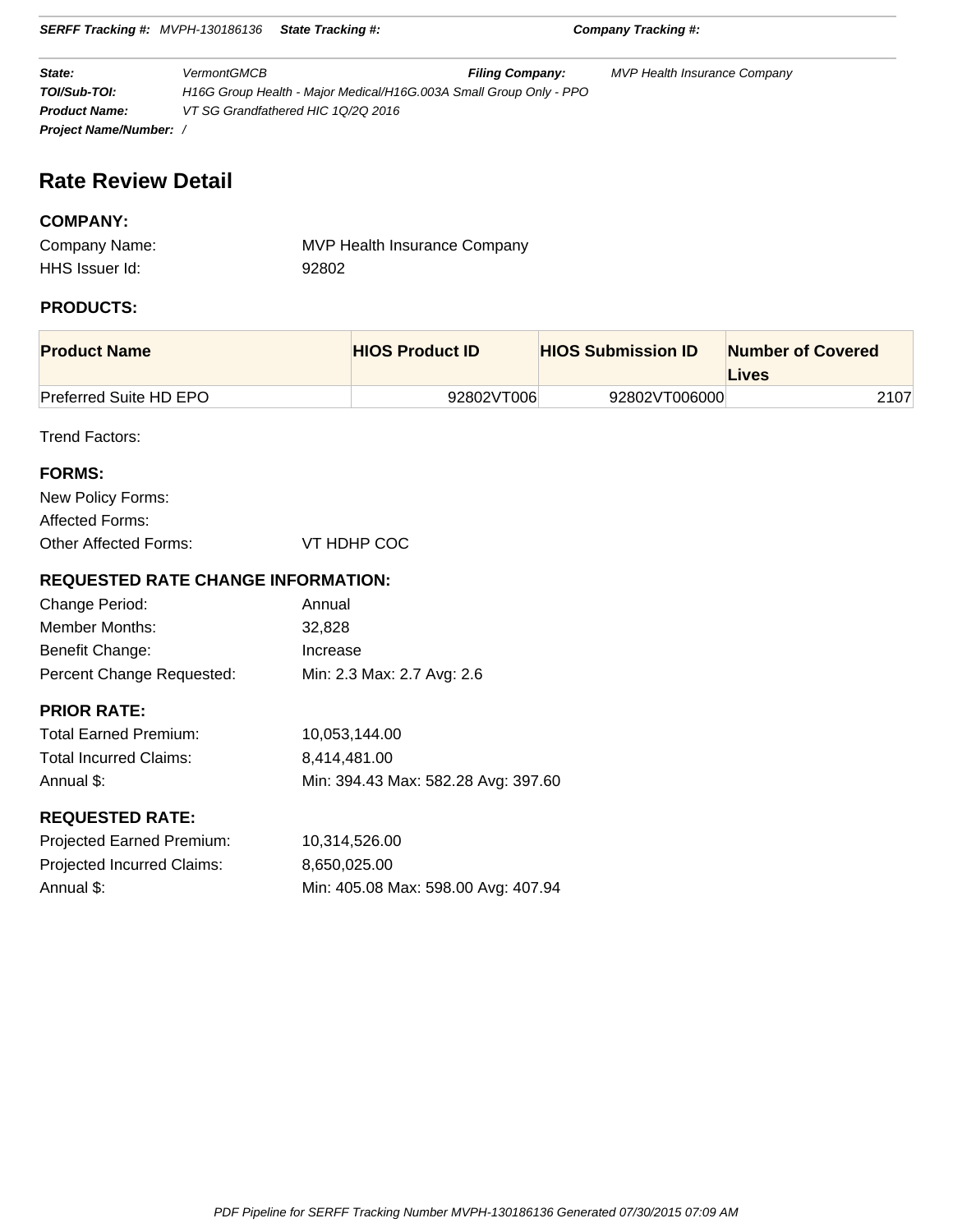| <b>SERFF Tracking #:</b>    | MVPH-130186136     | <b>State Tracking #:</b>                                           |                        | <b>Company Tracking #:</b>          |  |
|-----------------------------|--------------------|--------------------------------------------------------------------|------------------------|-------------------------------------|--|
| State:                      | <b>VermontGMCB</b> |                                                                    | <b>Filing Company:</b> | <b>MVP Health Insurance Company</b> |  |
| TOI/Sub-TOI:                |                    | H16G Group Health - Major Medical/H16G.003A Small Group Only - PPO |                        |                                     |  |
| <b>Product Name:</b>        |                    | VT SG Grandfathered HIC 10/20 2016                                 |                        |                                     |  |
| <b>Project Name/Number:</b> |                    |                                                                    |                        |                                     |  |

# **Supporting Document Schedules**

| <b>Satisfied - Item:</b> | Actuarial Memorandum                                                                                                                                                                                                                                                                                                                                                                    |
|--------------------------|-----------------------------------------------------------------------------------------------------------------------------------------------------------------------------------------------------------------------------------------------------------------------------------------------------------------------------------------------------------------------------------------|
| <b>Comments:</b>         |                                                                                                                                                                                                                                                                                                                                                                                         |
| Attachment(s):           | 1Q 2016 ACT MEMO HIC Small Group.pdf<br>VT SG HIC GF Q1 & Q2 2016 Rate Filing - SERFF.pdf<br>VT SG HIC GF Q1 & Q2 2016 Rate Filing - SERFF.xlsx<br>Impact of Membership Growth_Decline on Experience Pd Claims.pdf<br>Impact of Membership Growth_Decline on Experience Pd Claims.xlsx<br>Rolling 12 Medical and Rx Data - SG HDHP.pdf<br>Rolling 12 Medical and Rx Data - SG HDHP.xlsx |
| <b>Item Status:</b>      |                                                                                                                                                                                                                                                                                                                                                                                         |
| <b>Status Date:</b>      |                                                                                                                                                                                                                                                                                                                                                                                         |
| <b>Bypassed - Item:</b>  | Actuarial Memorandum and Certifications                                                                                                                                                                                                                                                                                                                                                 |
| <b>Bypass Reason:</b>    | N/A - Grandfathered Filing                                                                                                                                                                                                                                                                                                                                                              |
| Attachment(s):           |                                                                                                                                                                                                                                                                                                                                                                                         |
| <b>Item Status:</b>      |                                                                                                                                                                                                                                                                                                                                                                                         |
| <b>Status Date:</b>      |                                                                                                                                                                                                                                                                                                                                                                                         |
| <b>Satisfied - Item:</b> | <b>Civil Union Rating Requirements</b>                                                                                                                                                                                                                                                                                                                                                  |
| <b>Comments:</b>         | MVP's certificate of coverage complies with 8 V.S.A. § 4724.                                                                                                                                                                                                                                                                                                                            |
| Attachment(s):           |                                                                                                                                                                                                                                                                                                                                                                                         |
| <b>Item Status:</b>      |                                                                                                                                                                                                                                                                                                                                                                                         |
| <b>Status Date:</b>      |                                                                                                                                                                                                                                                                                                                                                                                         |
| <b>Bypassed - Item:</b>  | Consumer Disclosure Form                                                                                                                                                                                                                                                                                                                                                                |
| <b>Bypass Reason:</b>    | Proposed rate increase is below threshold.                                                                                                                                                                                                                                                                                                                                              |
| Attachment(s):           |                                                                                                                                                                                                                                                                                                                                                                                         |
| <b>Item Status:</b>      |                                                                                                                                                                                                                                                                                                                                                                                         |
| <b>Status Date:</b>      |                                                                                                                                                                                                                                                                                                                                                                                         |
| <b>Satisfied - Item:</b> | <b>Filing Compliance Certification</b>                                                                                                                                                                                                                                                                                                                                                  |
| <b>Comments:</b>         | Please see attached.                                                                                                                                                                                                                                                                                                                                                                    |
| Attachment(s):           | Certification of Compliance - VT.pdf                                                                                                                                                                                                                                                                                                                                                    |
| <b>Item Status:</b>      |                                                                                                                                                                                                                                                                                                                                                                                         |
| <b>Status Date:</b>      |                                                                                                                                                                                                                                                                                                                                                                                         |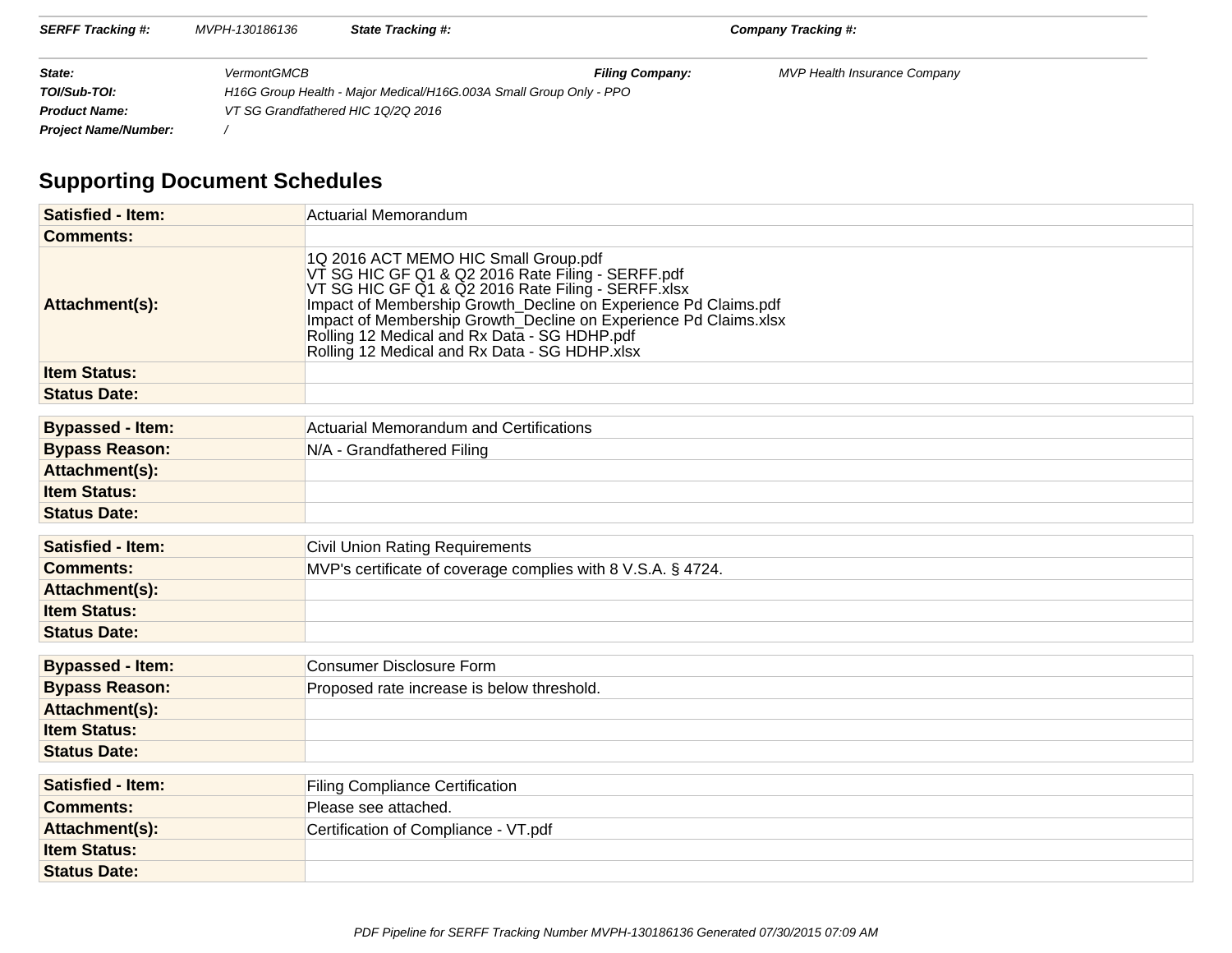| <b>SERFF Tracking #:</b>    | MVPH-130186136     | <b>State Tracking #:</b>                                           | Company Tracking #:    |                                     |  |
|-----------------------------|--------------------|--------------------------------------------------------------------|------------------------|-------------------------------------|--|
| State:                      | <b>VermontGMCB</b> |                                                                    | <b>Filing Company:</b> | <b>MVP Health Insurance Company</b> |  |
| TOI/Sub-TOI:                |                    | H16G Group Health - Major Medical/H16G.003A Small Group Only - PPO |                        |                                     |  |
| <b>Product Name:</b>        |                    | VT SG Grandfathered HIC 1Q/2Q 2016                                 |                        |                                     |  |
| <b>Project Name/Number:</b> |                    |                                                                    |                        |                                     |  |
| <b>Bypassed - Item:</b>     |                    | Third Party Filing Authorization                                   |                        |                                     |  |
| <b>Bypass Reason:</b>       |                    | N/A                                                                |                        |                                     |  |
| Attachment(s):              |                    |                                                                    |                        |                                     |  |
| <b>Item Status:</b>         |                    |                                                                    |                        |                                     |  |
| <b>Status Date:</b>         |                    |                                                                    |                        |                                     |  |
| <b>Bypassed - Item:</b>     |                    | Unified Rate Review Template                                       |                        |                                     |  |
| <b>Bypass Reason:</b>       |                    | N/A                                                                |                        |                                     |  |
| Attachment(s):              |                    |                                                                    |                        |                                     |  |
| <b>Item Status:</b>         |                    |                                                                    |                        |                                     |  |
| <b>Status Date:</b>         |                    |                                                                    |                        |                                     |  |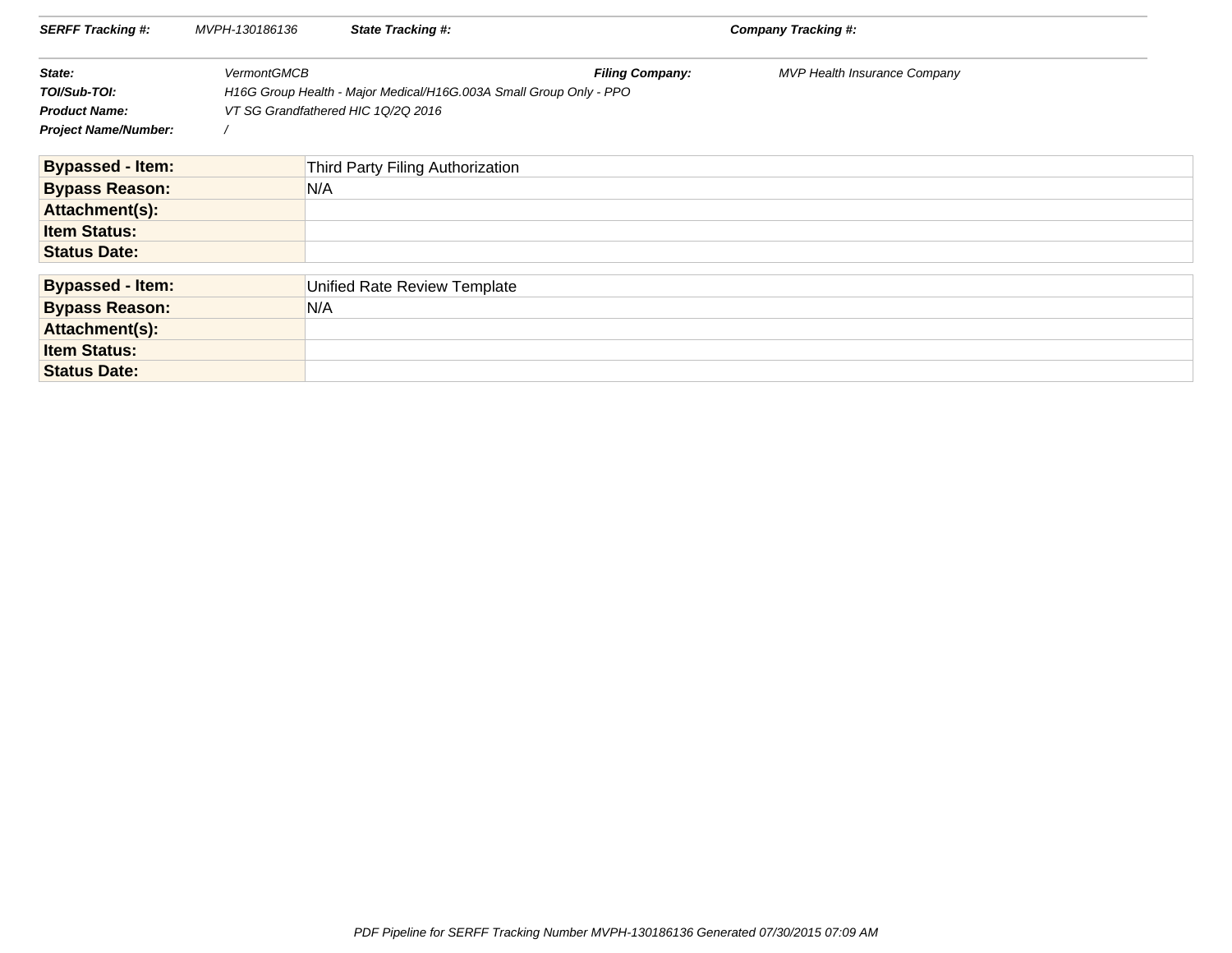| <b>SERFF Tracking #:</b>    | MVPH-130186136     | <b>State Tracking #:</b>                                           |                        | Company Tracking #:                 |  |
|-----------------------------|--------------------|--------------------------------------------------------------------|------------------------|-------------------------------------|--|
| State:                      | <b>VermontGMCB</b> |                                                                    | <b>Filing Company:</b> | <b>MVP Health Insurance Company</b> |  |
| TOI/Sub-TOI:                |                    | H16G Group Health - Major Medical/H16G.003A Small Group Only - PPO |                        |                                     |  |
| <b>Product Name:</b>        |                    | VT SG Grandfathered HIC 10/20 2016                                 |                        |                                     |  |
| <b>Project Name/Number:</b> |                    |                                                                    |                        |                                     |  |

**Attachment VT SG HIC GF Q1 & Q2 2016 Rate Filing - SERFF.xlsx is not a PDF document and cannot bereproduced here.**

**Attachment Impact of Membership Growth\_Decline on Experience Pd Claims.xlsx is not a PDFdocument and cannot be reproduced here.**

**Attachment Rolling 12 Medical and Rx Data - SG HDHP.xlsx is not a PDF document and cannot bereproduced here.**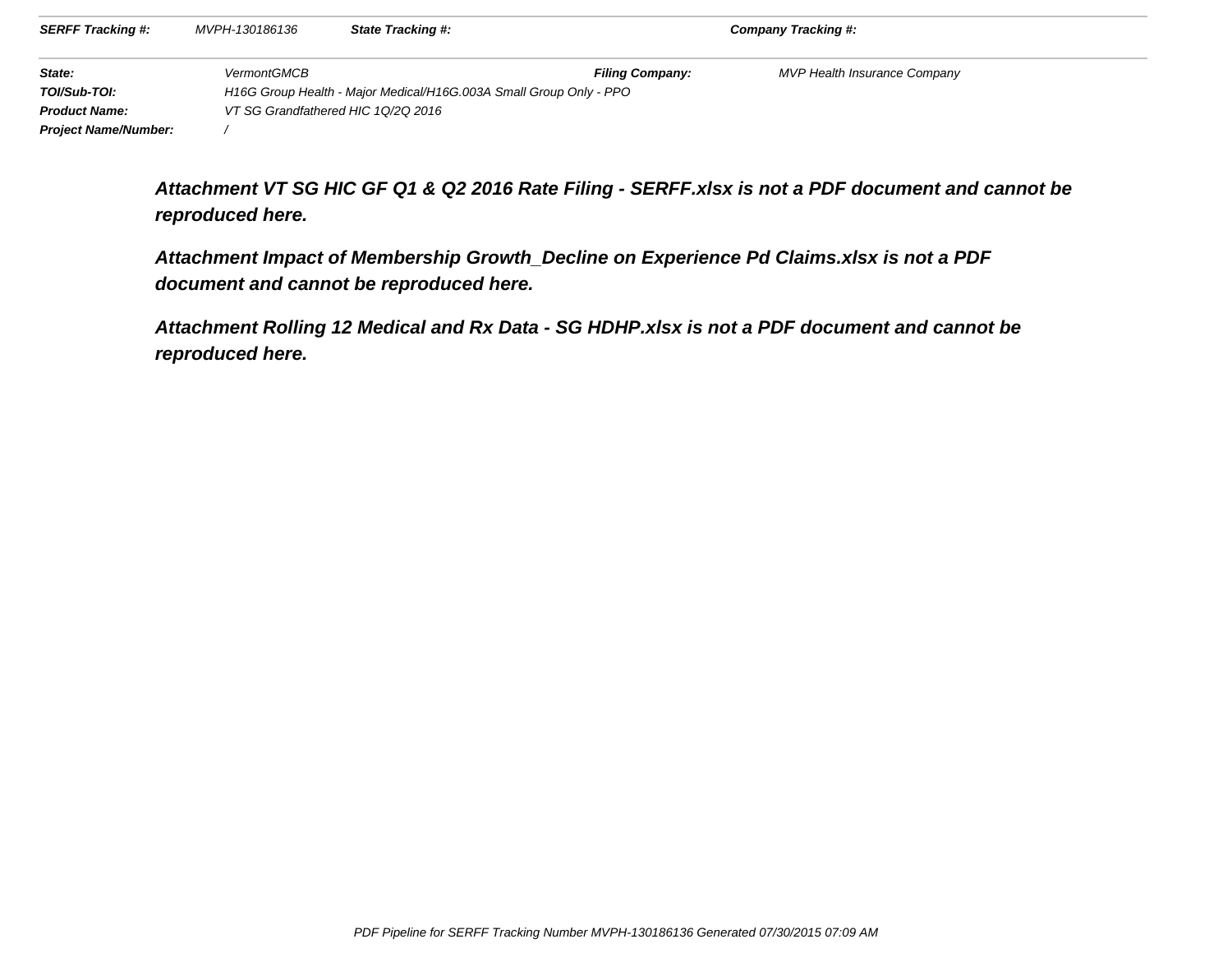

## **ACTUARIAL MEMORANDUM 1Q and 2Q 2016 Small Group Grandfathered AR42 Filing**

## **Purpose and Scope of Filing**

The purpose of this filing is to demonstrate the development of premium rates in support of MVP Health Insurance Company's Small Group High Deductible EPO/PPO grandfathered product portfolio and seek approval of the premium rates. The premium rates included in this filing are for group effective dates between 1/1/2016 and 6/30/2016. The rates are effective for 12 months. This rate filing has been prepared to satisfy the requirements of 8 V.S.A § 5104 and is not intended to be used for other purposes.

This is a closed block of business and as of June 2015, there were 2,107 members enrolled in plans impacted by this rate filing. Of those 2,107 members, 1,381 members have 1Q contract effective dates and 265 have 2Q contract effective dates. MVP is proposing a quarterly rate decrease of 2.6% over the approved 4Q 2015 rates and annual rate increases of 2.7% and 2.3% for 1Q and 2Q 2016 renewals, respectively.

| Derivation of Annual Rate Increases Based on Quarterly Rate Changes |             |             |             |             |             |               |               |
|---------------------------------------------------------------------|-------------|-------------|-------------|-------------|-------------|---------------|---------------|
|                                                                     | 20 '15 / 10 | 3Q '15 / 2Q | 4Q '15 / 3Q | 1Q '16 / 4Q | 2Q '16 / 1Q | 1Q '16 Annual | 2Q '16 Annual |
|                                                                     | '15         | '15         | '15         | '15         | '16         | Increase      | Increase      |
| <b>HDHP</b>                                                         | 1.5%        | 2.2%        | 1.7%        | $-2.6%$     | 1.1%        | 2.7%          | 2.3%          |

## **Experience Period Claims**

Small group grandfathered AR42 high deductible claims incurred between January 2014 and December 2014, paid through April 2015 was the basis of MVP's rate analysis. Fee-for-service (FFS) medical and pharmacy claims were projected to the 1Q 2016 rating period by applying 24 months of trend to the experience period data. The capitation and non-FFS costs included in the rate development represent MVP's best estimate of these costs during the rating period.

Data associated with non-grandfathered members were excluded from the analysis as they will not be eligible to purchase these products in 2016. There were 19,400 member months associated with the excluded population, and had their claims been included in the rate development, MVP's proposed rate increase would have been 3.2% higher.

### **Pooling Charge**

To account for volatility in high cost claims, medical and Rx claims in excess of \$100,000 are being removed from the claim projection and being replaced by a pooling charge. The pooling charge of 12.2% represents the arithmetic average cost of claims in excess of \$100,000 for the grandfathered small group high deductible block over for rolling 12 month time periods with ending dates between December 2012 and December 2014. A summary of the high cost claim ratio can be found in the attached file, "Rolling 12 Medical and Rx Data - SG HDHP".

Please note MVP has modified its calculation of high cost claimants and pooling charge to include Rx. In previous filings, only FFS medical claims were subject to pooling.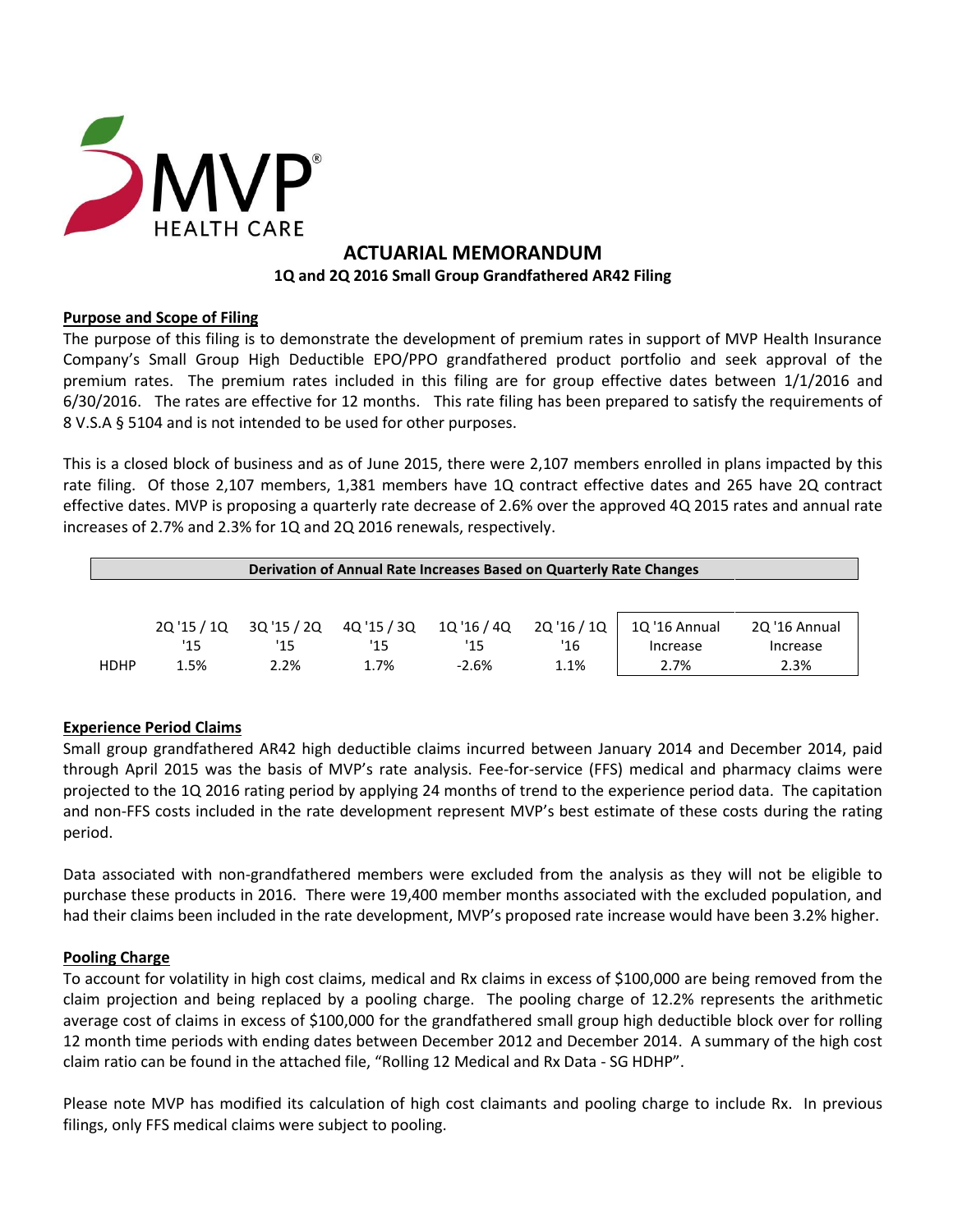#### **Development of Base Premium Rates**

Exhibit 3a demonstrates the development of the proposed  $1<sup>st</sup>$  quarter rate action. Claims adjusted with the pooling charge described above are projected to the rating period. Non-FFS claim expenses, capitation expenses, and New York's paid claim surcharge expense (HCRA) are added to the claim projection. Please see the table below for a summary of non-FFS and capitation expenses reflected in MVP's rate development for this filing. Note the Medical Home and PCP Incentive reflects MVP's expected liability in 2016 based on Craig Jones' June 2015 presentation to the Green Mountain Care Board (GMCB).

|                                        | <b>Summary of Capitations and Non-FRDM Claim Expenses</b> |  |  |
|----------------------------------------|-----------------------------------------------------------|--|--|
|                                        |                                                           |  |  |
| Other Medical Expense not in warehouse | \$3.18                                                    |  |  |
| ASH Cap                                | \$0.28                                                    |  |  |
| Healthways                             | \$1.69                                                    |  |  |
| Net Reinsurance Expense                | \$0.21                                                    |  |  |
| Medical Home and PCP Incentive         | \$2.46                                                    |  |  |
| Total                                  | \$7.82                                                    |  |  |

The expected non-FFS medical expenses added to the claim projection reflect costs associated with net reinsurance expense, Wellstyle Rewards program administrative expense, PCP incentive payments and Medical Home, Healthways capitation expense, and other miscellaneous MVP claim expenses not included in the historical experience period data such as manual checks, FFS write offs and Massachusetts surcharges.

Experience period Rx claims are adjusted for pooling and projected to the rating period. Rx claims are adjusted for the impact of Bill H559 which is not fully reflected in the experience period data and rebates are removed from the projected claim cost.

Bill H559 was effective beginning with October 2012 renewals. Included in this regulation is an out of pocket maximum for prescription drug expenses. All of the claim adjustments attributable to Bill H559 are not being processed within MVP's claim system during the experience period for this rate filing. Therefore, an adjustment to the experience period claims is needed. To quantify the impact of this mandate, MVP analyzed member level drug claims over the experience period. MVP captured amounts paid by members in excess of the Rx OOP maximum to be in effect for 1Q 2016, or \$1,300. The sum of these amounts was trended to the projection period to quantify the impact of this mandate on drug claim expenses in 2016.

The basis of MVP's Rx rebate assumptions is Rx rebates as a percentage of Rx claim expense over the experience period. This amount was multiplied by MVP's projected gross Rx claim cost ignoring the impact of pooling to derive a PMPM Rx rebate projection. Please see the table below for a summary of the Rx Rebates received for this block over the experience period.

| Rx Rebates Over Experience Period - Small Group<br><b>AR42 Grandfathered HDHP</b> |          |  |  |
|-----------------------------------------------------------------------------------|----------|--|--|
| <b>HDHP</b>                                                                       |          |  |  |
| Experience Period Rx Expense PMPM                                                 | \$24.85  |  |  |
| <b>Experience Period Rx Rebates PMPM</b>                                          | (53.94)  |  |  |
| Rx Rebate %                                                                       | $-15.9%$ |  |  |

A final adjustment to the claim projection is being made to account for the impact of membership not representing a full 12-month contract over the experience period. Because deductibles are present in most these products, paid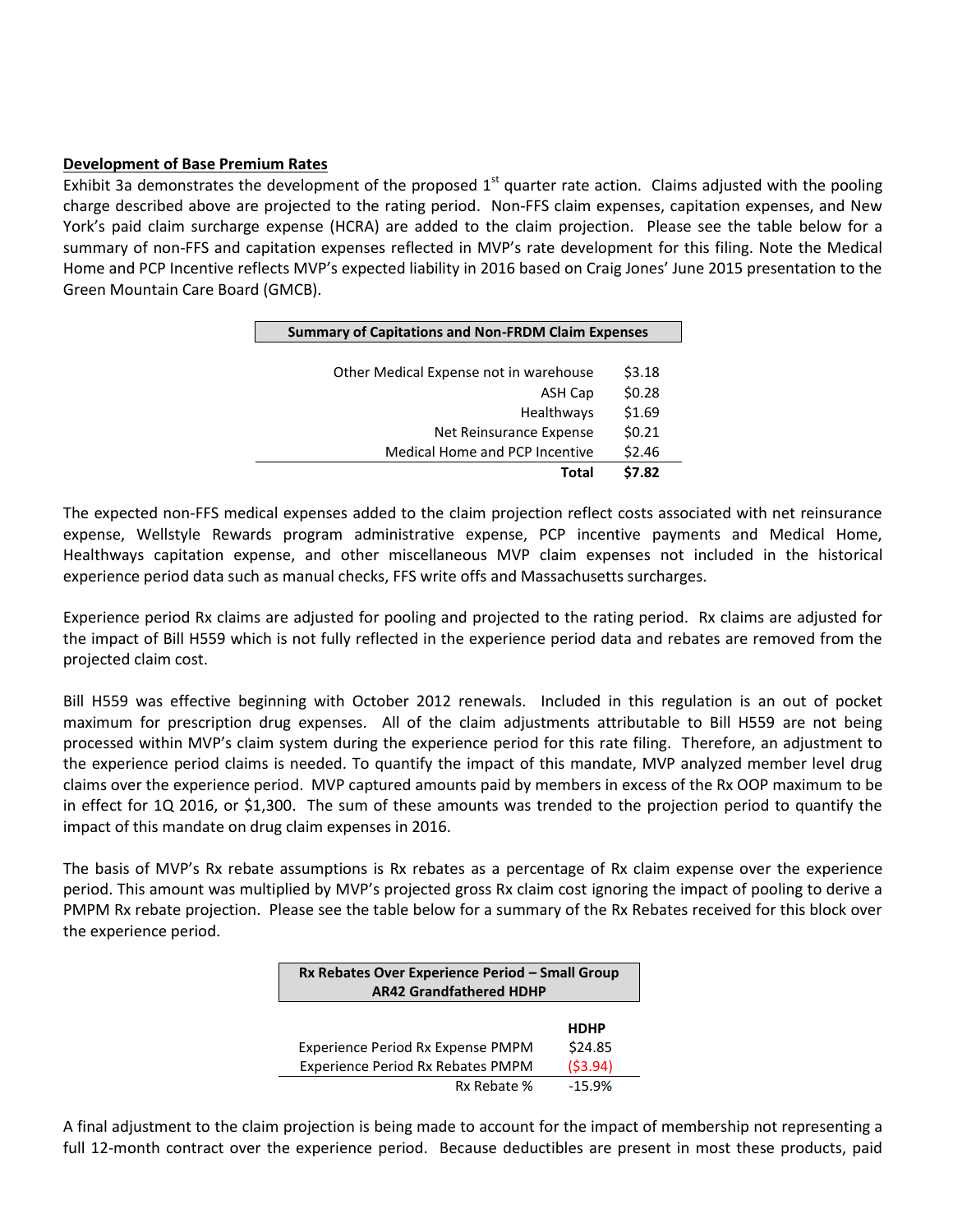claims are suppressed in the early months of a member's contract and are higher than average in later contract months. Therefore, if the experience period membership is not evenly distributed by contract month, an adjustment to the claim costs should be made to reflect the expected claim costs for a 12-month contract period.

To determine the adjustment factor for the experience period claims cost, MVP used deductible suppression factors which were developed by analyzing commercial claims for members with 12 months of medical and Rx benefit coverage. MVP assumed that allowed claims were uniformly distributed by month and determined the expected paid claim cost for a given month relative to the average paid amount for 12 months. Factors were developed for a number of different deductible levels, and MVP split its experience period membership by these deductible levels to compute the appropriate adjustment factors. This adjustment factor equals 0.987 and can be found in Exhibit 3a. A quantitative derivation of this factor can be found in the file, "Impact of Membership Growth\_Decline on Experience Pd Claims".

To arrive at the required rate change for 1Q 2016, projected net claims are converted to a gross claims cost. This is achieved by accounting for taxes/assessments being charged in 1Q 2016, making an adjustment for changes to the single conversion factor, and other retention items. Other retention items include administrative costs, contribution to reserves, and bad debt. The projected rating period required gross premium is compared to the prior rating period gross premium to indicate the suggested quarterly rate change.

MVP has also developed 2Q 2016 premium rates for this rate filing. Please see Exhibit 3b which is identical to Exhibit 3a except for the fact that one more quarter of trend has been applied to the experience period claims. The required quarterly rate change for 2Q 2016 is calculated by comparing the required rate change for 2Q 2016 to the proposed 1Q 2016 gross premium rates.

#### **Medical Trend Factors**

The development of annual medical paid claim trend factors for 1Q 2016 is illustrated in Exhibit 2a. Consistent with recently submitted filings, MVP is applying 0% utilization trend to its data. Regression analysis has been performed on MVP's utilization data in the past, and it was concluded that the predictive ability of the historical utilization trends was weak and not reliable. The assumed unit cost trends reflect known and assumed price increases from MVP's provider network.

In addition to the medical cost inflation rate assumed from the historical experience period to the rating period, an adjustment is needed to reflect the impact of cost share leveraging on the carrier's share of the medical cost. Leveraging is a result of the fixed nature of deductibles and copays in health benefit plans. When there are fixed member deductibles and copays, the carrier bears a greater portion of the cost of medical inflation. Therefore, an additional factor adjustment is made to the trend assumption to capture this cost.

The trend applied to the deductible portion of the experience period was derived using the distribution of claims for MVP's VT book of business. Claims below the average deductible amount over the experience period were trended at the applicable allowed trend rate while claims greater than the deductible were held flat.

Also included in this filing is a paid trend development exhibit for 2Q 2016. Please see Exhibit 2c which is identical to Exhibit 2a except there is one more quarter of 2016 trend reflected in the calculation.

#### **Rx Trend Factors**

Annual Rx trend factors split by generic, brand and specialty drugs are illustrated in Exhibit 2a. These trend factors were supplied by MVP's pharmacy benefit manager (PBM) and reflect their best estimate of expected changes to pharmacy costs and drug utilization. Supporting documentation illustrating how the Rx trends shown on Exhibit 2a were converted to paid trends for 1Q 2016 can be found in Exhibit 2b.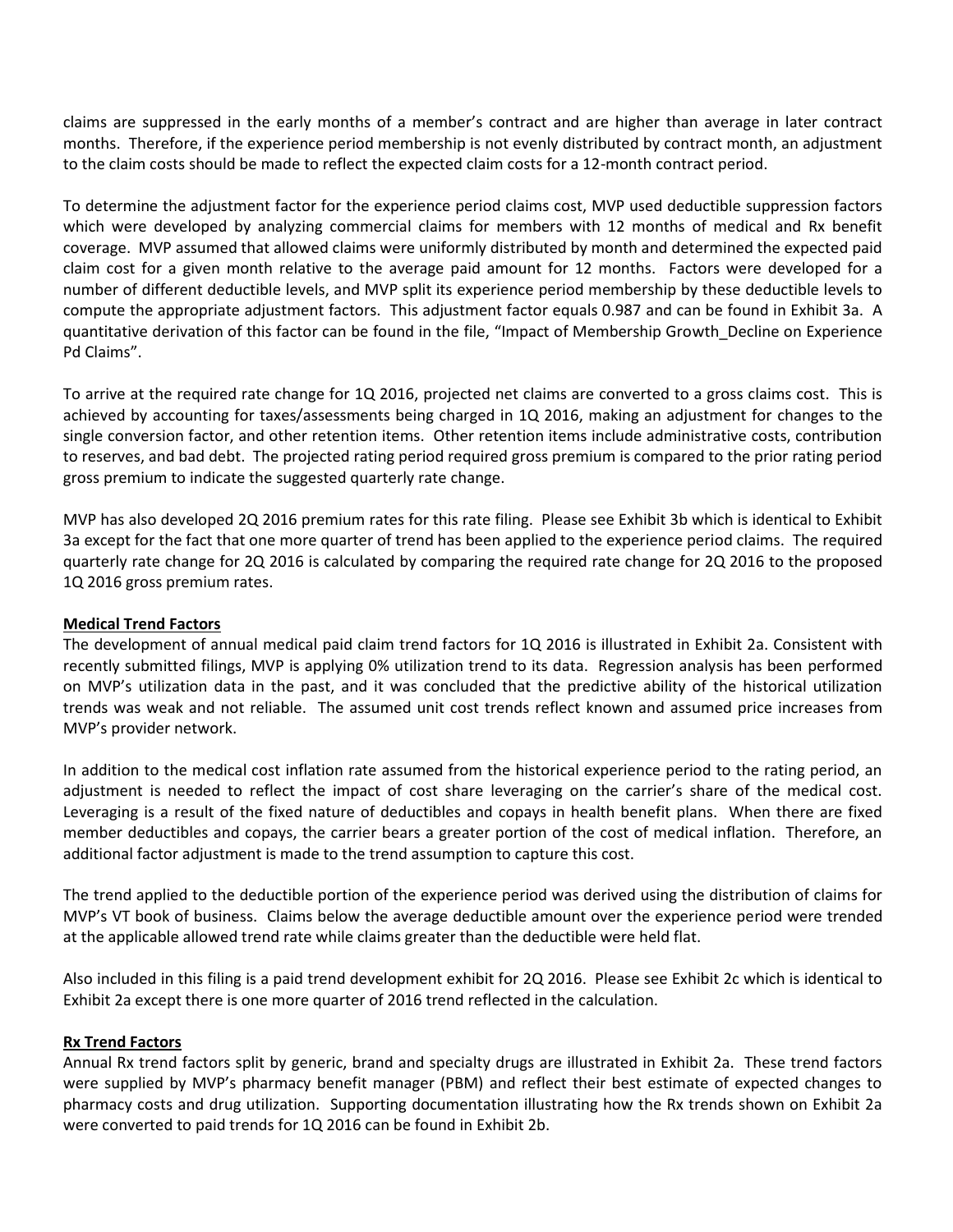MVP has revised its 2016 trend forecast since the 2016 Exchange filing was submitted which has resulted in higher annual Rx trends; the 2015 Rx trend forecast has not changed. The trend forecast provided by MVP's PBM accounts for drugs coming off patent, changes in average wholesale price, new drugs being released to the market, and price competitiveness amongst generic and brand drug manufacturers. Because the Rx market is constantly changing and the items listed above are not reflected in historical trends, MVP does not feel that historical Rx trends have relevance for projecting future increases in Rx costs. The recent and continued explosion of high cost specialty drugs is causing significant increases in expected Rx costs.

| Rx Trends Used in 1Q 2016 MVP VT Small Group Grandfathered Filing |                                                                    |          |       |         |  |  |
|-------------------------------------------------------------------|--------------------------------------------------------------------|----------|-------|---------|--|--|
| 2015 Trend<br>2016 Trend                                          |                                                                    |          |       |         |  |  |
|                                                                   | <b>Utilization</b><br><b>Utilization</b><br>Unit Cost<br>Unit Cost |          |       |         |  |  |
| Generic                                                           | 2.1%                                                               | 3.4%     | 4.2%  | 3.0%    |  |  |
| <b>Brand</b>                                                      | 11.1%                                                              | $-11.4%$ | 14.0% | $-2.8%$ |  |  |
| Specialty                                                         | 13.6%                                                              | 5.0%     | 17.0% | 7.0%    |  |  |

| Rx Trends Used in 2016 MVP VT Exchange Filing |           |                    |           |             |  |  |  |  |  |
|-----------------------------------------------|-----------|--------------------|-----------|-------------|--|--|--|--|--|
|                                               |           |                    |           |             |  |  |  |  |  |
|                                               |           | 2015 Trend         |           | 2016 Trend  |  |  |  |  |  |
|                                               | Unit Cost | <b>Utilization</b> | Unit Cost | Utilization |  |  |  |  |  |
| Generic                                       | 2.1%      | 3.4%               | 3.3%      | 2.1%        |  |  |  |  |  |
| <b>Brand</b>                                  | 11.1%     | $-11.4%$           | 13.5%     | $-4.5%$     |  |  |  |  |  |
| Specialty                                     | 13.6%     | 5.0%               | 14.0%     | 6.0%        |  |  |  |  |  |

Please see the attached file, "Rolling 12 Medical and Rx Data – SG HDHP" which contains a rolling 12 month summary of total Rx claim costs as well as Rx data broken out by Generic, Brand, and Specialty. This block's Rx trends have been increasing throughout 2014 and are being driven by Specialty drugs.

Also included in this filing is a paid trend development exhibit for 2Q 2016. Please see Exhibit 2d which is identical to Exhibit 2b except there is one more quarter of 2016 trend reflected in the calculation.

## **Retention Expenses**

Exhibit 5 in the rate filing illustrates the non-claim expense loads included in the proposed premium rates. This portion of the premium rates is intended to cover MVP's general administrative expenses, taxes/assessments, bad debt expense, and a contribution to surplus.

MVP has worked towards reducing administrative expenses, and the proposed premium rates reflect an administrative charge equal 8.0% of premium for this filing. This reflects a 1.5% reduction from the previously submitted SG AR42 filing. Please see the table below for a summary of MVP's administrative expenses from 2011 -2014 for Small Group business in Vermont:

|      | Administrative Expense Summary - Data Taken from Supplemental Health Care Exhibit |                           |            |               |  |  |  |  |
|------|-----------------------------------------------------------------------------------|---------------------------|------------|---------------|--|--|--|--|
|      |                                                                                   |                           |            |               |  |  |  |  |
|      |                                                                                   | Small Group - AR42 & AR44 |            |               |  |  |  |  |
|      | <b>Member Months</b>                                                              | Premium PMPM              | Admin PMPM | Expense Ratio |  |  |  |  |
| 2011 | 209.126                                                                           | \$348.79                  | \$34.17    | 9.8%          |  |  |  |  |
| 2012 | 190,795                                                                           | \$365.29                  | \$37.24    | 10.2%         |  |  |  |  |
| 2013 | 178,794                                                                           | \$394.67                  | \$46.56    | 11.8%         |  |  |  |  |
| 2014 | 87.545                                                                            | \$410.60                  | \$38.11    | 9.3%          |  |  |  |  |

Admin PMPM reflects the following lines from Part I of the SHCE: 6.6, 8.3, 10.1, and 10.4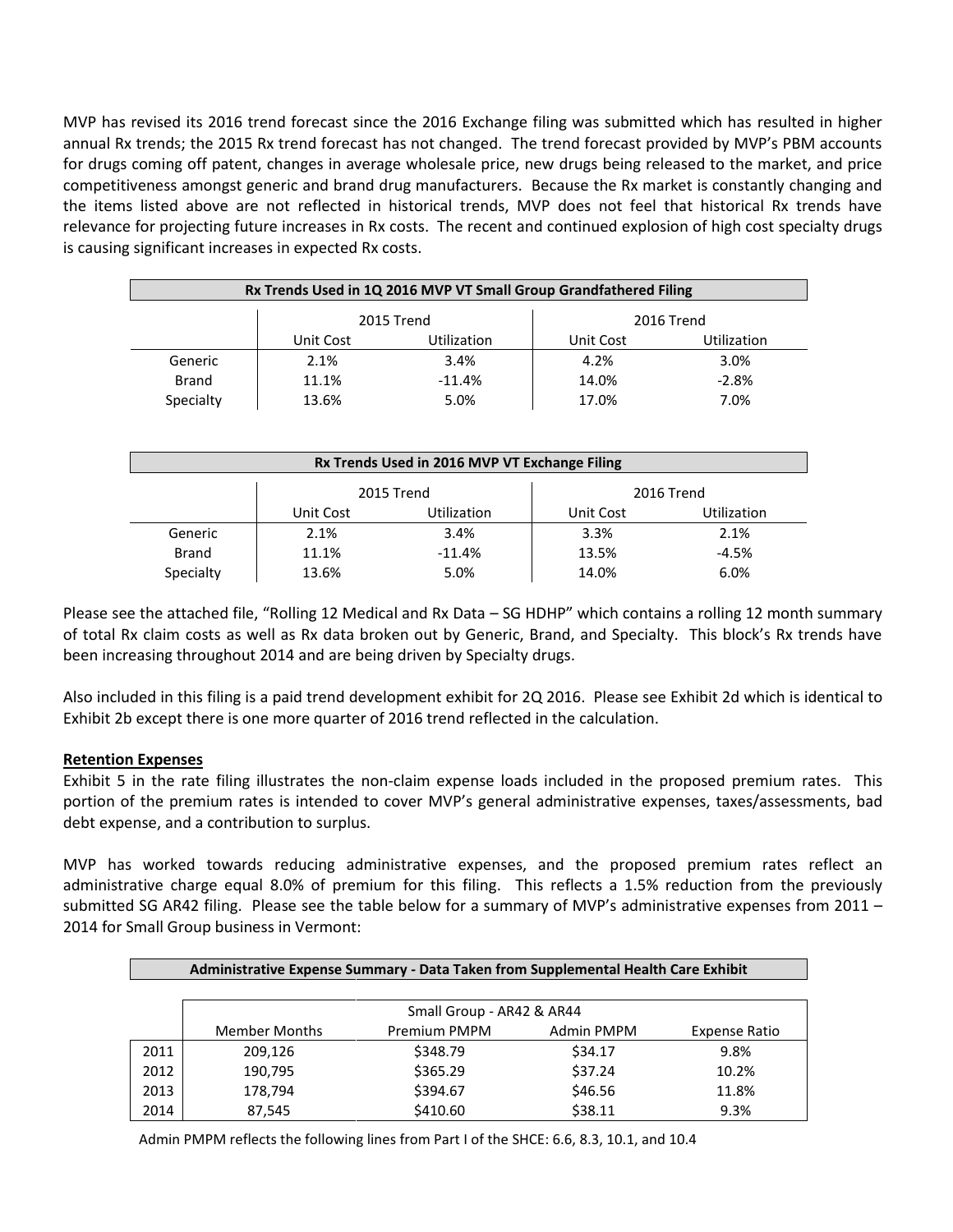A summary of the taxes/assessments included in the premium rates are provided below:

#### *Temporary Individual Reinsurance Pool*

Carriers are being assessed a fee to fund the Temporary Reinsurance Pool which supports the individual reinsurance program both in and out of the exchange from 2014 through 2016. For 2016, the fee is \$2.25 PMPM, and there is no fee in 2017. To determine the PMPM load to reflect in premium rates, MVP is weighting this fee based on the average renewal month for 1Q and 2Q policies. Please see Exhibit 5 for a detailed calculation.

#### *ACA Insurer Tax*

Beginning in 2014, carriers will be taxed based on earned premium. MVP estimates this tax will be approximately 2.0% of premium for 2016 dates of service.

#### *Paid Claim Taxes*

In addition to the State of Vermont 0.999% tax on paid claims, MVP is subject to New York HCRA taxes which are based on paid medical claims. The New York HCRA tax is based only on claims paid for services performed by New York hospitals. The New York HCRA load equals 0.25% and is based on historical HCRA fees incurred by Vermont members.

#### *Comparative Effectiveness Research Fee*

A prescribed Federal fee equal to \$0.17 PMPM to fund the Federal Research Fund.

#### *VT Vaccine Pilot*

This is a Vermont state assessment based on plan premiums which is used to fund immunizations provided by the state*.* 

#### **Loss Ratio Information**

The traditional target loss ratio (claims cost / premium) for the rates proposed in this rate filing is 83.8%. After making adjustments for taxes/assessments and expenses associated with quality improvements, the Federal target loss ratio for the rates proposed in this filing is 89.2 %. Please see the table below for more detail:

| Target Loss Ratio for SG HDHP in 1Q 2016 |                              |  |  |  |  |  |  |
|------------------------------------------|------------------------------|--|--|--|--|--|--|
|                                          |                              |  |  |  |  |  |  |
|                                          | <b>Small Group AR42 HDHP</b> |  |  |  |  |  |  |
| A) Claims Expense                        | \$342.11                     |  |  |  |  |  |  |
| B) Taxes/Assessments                     | \$20.99                      |  |  |  |  |  |  |
| C) Quality Improvement                   | \$3.27                       |  |  |  |  |  |  |
| D) Premium                               | \$408.38                     |  |  |  |  |  |  |
| E) Traditional Loss Ratio                | 83.8%                        |  |  |  |  |  |  |
| $= A$ ) / D)                             |                              |  |  |  |  |  |  |
|                                          |                              |  |  |  |  |  |  |
| F) Federal Loss Ratio                    | 89.2%                        |  |  |  |  |  |  |
| $=[A + C] / [D - B]$                     |                              |  |  |  |  |  |  |

Over the experience period of calendar year 2014, the actual loss ratio for these products is 91.8%. MVP will not be rebating customers for its Small Group AR42 VT block in 2014. After making adjustments for taxes/assessments and expenses associated with quality improvements, the Federal loss ratio used to determine if this block is in a rebating situation for 2014 is 97.9%.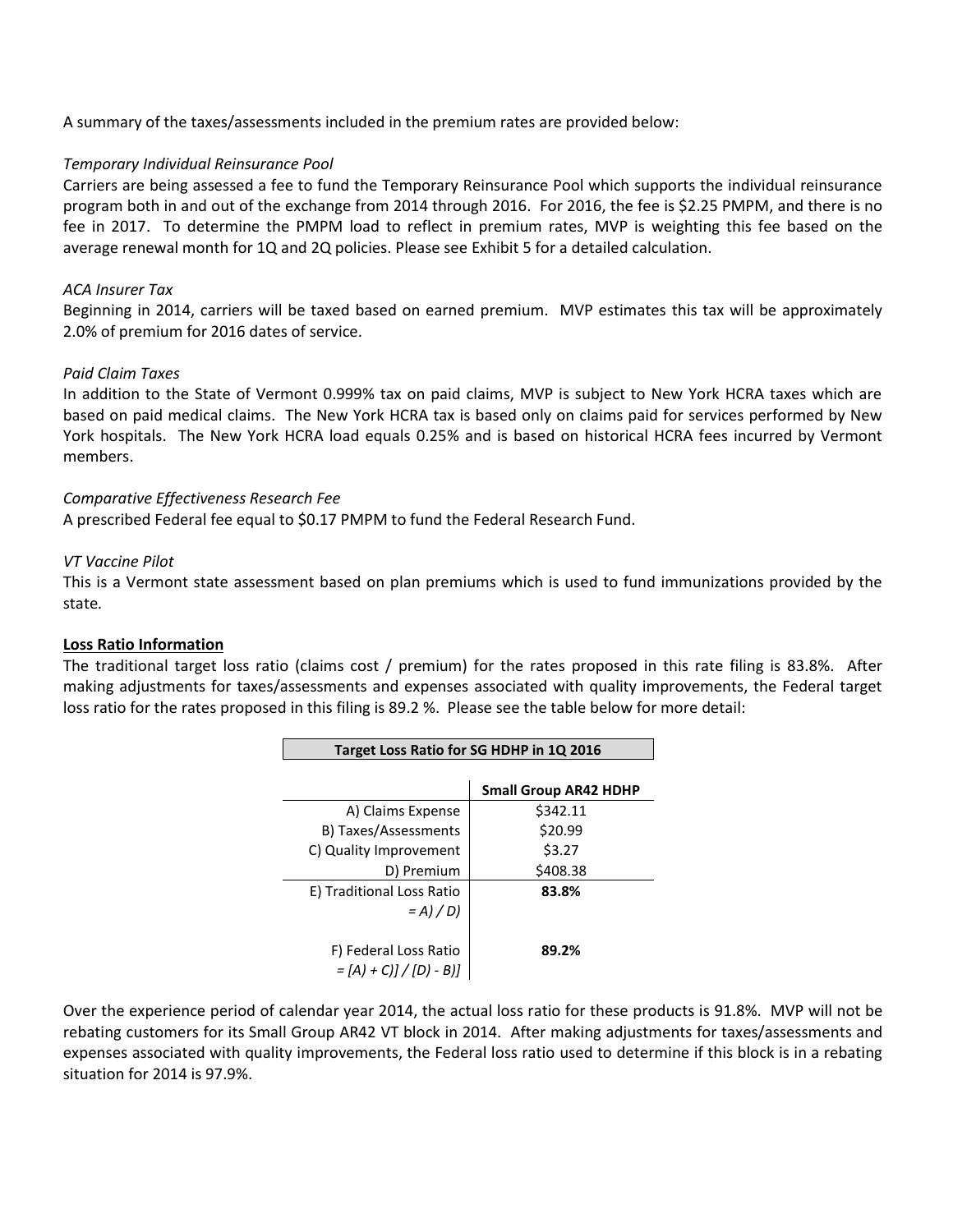#### **Supplemental Exhibits**

Also included with this filing is a historical claim and membership summary for the past 36 months grouped into rolling 12 month periods. Incurred claims from January 2012 – December 2014 completed through April 2015 are reflected in the data.

#### **Retired Products**

The following base coplans are being retired from the Small Group Grandfathered portfolio effective January 1, 2016 as there are no members enrolled in these products: VEHD-06S and VPHD-09S.

#### **Actuarial Certification**

I, Matthew Lombardo, am a Member of the American Academy of Actuaries. I have examined the assumptions and methods used in determining MVP's requested rates. Based on my review and examination, it is my opinion that the proposed premium rates are reasonable in relation to the benefits provided and that they are not excessive, inadequate, nor unfairly discriminatory. This rate filing conforms to the applicable Standards of Practice as promulgated by the Actuarial Standards Board.

They forhorts

Matthew Lombardo, FSA, MAAA Date Actuarial Manager, Commercial Pricing MVP Health Care, Inc.

\_\_\_\_\_\_\_\_\_\_\_\_\_\_\_\_\_\_\_\_\_\_\_\_\_\_\_\_\_\_\_\_ 07/29/2015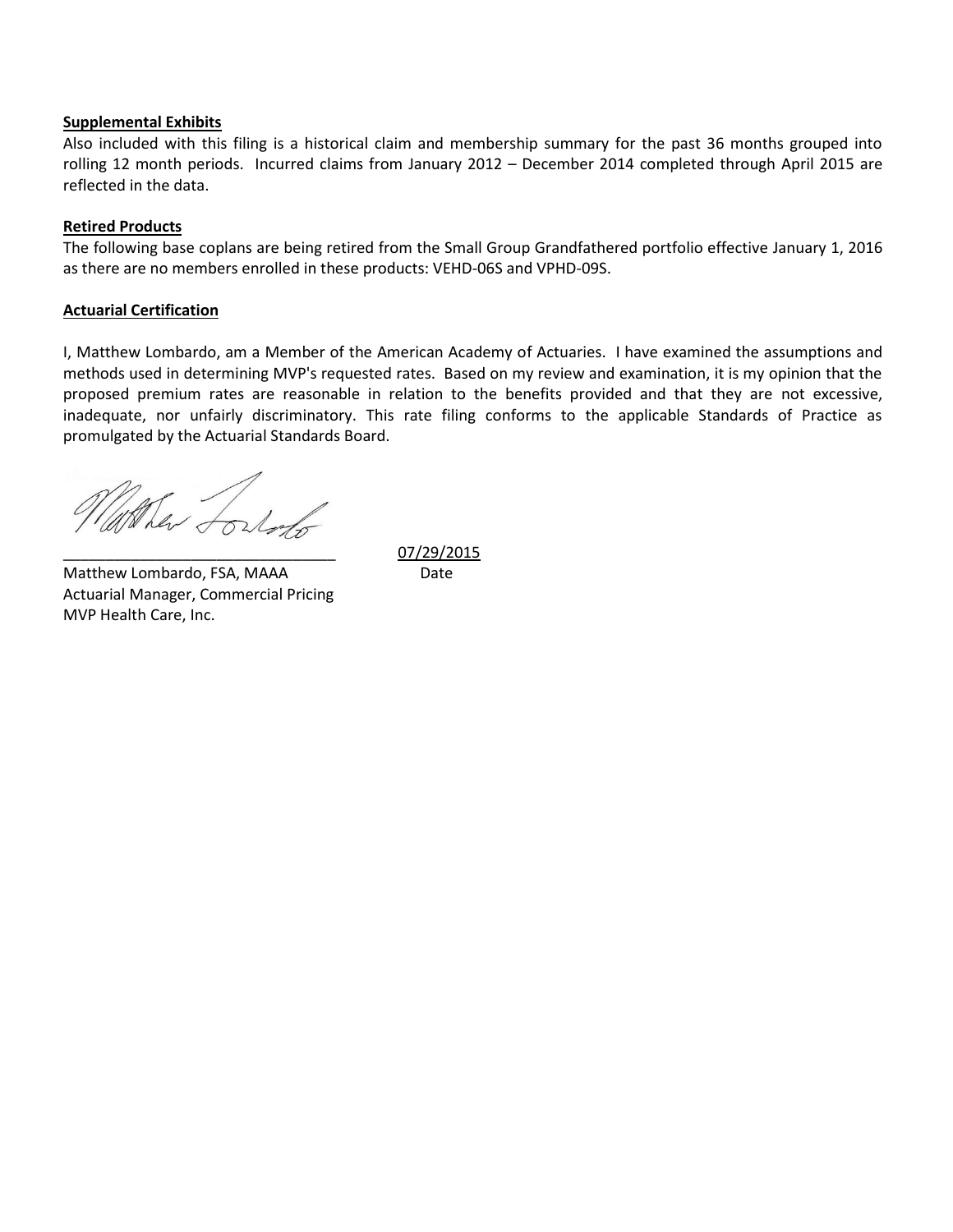

# **MVP Health Care -- Q1 & Q2 2016 SG HIC Grandfathered Rate Filing**

Small Group VT HIC AR42 Rate Filing - Grandfathered Business For Effective Dates Beginning Between January 1, 2016 - June 30, 2016

Exhibit 1 -- Summary of Medical Coplans Offered

Exhibit 2a -- Pricing Trend Assumptions Q1 2016

Exhibit 2b -- Rx Trend Projection Q1 2016

Exhibit 2c -- Pricing Trend Assumptions Q2 2016

- Exhibit 2d -- Rx Trend Projection Q2 2016
- Exhibit 3a -- Claim Projection and Proposed Single Rate Change Q1 2016
- Exhibit 3b -- Claim Projection and Proposed Single Rate Change Q2 2016
- Exhibit 4 -- Conversion Factor and Tier Ratios
- Exhibit 5 -- Retention Loads and Paid Claim Surcharges
- Exhibit 6a -- Medical Base Rates
- Exhibit 6b -- Medical Riders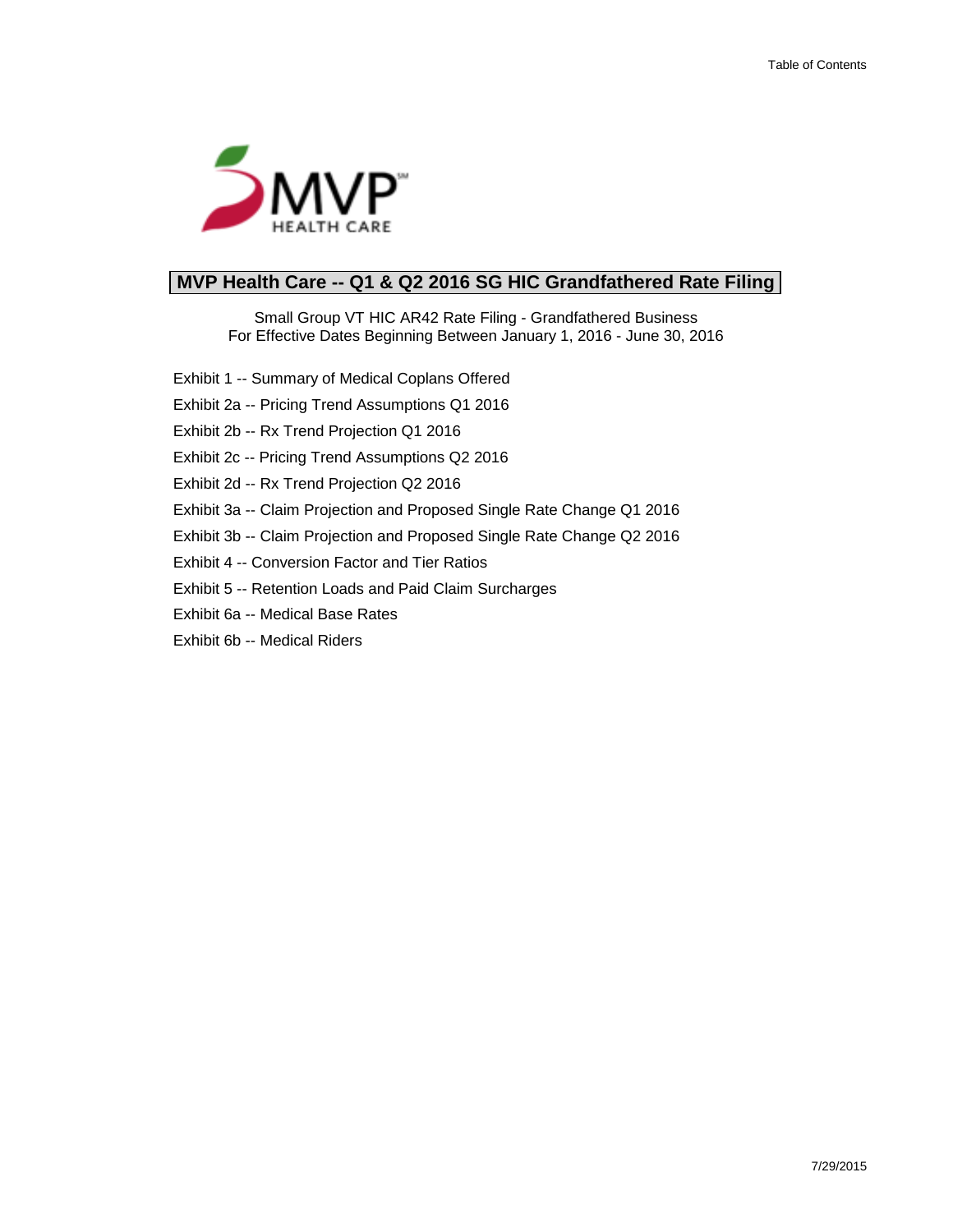#### **Exhibit 1 -- Summary of Medical Coplans Offered**

Small Group VT HIC AR42 Rate Filing - Grandfathered Business For Effective Dates Beginning Between January 1, 2016 - June 30, 2016

|          |                     | <b>In-Network Benefits</b> |            |               |       |         |            |       | <b>Out-of-Network Benefits</b> |        |                |       |          |                |                      |
|----------|---------------------|----------------------------|------------|---------------|-------|---------|------------|-------|--------------------------------|--------|----------------|-------|----------|----------------|----------------------|
| Coplan   | <b>Product Type</b> | <b>PCP</b>                 | <b>SCP</b> | IP (Med/Surg) | ER.   | OP Sura | <b>DME</b> | Amb   | Ded                            | Coins. | <b>OOP Max</b> | Coins | Ded      | <b>OOP Max</b> | Pharmacy             |
| VEHD-01S | <b>HDEPOagg</b>     | \$0                        | \$0        | \$0           | \$0   | \$0     | 0%         | \$0   | \$1,500                        | 0%     | \$2,500        | N/A   | N/A      | N/A            | \$10/\$30/\$50       |
| VEHD-02S | HDEPOagg            | \$0                        | \$0        | \$0           | \$0   | \$0     | 0%         | \$0   | \$2,500                        | 0%     | \$3.500        | N/A   | N/A      | N/A            | \$10/\$30/\$50       |
| VEHD-03S | <b>IHDEPOagg</b>    | \$0                        | \$0        | \$0           | \$0   | \$0     | 0%         | \$0   | \$5,000                        | 0%     | \$5,000        | N/A   | N/A      | N/A            | \$0 after Deductible |
| VEHD-07S | HDEPOagg            | 20%                        | 20%        | 20%           | 20%   | 20%     | 20%        | 20%   | \$1,500                        | 20%    | \$3,000        | N/A   | N/A      | N/A            | 20%/20%/40%          |
| VEHD-08S | <b>HDEPOagg</b>     | 20%                        | 20%        | 20%           | 20%   | 20%     | 20%        | 20%   | \$2,000                        | 20%    | \$4,000        | N/A   | N/A      | N/A            | 20%/20%/40%          |
| VEHD-09S | <b>HDEPOagg</b>     | 20%                        | 20%        | 20%           | 20%   | 20%     | 20%        | 20%   | \$2,500                        | 20%    | \$5,000        | N/A   | N/A      | N/A            | 20%/20%/40%          |
| VEHD-12S | <b>IHDEPOagg</b>    | 10%                        | 10%        | 10%           | 10%   | 10%     | 10%        | 10%   | \$2,500                        | 10%    | \$5,000        | N/A   | N/A      | N/A            | 50%                  |
| VEHD-14S | HDEPOagg            | 20%                        | 20%        | 20%           | 20%   | 20%     | 20%        | 20%   | \$2,000                        | 20%    | \$4,000        | N/A   | N/A      | N/A            | 50%                  |
| VEHD-15S | <b>IHDEPOagg</b>    | 20%                        | 20%        | 20%           | 20%   | 20%     | 20%        | 20%   | \$2,500                        | 20%    | \$5,000        | N/A   | N/A      | N/A            | 50%                  |
| VEHD-17S | <b>HDEPOagg</b>     | \$30                       | \$50       | \$500         | \$150 | \$200   | 50%        | \$150 | \$2,500                        | 0%     | \$5,000        | N/A   | N/A      | N/A            | \$10/\$30/\$50       |
| VEHD-19  | <b>HDEPO</b>        | \$0                        | \$0        | \$0           | \$0   | \$0     | 0%         | \$0   | \$5,000                        | 0%     | \$5,000        | N/A   | N/A      | N/A            | \$0 after Deductible |
| VEHD-49  | <b>HDEPO</b>        | \$0                        | \$0        | \$0           | \$0   | \$0     | 0%         | \$0   | \$2,600                        | 0%     | \$3.600        | N/A   | N/A      | N/A            | \$10/\$30/\$50       |
| VPHD-03S | <b>HDEPOagg</b>     | \$0                        | \$0        | \$0           | \$0   | \$0     | 0%         | \$0   | \$5,000                        | 0%     | \$5,000        | 20%   | \$10,000 | \$20,000       | \$0 after Deductible |
| VPHD-04S | <b>IHDEPOagg</b>    | 10%                        | 10%        | 10%           | 10%   | 10%     | 10%        | 10%   | \$1,500                        | 10%    | \$3,000        | 30%   | \$3,000  | \$6,000        | 10%/10%/30%          |
| VPHD-06S | <b>HDEPOagg</b>     | 10%                        | 10%        | 10%           | 10%   | 10%     | 10%        | 10%   | \$2,500                        | 10%    | \$5,000        | 30%   | \$5,000  | \$10,000       | 10%/10%/30%          |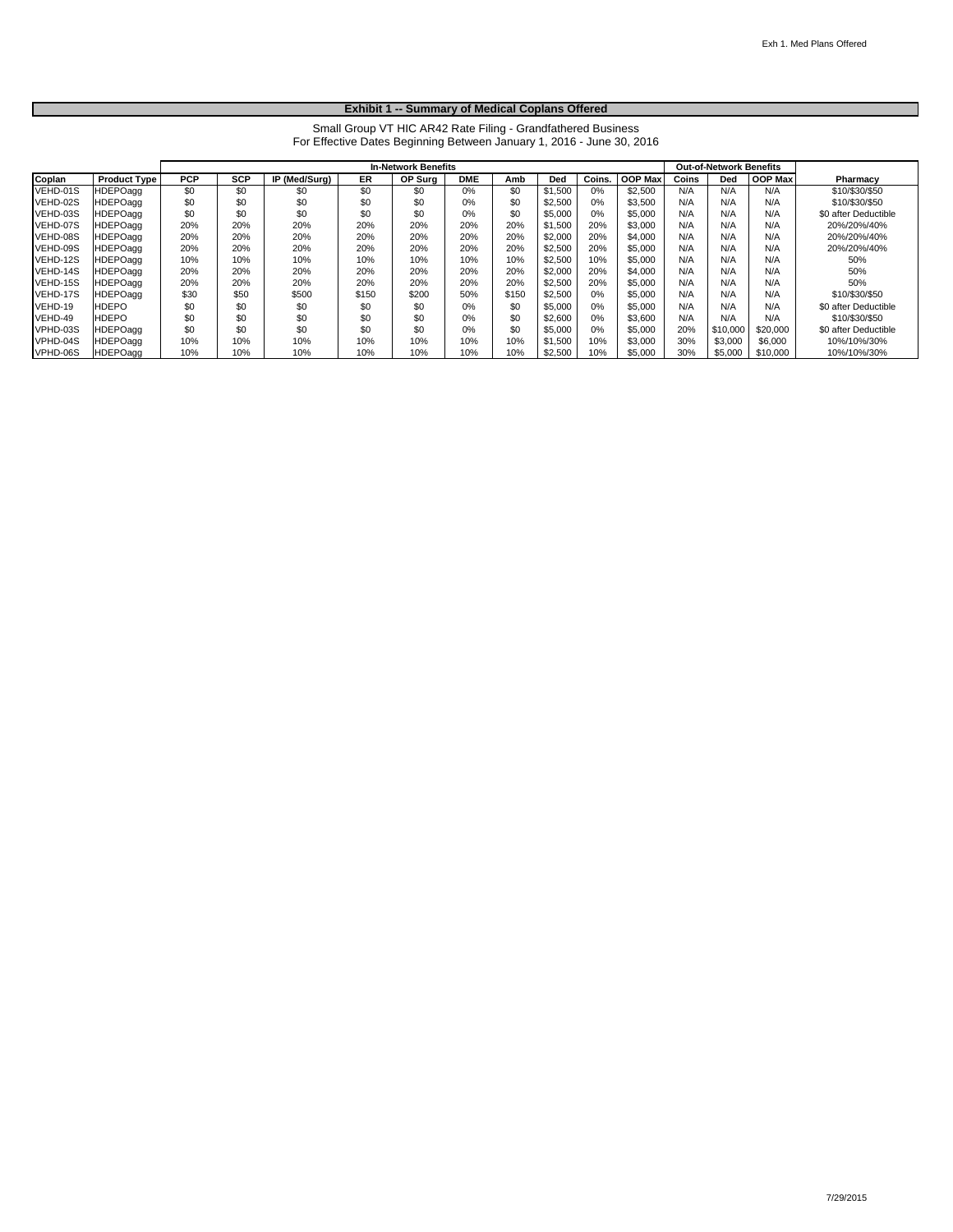#### **Exhibit 2 -- Pricing Trend Assumptions**

#### Small Group VT HIC AR42 Rate Filing - Grandfathered Business For Effective Dates Beginning Between January 1, 2016 - March 31, 2016

|                      |                     | <b>Medical Trend Summary</b> |                    |       |  |
|----------------------|---------------------|------------------------------|--------------------|-------|--|
|                      | 2015 Annual Trend   |                              |                    |       |  |
|                      | % of Allowed Claims | <b>Unit Cost</b>             | Utilization        | Total |  |
| IP                   | 22.2%               | 5.4%                         | 0.0%               | 5.4%  |  |
| OP and Other Med     | 47.6%               | 4.8%                         | 0.0%               | 4.8%  |  |
| <b>PHY</b>           | 30.3%               | 2.9%                         | 0.0%               | 2.9%  |  |
| <b>Medical Total</b> |                     | 4.4%                         | 0.0%               | 4.4%  |  |
|                      | 2016 Annual Trend   |                              |                    |       |  |
|                      | % of Allowed Claims | <b>Unit Cost</b>             | <b>Utilization</b> | Total |  |
| IP                   | 22.2%               | 5.5%                         | 0.0%               | 5.5%  |  |
|                      | 47.6%               | 4.6%                         | 0.0%               | 4.6%  |  |
| OP and Other Med     | 30.3%               | 0.0%                         | 0.0%               | 0.0%  |  |
| <b>PHY</b>           |                     |                              | 0.0%               | 3.4%  |  |
| <b>Medical Total</b> |                     | 3.4%                         |                    |       |  |

|                           | Allowed  | Coinsurance | Copay  | <b>Deductible</b> | Paid*    |  |
|---------------------------|----------|-------------|--------|-------------------|----------|--|
| <b>Experience Period:</b> | \$370.61 | \$1.01      | \$0.02 | \$80.18           | \$289.40 |  |
| 24 Months of Trend:       | 1.079    | 1.079       | 1.000  | 1.029             | 1.093    |  |
| <b>Projection Period:</b> | \$400.07 | \$1.08      | \$0.02 | \$82.54           | \$316.42 |  |
| Allowed Trend (Annual)    | 3.9%     |             |        |                   |          |  |
| Paid Trend (Annual)       | 4.6%     |             |        |                   |          |  |
| Leveraging (Annual)       | 0.6%     |             |        |                   |          |  |

\*Ignores impact of removing high cost claims and replacing with pooling charge. Paid projection will not tie out to FFS claim projection on Tab 3 unless these adjustments are taken into account.

| <b>Rx Trend Summary</b> |                  |                    |                  |                    |  |  |  |  |
|-------------------------|------------------|--------------------|------------------|--------------------|--|--|--|--|
|                         |                  |                    |                  |                    |  |  |  |  |
|                         |                  | 2015 Trend         | 2016 Trend       |                    |  |  |  |  |
|                         | <b>Unit Cost</b> | <b>Utilization</b> | <b>Unit Cost</b> | <b>Utilization</b> |  |  |  |  |
| Generic                 | 2.1%             | 3.4%               | 4.2%             | 3.0%               |  |  |  |  |
| <b>Brand</b>            | 11.1%            | $-11.4%$           | 14.0%            | $-2.8%$            |  |  |  |  |
| Specialty               | 13.6%            | 5.0%               | 17.0%            | 7.0%               |  |  |  |  |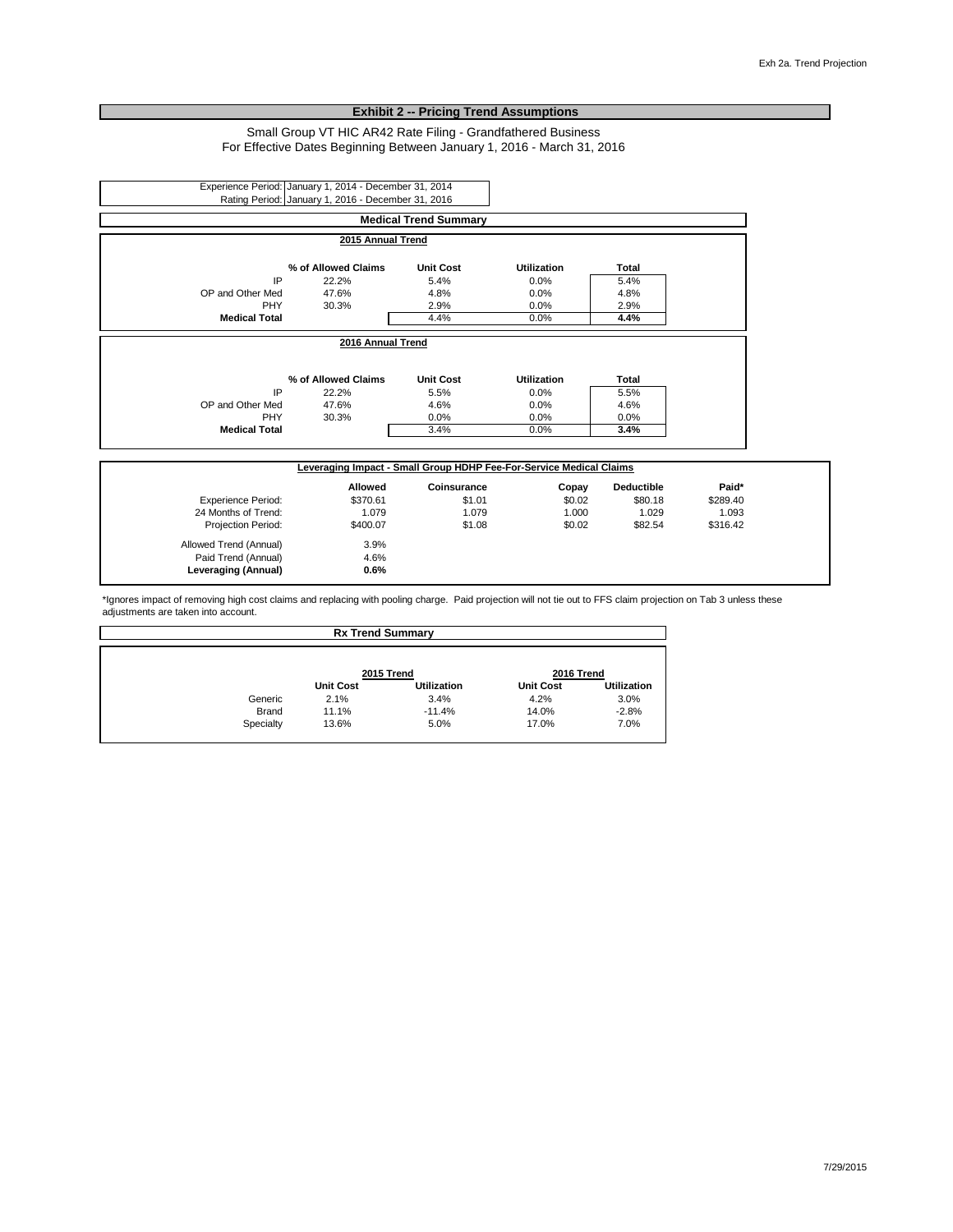#### **Exhibit 2b -- Rx Trend Development - HDHP**

Small Group VT HIC AR42 Rate Filing - Grandfathered Business For Effective Dates Beginning Between January 1, 2016 - March 31, 2016

| <b>Rx Claim Information</b>                     | Generic | <b>Brand</b> | <b>Specialty</b> | <b>Total</b> |
|-------------------------------------------------|---------|--------------|------------------|--------------|
| Experience Period Scripts / 1000                | 7,716   | 788          | 68               | 8,572        |
| Experience Period Allowed Cost per Script       | \$17.69 | \$174.49     | \$2,686.03       | \$53.16      |
| <b>Experience Period Allowed PMPM</b>           | \$11.37 | \$11.46      | \$15.14          | \$37.97      |
| Experience Period Deductible PMPM               | \$5.90  | \$4.03       | \$0.84           | \$10.77      |
| <b>Experience Period Copay PMPM</b>             | \$1.24  | \$0.74       | \$0.04           | \$2.02       |
| Experience Period Coinsurance PMPM              | \$0.07  | \$0.27       | \$0.00           | \$0.34       |
| <b>Experience Period Cost Sharing PMPM</b>      | \$7.20  | \$5.04       | \$0.88           | \$13.12      |
| <b>Experience Period Paid PMPM</b>              | \$4.18  | \$6.42       | \$14.25          | \$24.85      |
| <b>Annual Util Trend</b>                        | 1.032   | 0.928        | 1.060            | 1.023        |
| Annual Unit Cost Trend                          | 1.031   | 1.125        | 1.153            | 1.099        |
| <b>Annual Deductible Trend</b>                  | 1.015   | 1.015        | 1.015            | 1.015        |
| <b>Annual Paid Trend</b>                        | 1.140   | 1.075        | 1.233            | 1.179        |
| Months of Trend to Q1 2016                      | 24      | 24           | 24               | 24           |
| Projected Scripts / 1000 as of Q1 2016          | 8,218   | 679          | 76               | 8,972        |
| Projected Allowed Cost per Script as of Q1 2016 | \$18.82 | \$221.03     | \$3,568.92       | \$64.18      |
| Projected Allowed PMPM as of Q1 2016            | \$12.89 | \$12.50      | \$22.60          | \$47.99      |
| Projected Deductible PMPM                       | \$6.07  | \$4.15       | \$0.87           | \$11.09      |
| <b>Projected Copay PMPM</b>                     | \$1.32  | \$0.64       | \$0.04           | \$2.00       |
| <b>Projected Coinsurance PMPM</b>               | \$0.07  | \$0.29       | \$0.00           | \$0.37       |
| Projected Cost Sharing PMPM as of Q1 2016       | \$7.46  | \$5.08       | \$0.91           | \$13.45      |
| Projected Paid PMPM as of Q1 2016               | \$5.43  | \$7.42       | \$21.68          | \$34.53      |

Experience Period: January 1, 2014 - December 31, 2014 Member Months: 32,828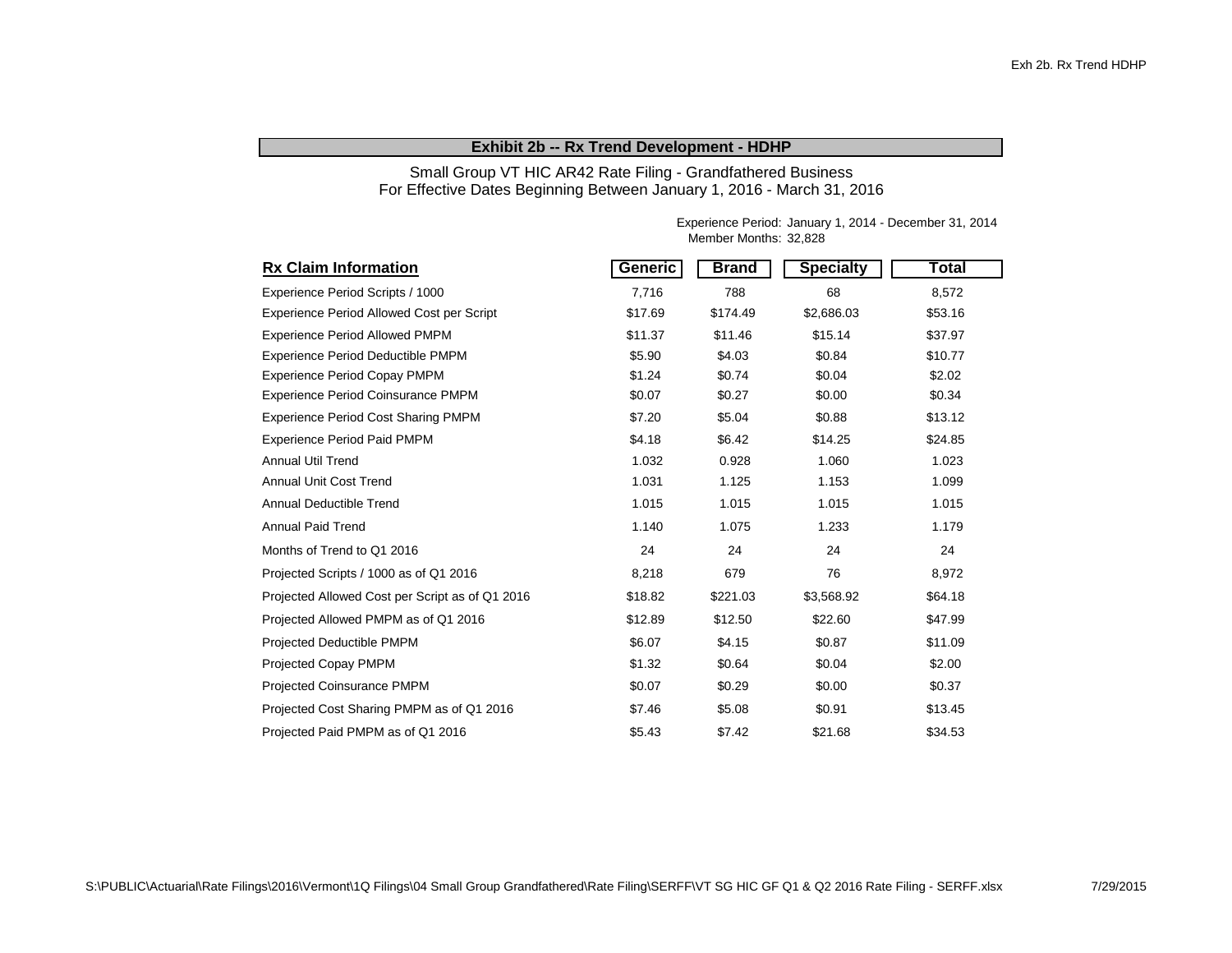#### **Exhibit 2c -- Pricing Trend Assumptions 2Q**

Small Group VT HIC AR42 Rate Filing - Grandfathered Business For Effective Dates Beginning Between April 1, 2016 - June 30, 2016

Experience Period: January 1, 2014 - December 31, 2014 Rating Period^: April 1, 2016 - March 31, 2017 *^ Reflects Q2 2016 rating period*

> Allowed Trend (Annual) 3.8%<br>Paid Trend (Annual) 4.5% Paid Trend (Annual) 4.5%<br> **Leveraging (Annual)** 0.6%

**Leveraging (Annual) 0.6%**

|                           |                                                                     | <b>Medical Trend Summary</b> |                    |                   |          |
|---------------------------|---------------------------------------------------------------------|------------------------------|--------------------|-------------------|----------|
|                           | 2015 Annual Trend                                                   |                              |                    |                   |          |
|                           | % of Allowed Claims                                                 | <b>Unit Cost</b>             | Utilization        | Total             |          |
| IP                        | 22.2%                                                               | 5.4%                         | 0.0%               | 5.4%              |          |
| OP and Other Med          | 47.6%                                                               | 4.8%                         | 0.0%               | 4.8%              |          |
| <b>PHY</b>                | 30.3%                                                               | 2.9%                         | 0.0%               | 2.9%              |          |
| <b>Medical Total</b>      |                                                                     | 4.4%                         | 0.0%               | 4.4%              |          |
|                           | 2016 & 2017 Annual Trend                                            |                              |                    |                   |          |
|                           | % of Allowed Claims                                                 | <b>Unit Cost</b>             | <b>Utilization</b> | Total             |          |
| IP                        | 22.2%                                                               | 5.5%                         | 0.0%               | 5.5%              |          |
| OP and Other Med          | 47.6%                                                               | 4.6%                         | 0.0%               | 4.6%              |          |
| PHY                       | 30.3%                                                               | 0.0%                         | 0.0%               | 0.0%              |          |
| <b>Medical Total</b>      |                                                                     | 3.4%                         | 0.0%               | 3.4%              |          |
|                           | Leveraging Impact - Small Group HDHP Fee-For-Service Medical Claims |                              |                    |                   |          |
|                           | Allowed                                                             | Coinsurance                  | Copay              | <b>Deductible</b> | Paid*    |
| <b>Experience Period:</b> | \$370.61                                                            | \$1.01                       | \$0.02             | \$80.18           | \$289.40 |
| 27 Months of Trend:       | 1.089                                                               | 1.089                        | 1.000              | 1.033             | 1.104    |
| Projection Period:        | \$403.43                                                            | \$1.09                       | \$0.02             | \$82.81           | \$319.50 |

\*Ignores impact of removing high cost claims and replacing with pooling charge. Paid projection will not tie out to FFS claim projection on Tab 3 unless these adjustments are taken into account.

|              | <b>Rx Trend Summary</b> |                    |                  |                    |  |
|--------------|-------------------------|--------------------|------------------|--------------------|--|
|              | 2015 Trend              |                    | 2016/2017 Trend  |                    |  |
|              | <b>Unit Cost</b>        | <b>Utilization</b> | <b>Unit Cost</b> | <b>Utilization</b> |  |
| Generic      | 2.1%                    | 3.4%               | 4.2%             | 3.0%               |  |
| <b>Brand</b> | 11.1%                   | $-11.4%$           | 14.0%            | $-2.8%$            |  |
| Specialty    | 13.6%                   | 5.0%               | 17.0%            | 7.0%               |  |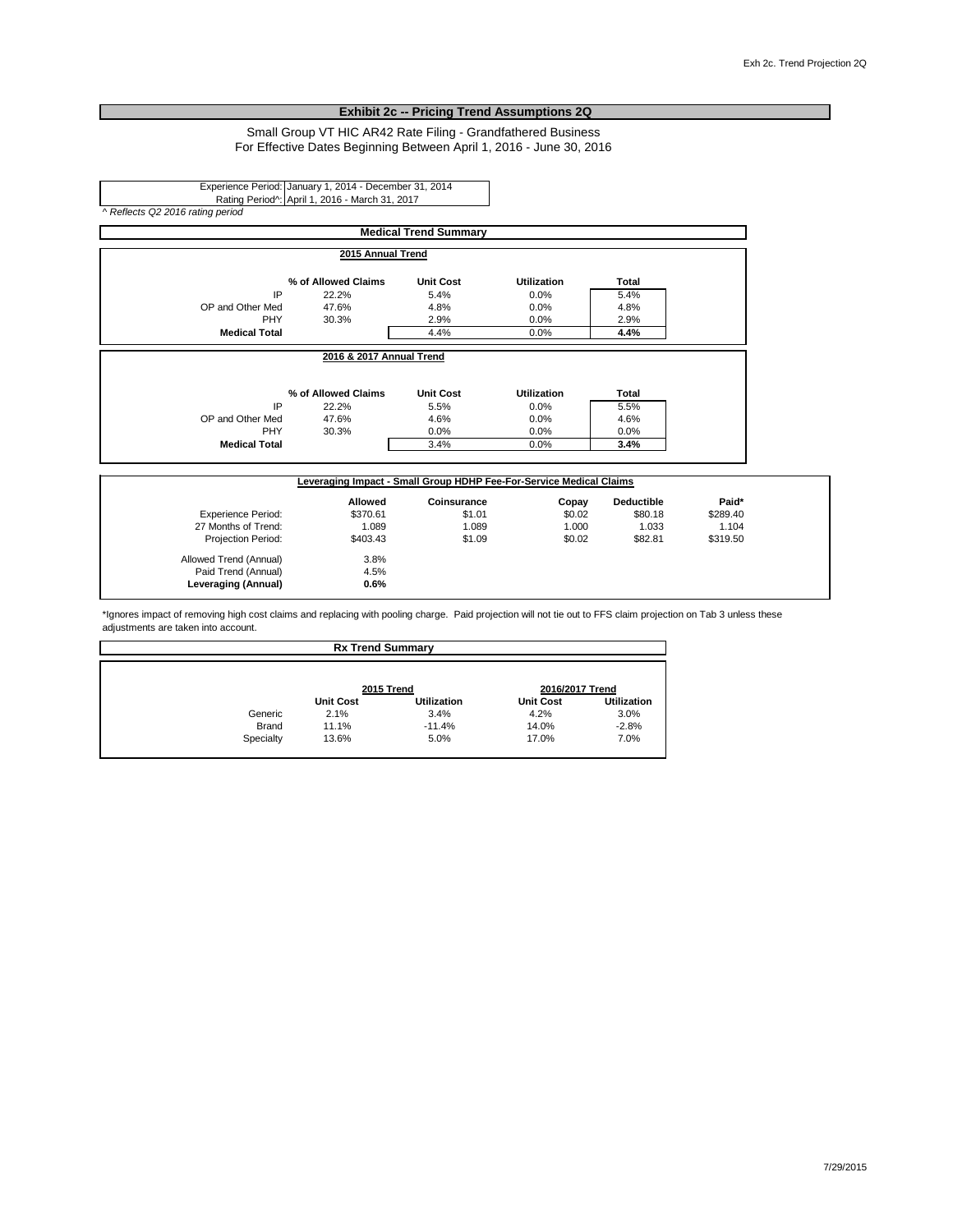#### **Exhibit 2b -- Rx Trend Development - HDHP 2Q**

Small Group VT HIC AR42 Rate Filing - Grandfathered Business For Effective Dates Beginning Between April 1, 2016 - June 30, 2016

| <b>Rx Claim Information</b>                      | Generic | <b>Brand</b> | <b>Specialty</b> | Total   |
|--------------------------------------------------|---------|--------------|------------------|---------|
| Experience Period Scripts / 1000                 | 7,716   | 788          | 68               | 8,572   |
| <b>Experience Period Allowed Cost per Script</b> | \$17.69 | \$174.49     | \$2,686.03       | \$53.16 |
| <b>Experience Period Allowed PMPM</b>            | \$11.37 | \$11.46      | \$15.14          | \$37.97 |
| <b>Experience Period Deductible PMPM</b>         | \$5.90  | \$4.03       | \$0.84           | \$10.77 |
| <b>Experience Period Copay PMPM</b>              | \$1.24  | \$0.74       | \$0.04           | \$2.02  |
| Experience Period Coinsurance PMPM               | \$0.07  | \$0.27       | \$0.00           | \$0.34  |
| <b>Experience Period Cost Sharing PMPM</b>       | \$7.20  | \$5.04       | \$0.88           | \$13.12 |
| <b>Experience Period Paid PMPM</b>               | \$4.18  | \$6.42       | \$14.25          | \$24.85 |
| <b>Annual Util Trend</b>                         | 1.032   | 0.933        | 1.061            | 1.023   |
| <b>Annual Unit Cost Trend</b>                    | 1.033   | 1.127        | 1.155            | 1.103   |
| Annual Deductible Trend                          | 1.014   | 1.014        | 1.014            | 1.014   |
| <b>Annual Paid Trend</b>                         | 1.142   | 1.086        | 1.237            | 1.184   |
| Months of Trend to Q2 2016                       | 27      | 27           | 27               | 27      |
| Projected Scripts / 1000 as of Q2 2016           | 8,278   | 674          | 77               | 9,030   |
| Projected Allowed Cost per Script as of Q2 2016  | \$19.01 | \$228.39     | \$3,711.79       | \$66.24 |
| Projected Allowed PMPM as of Q2 2016             | \$13.12 | \$12.83      | \$23.90          | \$49.85 |
| Projected Deductible PMPM                        | \$6.09  | \$4.16       | \$0.87           | \$11.12 |
| <b>Projected Copay PMPM</b>                      | \$1.33  | \$0.63       | \$0.05           | \$2.00  |
| <b>Projected Coinsurance PMPM</b>                | \$0.08  | \$0.30       | \$0.00           | \$0.38  |
| Projected Cost Sharing PMPM as of Q2 2016        | \$7.49  | \$5.10       | \$0.92           | \$13.50 |
| Projected Paid PMPM as of Q2 2016                | \$5.63  | \$7.73       | \$22.99          | \$36.34 |

Experience Period: January 1, 2014 - December 31, 2014 Member Months: 32,828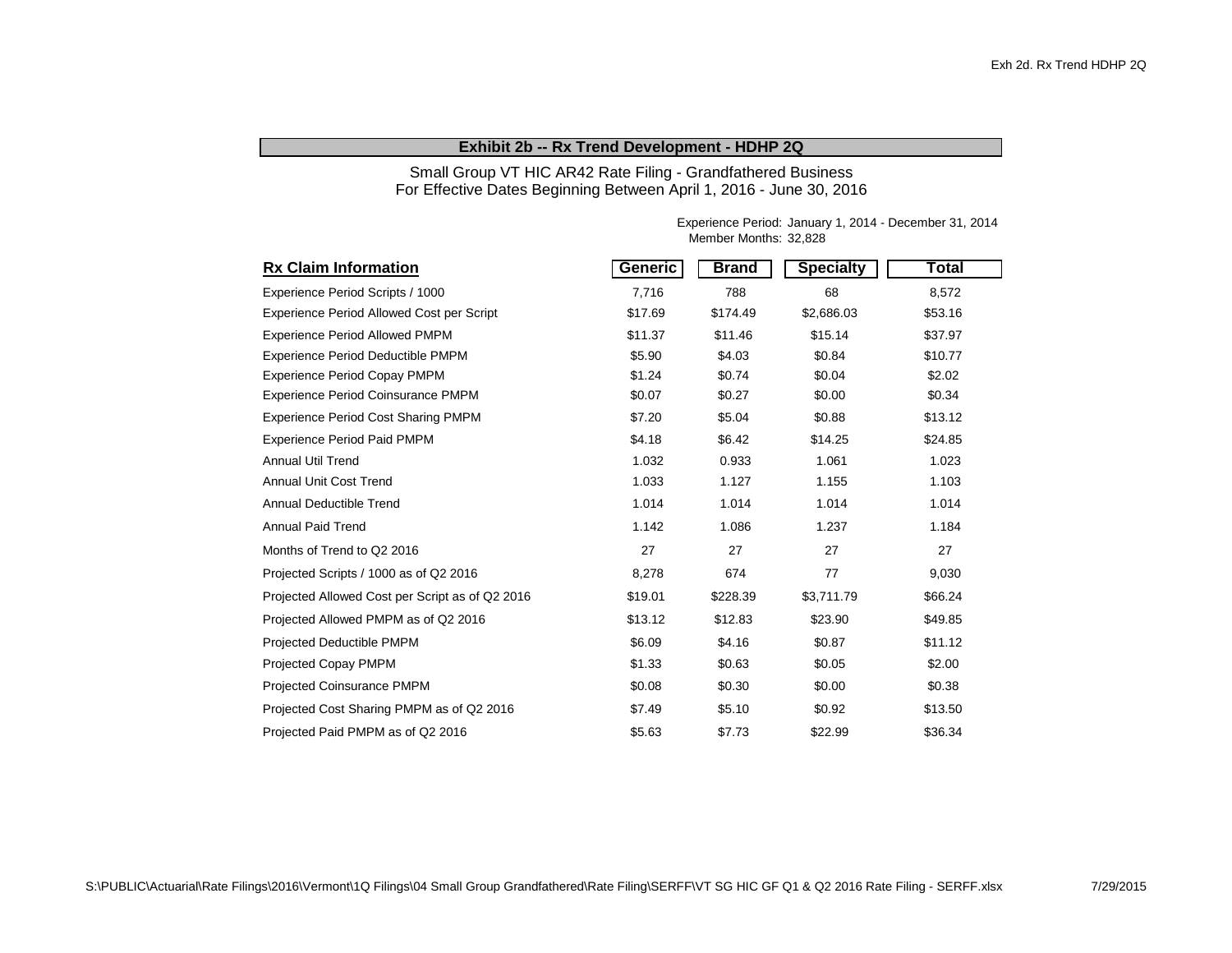## **Exhibit 3a -- Claim Projection & Proposed Rate Change**

Small Group VT HIC AR42 Rate Filing - Grandfathered Business For Effective Dates Beginning Between January 1, 2016 - March 31, 2016

| SG HIC HDHP Projection of Claims and Proposed Rate Change                                                                                           |                                |  |  |  |  |  |  |  |
|-----------------------------------------------------------------------------------------------------------------------------------------------------|--------------------------------|--|--|--|--|--|--|--|
|                                                                                                                                                     | January 1, 2014 - December 31, |  |  |  |  |  |  |  |
| Experience Period: 2014                                                                                                                             |                                |  |  |  |  |  |  |  |
| Completed Through: April 30, 2015                                                                                                                   |                                |  |  |  |  |  |  |  |
| <b>Experience Period Member Months</b>                                                                                                              | 32,828                         |  |  |  |  |  |  |  |
| 1) Experience Period Medical Claims PMPM                                                                                                            | \$287.51                       |  |  |  |  |  |  |  |
| 1a) Claims in Excess of \$100k over Experience Period                                                                                               | \$38.89                        |  |  |  |  |  |  |  |
| 1b) Pooling Charge                                                                                                                                  | 1.122                          |  |  |  |  |  |  |  |
| 2) IBNR Factor                                                                                                                                      | 1.007                          |  |  |  |  |  |  |  |
| 3) Experience Period Incurred Medical Claims<br>$=[1 - 1 - 1a]$ $] * 1b$ $* 2)$                                                                     | \$280.77                       |  |  |  |  |  |  |  |
| 4) Annual Medical Trend<br>Includes Paid Leveraging                                                                                                 | 1.046                          |  |  |  |  |  |  |  |
| 5) Months of Trend to Q1 2016                                                                                                                       | 24                             |  |  |  |  |  |  |  |
| 6a) Capitations and Non-FFS Claim Expenses                                                                                                          | \$7.82                         |  |  |  |  |  |  |  |
| 6b) NY State HCRA Surcharge                                                                                                                         | 0.25%                          |  |  |  |  |  |  |  |
| 7) Trended Incurred Medical Claims PMPM as of Q1 2016<br>$= \left[ \begin{array}{c} 3 \end{array} \right]$ * 4) ^ [ 5) / 12 ] + 6a) ] * [ 1 + 6b) ] | \$315.59                       |  |  |  |  |  |  |  |
| 8) Experience Period Rx Claims PMPM                                                                                                                 | \$24.85                        |  |  |  |  |  |  |  |
| 8a) Claims in Excess of \$100k over Experience Period                                                                                               | \$3.34                         |  |  |  |  |  |  |  |
| 8b) Pooling Charge                                                                                                                                  | 1.122                          |  |  |  |  |  |  |  |
| 9) Annual Rx Trend<br>Includes Paid Leveraging                                                                                                      | 1.179                          |  |  |  |  |  |  |  |
| 10) Months of Trend to Q1 2016*                                                                                                                     | 24                             |  |  |  |  |  |  |  |
| 11) Trended Gross Rx Claims PMPM as of Q1 2016<br>$=[8 - 8a]$ $] * 8b$ $* 9$ $\wedge$ $[10) / 12$ $]$                                               | \$33.54                        |  |  |  |  |  |  |  |
| 11a) Impact of Bill H559                                                                                                                            | \$1.13                         |  |  |  |  |  |  |  |
| 11b) Rx Rebates                                                                                                                                     | (\$5.48)                       |  |  |  |  |  |  |  |
| 12) Trended Net Rx Claims PMPM as of Q1 2016<br>$= 11$ ) + 11a) + 11b)                                                                              | \$29.19                        |  |  |  |  |  |  |  |
| 13) Total Net Claims PMPM as of Q1 2016<br>$= 7 + 12$                                                                                               | \$344.78                       |  |  |  |  |  |  |  |
| 14) Impact of Membership Growth/Decline on Experience Pd Claims                                                                                     | 0.987                          |  |  |  |  |  |  |  |
| 15) PMPM Taxes/Assessments for Q1 2016<br>See Exhibit 5                                                                                             | \$2.20                         |  |  |  |  |  |  |  |
| 16) % of Paid Claims Taxes/Assessments for Q1 2016<br>See Exhibit 5                                                                                 | 0.999%                         |  |  |  |  |  |  |  |
| 17) % of Premium Taxes/Assessments for Q1 2016<br>See Exhibit 5                                                                                     | 4.60%                          |  |  |  |  |  |  |  |
| 18) % of Premium Retention Components for Q1 2016<br>See Exhibit 5                                                                                  | 10.25%                         |  |  |  |  |  |  |  |
| 19) Impact of Change in Single Conversion Factor for Q1 2016<br>See Exhibit 4                                                                       | 0.50%                          |  |  |  |  |  |  |  |
| 20) Gross Claim Cost for Q1 2016<br>$=[13+15]$ $[1*14]^*$ $[1+16]$ $[1+19]$ $]/[1-17) - 18]$                                                        | \$408.38                       |  |  |  |  |  |  |  |
| 21) Projected Revenue Collected at Q4 2015 Rate Level                                                                                               | \$419.44                       |  |  |  |  |  |  |  |
| 22) Q1 2016 Required Rate Action<br>201/241                                                                                                         | $-2.6%$                        |  |  |  |  |  |  |  |

*= 20) / 21) - 1*

r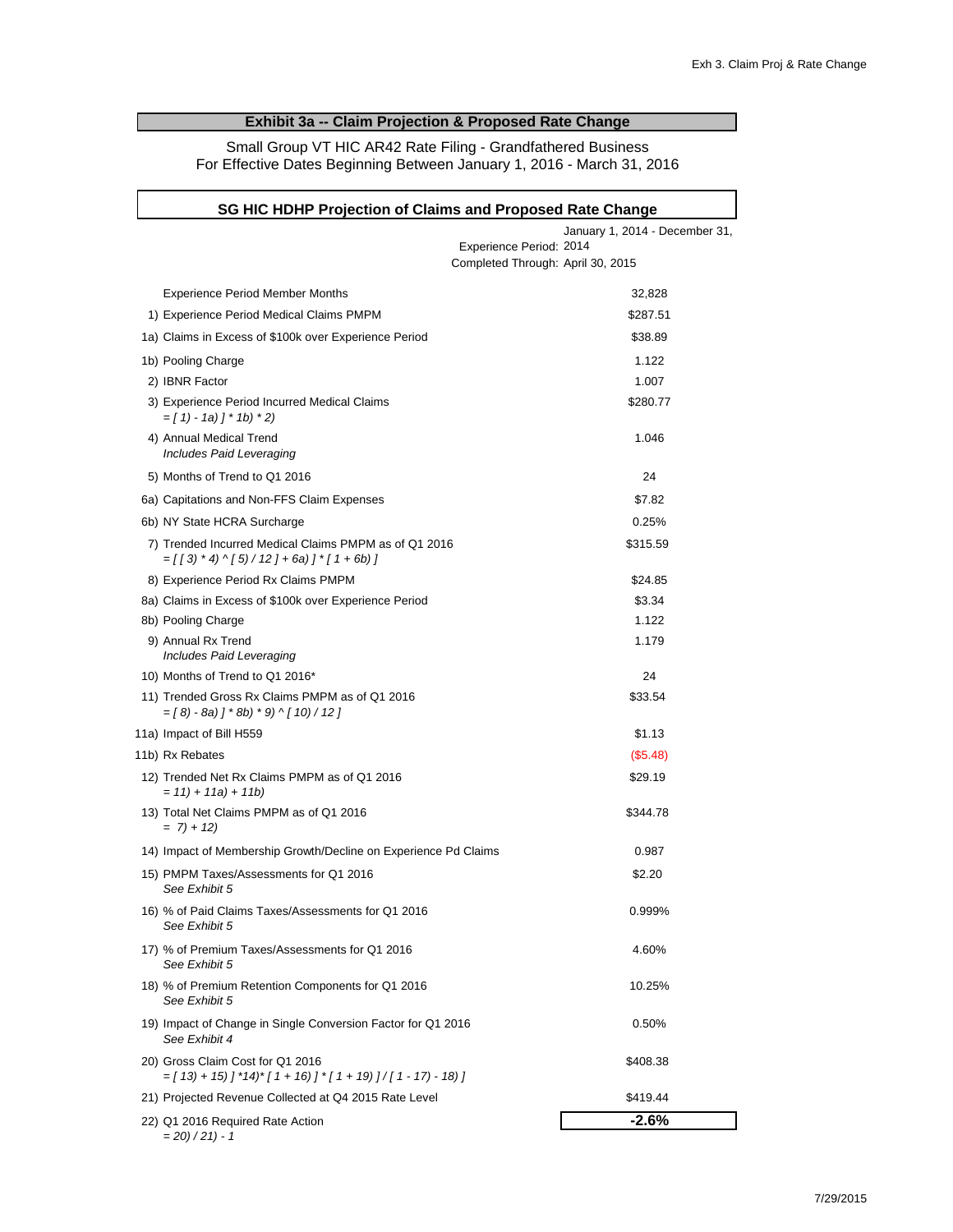### **Exhibit 3b -- Claim Projection & Proposed Rate Change 2Q**

Small Group VT HIC AR42 Rate Filing - Grandfathered Business For Effective Dates Beginning Between April 1, 2016 - June 30, 2016

| SG HIC HDHP Projection of Claims and Proposed Rate Change                                             |                                                                                                |  |  |  |  |  |  |  |  |
|-------------------------------------------------------------------------------------------------------|------------------------------------------------------------------------------------------------|--|--|--|--|--|--|--|--|
|                                                                                                       | January 1, 2014 -<br>Experience Period: December 31, 2014<br>Completed Through: April 30, 2015 |  |  |  |  |  |  |  |  |
| <b>Experience Period Member Months</b>                                                                | 32,828                                                                                         |  |  |  |  |  |  |  |  |
| 1) Experience Period Medical Claims PMPM                                                              | \$287.51                                                                                       |  |  |  |  |  |  |  |  |
| 1a) Claims in Excess of \$100k over Experience Period                                                 | \$38.89                                                                                        |  |  |  |  |  |  |  |  |
| 1b) Pooling Charge                                                                                    | 1.122                                                                                          |  |  |  |  |  |  |  |  |
| 2) IBNR Factor                                                                                        | 1.007                                                                                          |  |  |  |  |  |  |  |  |
| 3) Experience Period Incurred Medical Claims<br>$=[1 - 1 - 1a]$ $[ * 1b] * 2]$                        | \$280.77                                                                                       |  |  |  |  |  |  |  |  |
| 4) Annual Medical Trend<br>Includes Paid Leveraging                                                   | 1.045                                                                                          |  |  |  |  |  |  |  |  |
| 5) Months of Trend to Q1 2016                                                                         | 27                                                                                             |  |  |  |  |  |  |  |  |
| 6a) Capitations and Non-FFS Claim Expenses                                                            | \$7.82                                                                                         |  |  |  |  |  |  |  |  |
| 6b) NY State HCRA Surcharge                                                                           | 0.25%                                                                                          |  |  |  |  |  |  |  |  |
| 7) Trended Incurred Medical Claims PMPM as of Q1 2016<br>$=[[3, 4] \cdot [5] / 12] + 6a]$ $[1 + 6b]$  | \$318.58                                                                                       |  |  |  |  |  |  |  |  |
| 8) Experience Period Rx Claims PMPM                                                                   | \$24.85                                                                                        |  |  |  |  |  |  |  |  |
| 8a) Claims in Excess of \$100k over Experience Period                                                 | \$3.34                                                                                         |  |  |  |  |  |  |  |  |
| 8b) Pooling Charge                                                                                    | 1.122                                                                                          |  |  |  |  |  |  |  |  |
| 9) Annual Rx Trend<br>Includes Paid Leveraging                                                        | 1.184                                                                                          |  |  |  |  |  |  |  |  |
| 10) Months of Trend to Q1 2016                                                                        | 27                                                                                             |  |  |  |  |  |  |  |  |
| 11) Trended Gross Rx Claims PMPM as of Q2 2016<br>$=[8 - 8a]$ $] * 8b$ $* 9$ $\wedge$ $[10) / 12$ $]$ | \$35.29                                                                                        |  |  |  |  |  |  |  |  |
| 11a) Impact of Bill H559                                                                              | \$1.18                                                                                         |  |  |  |  |  |  |  |  |
| 11b) Rx Rebates                                                                                       | (S5.77)                                                                                        |  |  |  |  |  |  |  |  |
| 12) Trended Net Rx Claims PMPM as of Q2 2016<br>$= 11$ ) + 11a) + 11b)                                | \$30.71                                                                                        |  |  |  |  |  |  |  |  |
| 13) Total Net Claims PMPM as of Q2 2016<br>$= 7 + 12$                                                 | \$349.30                                                                                       |  |  |  |  |  |  |  |  |
| 14) Impact of Membership Growth/Decline on Experience Pd Claims                                       | 0.987                                                                                          |  |  |  |  |  |  |  |  |
| 15) PMPM Taxes/Assessments for Q2 2016<br>See Exhibit 5                                               | \$1.46                                                                                         |  |  |  |  |  |  |  |  |
| 16) % of Paid Claims Taxes/Assessments for Q2 2016<br>See Exhibit 5                                   | 0.999%                                                                                         |  |  |  |  |  |  |  |  |
| 17) % of Premium Taxes/Assessments for Q2 2016<br>See Exhibit 5                                       | 4.60%                                                                                          |  |  |  |  |  |  |  |  |
| 18) % of Premium Retention Components for Q2 2016<br>See Exhibit 5                                    | 10.25%                                                                                         |  |  |  |  |  |  |  |  |
| 19) Impact of Change in Single Conversion Factor for Q2 2016<br>See Exhibit 4                         | 0.50%                                                                                          |  |  |  |  |  |  |  |  |
| 20) Gross Claim Cost for Q1 2016<br>$=[13+15]$ $]$ * 14) * [1 + 16) ] * [1 + 19) ] / [1 - 17) - 18) ] | \$412.84                                                                                       |  |  |  |  |  |  |  |  |
| 21) Projected Revenue Collected at Q2 2016 Rate Level                                                 | \$408.38                                                                                       |  |  |  |  |  |  |  |  |
| 22) Q2 2016 Required Rate Action Relative to Proposed Q1 2016 Rates<br>$= 20/21 - 1$                  | 1.1%                                                                                           |  |  |  |  |  |  |  |  |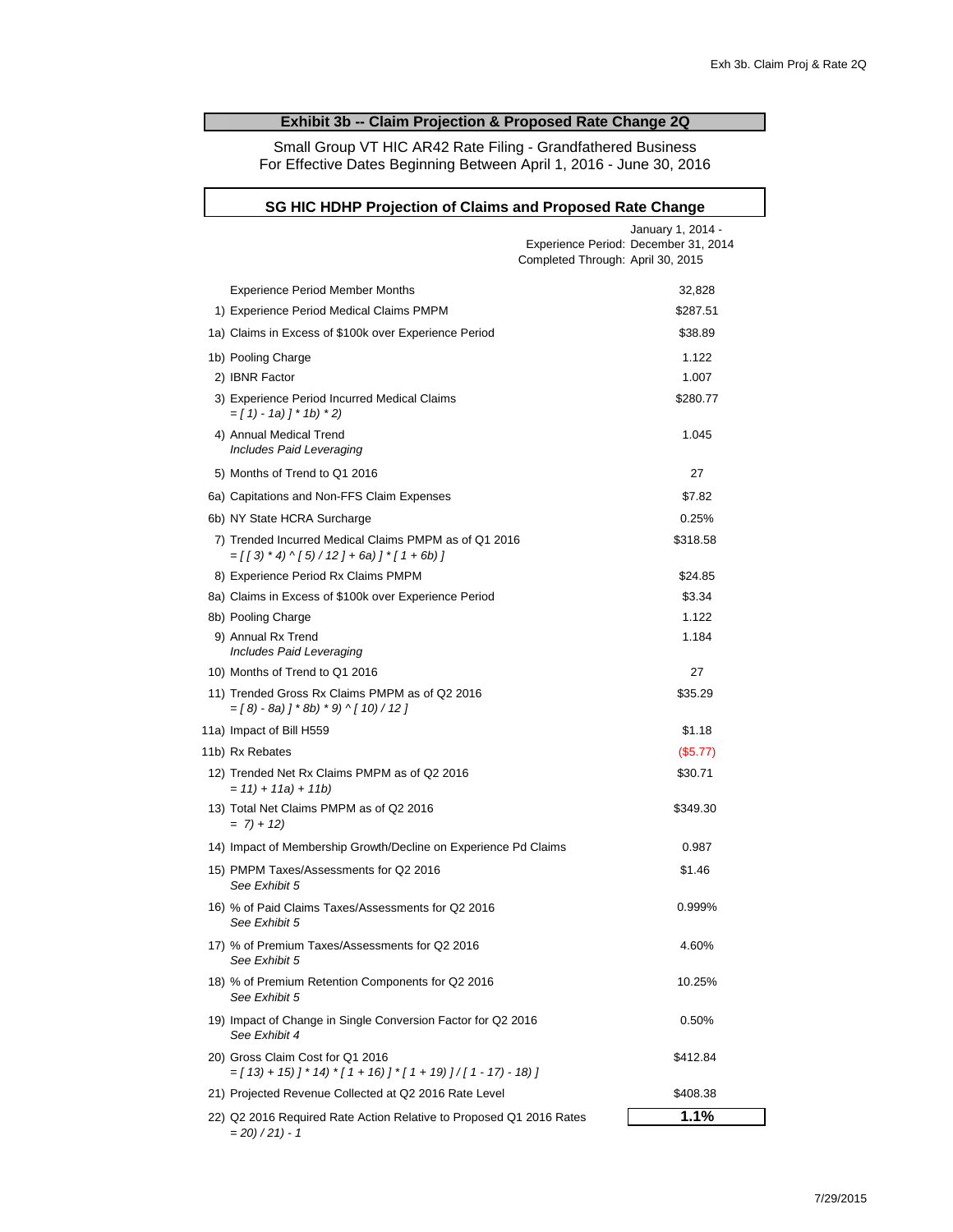### **Exhibit 4 -- Conversion Factor and Tier Ratios**

Small Group VT HIC AR42 Rate Filing - Grandfathered Business For Effective Dates Beginning Between January 1, 2016 - June 30, 2016

## **VT Small Group AR42 Subscriber and Membership Summary -- January 2014 - December 2014 Grandfathered HDHP Membership**

## **HDHP Data**

|             |                      | <b>Subscriber</b> | <b>Member</b> | <b>Avg Contract</b> |                    |
|-------------|----------------------|-------------------|---------------|---------------------|--------------------|
| <b>Tier</b> | <b>Contract Type</b> | <b>Months</b>     | <b>Months</b> | <b>Size</b>         | <b>Load Factor</b> |
| 2           | Single               | 1,137             | 1,137         | 1.000               | 1.000              |
| 2           | Family               | 682               | 2,792         | 4.094               | 2.500              |
|             |                      |                   |               |                     |                    |
| 3           | Single               | 10,100            | 10.100        | 1.000               | 1.000              |
| 3           | Double               | 2,651             | 5,302         | 2.000               | 2.000              |
| 3           | Family               | 3,337             | 13,190        | 3.953               | 2.600              |
| 4           | Single               | 123               | 123           | 1.000               | 1.000              |
| 4           | Double               | 20                | 40            | 2.000               | 2.000              |
| 4           | Parent/Child(ren)    | 28                | 96            | 3.429               | 1.900              |
| 4           | Family               | 12                | 48            | 4.000               | 2.800              |

| <b>Proposed Conversion Factor</b> | 1.208 |
|-----------------------------------|-------|
| <b>Current Conversion Factor</b>  | 1.202 |
| % Change in Conversion Factor     | 0.50% |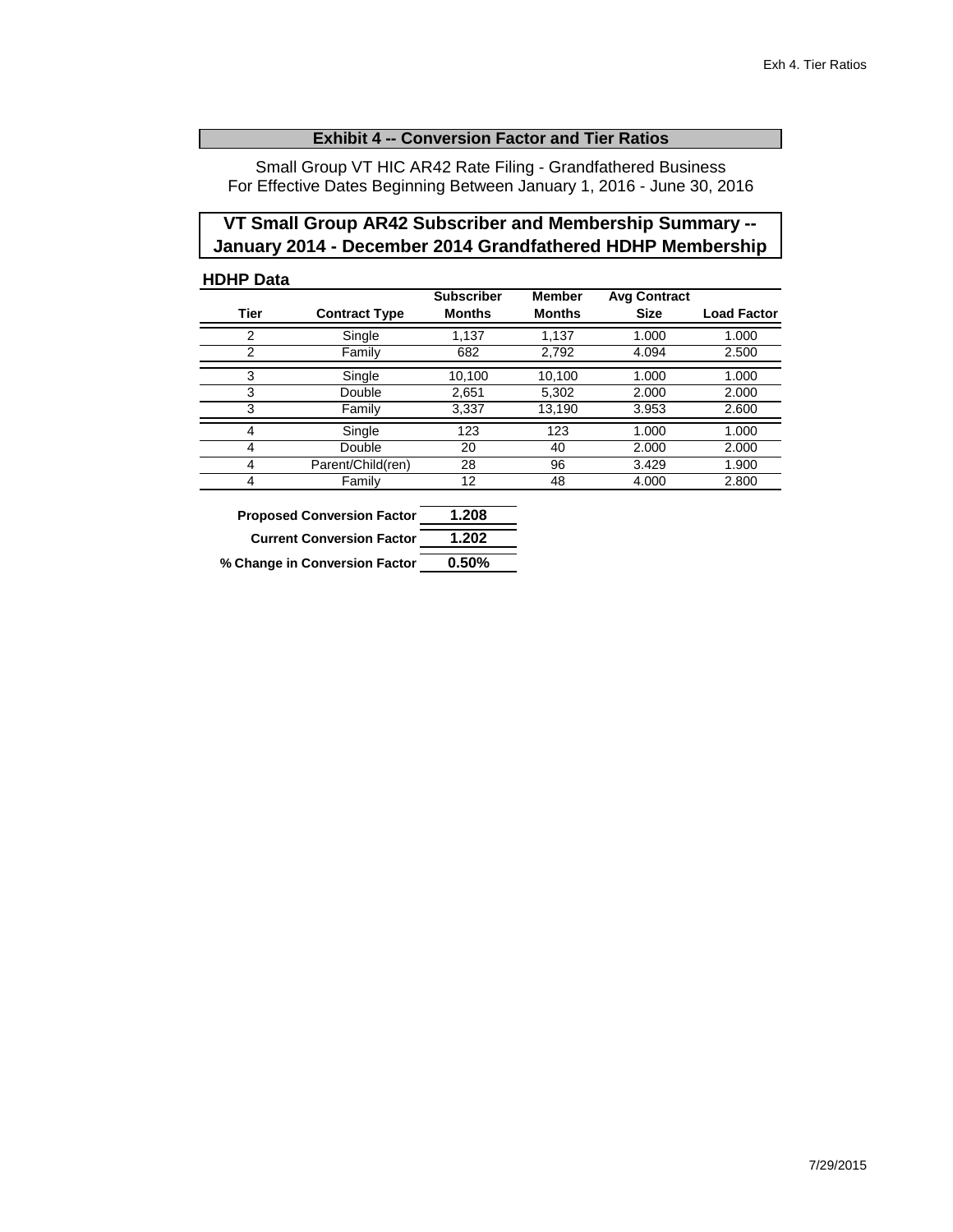## **Exhibit 5 -- Retention Loads, Taxes/Assessments, and Paid Claim Surcharges**

Small Group VT HIC AR42 Rate Filing - Grandfathered Business For Effective Dates Beginning Between January 1, 2016 - June 30, 2016

| % of Premium Retention Components       |             |  |
|-----------------------------------------|-------------|--|
|                                         | <b>HDHP</b> |  |
| General Administrative Load             | 8.00%       |  |
| <b>Broker Load</b>                      | 0.00%       |  |
| <b>Bad Debt</b>                         | 0.25%       |  |
| <b>Contribution to Reserves</b>         | 2.00%       |  |
| Total % of Premium Retention Components | 10.25%      |  |
| % of Premium Taxes and Assessments      |             |  |
|                                         | <b>HDHP</b> |  |
| Premium Tax                             | 2.00%       |  |
| VT Vaccine Pilot                        | 0.60%       |  |
| <b>ACA Insurer Tax</b>                  | 2.00%       |  |
| Total % of Premium Taxes/Assessments    | 4.60%       |  |
| % of Paid Claim Taxes and Assessments   |             |  |
|                                         | <b>HDHP</b> |  |
| Vermont Paid Claim Surcharge            | 0.999%      |  |
| New York State HCRA Surcharge           | 0.250%      |  |
| Total % of Paid Claim Taxes/Assessments | 1.249%      |  |
| <b>PMPM Taxes and Assessments</b>       |             |  |
| Average 1Q Renewal Month:               | 1.18        |  |
| Average 2Q Renewal Month:               | 5.10        |  |
| Q1 2016 Contract Effective Dates        | <b>HDHP</b> |  |
| Fed Reinsurance Assessment (2016)       | \$2.25      |  |
| Fed Reinsurance Assessment (2017)       | \$0.00      |  |
| Comparative Eff Research Tax            | \$0.17      |  |
| <b>Total PMPM Taxes/Assessments</b>     | \$2.20      |  |
| Q2 2016 Contract Effective Dates        | <b>HDHP</b> |  |
| Fed Reinsurance Assessment (2016)       | \$2.25      |  |
| Fed Reinsurance Assessment (2017)       | \$0.00      |  |
| Comparative Eff Research Tax            | \$0.17      |  |
| <b>Total PMPM Taxes/Assessments</b>     | \$1.46      |  |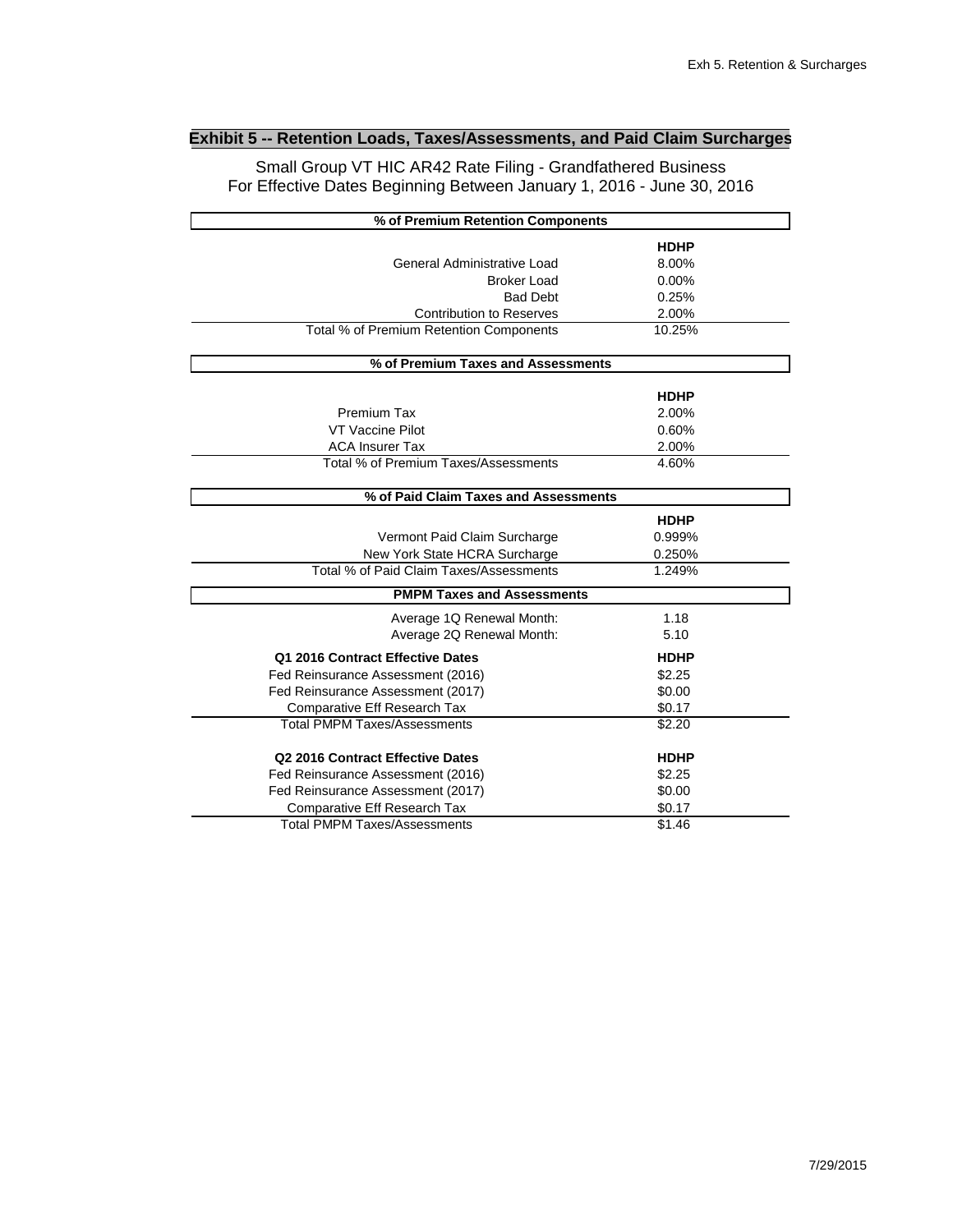#### **Exhibit 6a -- Medical Base Rates (Q1 2016)**

#### Small Group VT HIC AR42 Rate Filing - Grandfathered Business For Effective Dates Beginning Between January 1, 2016 - March 31, 2016

|          |                     |          |               |              |            |                     |            | Single    | <b>Double</b> | Parent/Child | 2T Family | 3T Family | <b>4T Family</b> |                      |
|----------|---------------------|----------|---------------|--------------|------------|---------------------|------------|-----------|---------------|--------------|-----------|-----------|------------------|----------------------|
|          |                     |          |               |              |            |                     |            | Quarterly | Quarterly     | Quarterly    | Quarterly | Quarterly | Quarterly        | <b>Single Annual</b> |
| Coplan   | <b>Product Type</b> | Single   | <b>Double</b> | Parent/Child |            | 2T Family 3T Family | 4T Family  | Change    | Change        | Change       | Change    | Change    | Change           | <b>Rate Change</b>   |
| VEHD-01S | HDEPOagg            | \$598.00 | \$1.196.00    | \$1.136.20   | \$1.495.00 | \$1.554.80          | \$1.674.40 | $-2.6%$   | $-2.6%$       | $-2.6%$      | $-2.6%$   | $-2.6%$   | $-2.6%$          | 2.7%                 |
| VEHD-02S | HDEPOagg            | \$504.61 | \$1,009.22    | \$958.76     | \$1.261.53 | \$1.311.99          | \$1.412.91 | $-2.6%$   | $-2.6%$       | $-2.6%$      | $-2.6%$   | $-2.6%$   | $-2.6%$          | 2.7%                 |
| VEHD-03S | <b>HDEPOagg</b>     | \$405.08 | \$810.16      | \$769.65     | \$1,012.70 | \$1.053.21          | \$1.134.22 | $-2.6%$   | $-2.6%$       | $-2.6%$      | $-2.6%$   | $-2.6%$   | $-2.6%$          | 2.7%                 |
| VEHD-07S | <b>HDEPOagg</b>     | \$538.32 | \$1.076.64    | \$1.022.81   | \$1.345.80 | \$1,399.63          | \$1.507.30 | $-2.6%$   | $-2.6%$       | $-2.6%$      | $-2.6%$   | $-2.6%$   | $-2.6%$          | 2.7%                 |
| VEHD-08S | HDEPOagg            | \$481.91 | \$963.82      | \$915.63     | \$1.204.78 | \$1.252.97          | \$1.349.35 | $-2.6%$   | $-2.6%$       | $-2.6%$      | $-2.6%$   | $-2.6%$   | $-2.6%$          | 2.7%                 |
| VEHD-09S | HDEPOagg            | \$445.03 | \$890.06      | \$845.56     | \$1.112.58 | \$1.157.08          | \$1.246.08 | $-2.6%$   | $-2.6%$       | $-2.6%$      | $-2.6%$   | $-2.6%$   | $-2.6%$          | 2.7%                 |
| VEHD-12S | HDEPOagg            | \$457.03 | \$914.06      | \$868.36     | \$1.142.58 | \$1.188.28          | \$1.279.68 | $-2.6%$   | $-2.6%$       | $-2.6%$      | $-2.6%$   | $-2.6%$   | $-2.6%$          | 2.7%                 |
| VEHD-14S | <b>HDEPOagg</b>     | \$475.09 | \$950.18      | \$902.67     | \$1.187.73 | \$1,235.23          | \$1.330.25 | $-2.6%$   | $-2.6%$       | $-2.6%$      | $-2.6%$   | $-2.6%$   | $-2.6%$          | 2.7%                 |
| VEHD-15S | HDEPOagg            | \$438.77 | \$877.54      | \$833.66     | \$1.096.93 | \$1.140.80          | \$1.228.56 | $-2.6%$   | $-2.6%$       | $-2.6%$      | $-2.6%$   | $-2.6%$   | $-2.6%$          | 2.7%                 |
| VEHD-17S | <b>HDEPOagg</b>     | \$462.78 | \$925.56      | \$879.28     | \$1.156.95 | \$1,203,23          | \$1.295.78 | $-2.6%$   | $-2.6%$       | $-2.6%$      | $-2.6%$   | $-2.6%$   | $-2.6%$          | 2.7%                 |
| VEHD-19  | <b>HDEPO</b>        | \$423.14 | \$846.28      | \$803.97     | \$1.057.85 | \$1.100.16          | \$1.184.79 | $-2.6%$   | $-2.6%$       | $-2.6%$      | $-2.6%$   | $-2.6%$   | $-2.6%$          | 2.7%                 |
| VEHD-49  | <b>HDEPO</b>        | \$531.92 | \$1.063.84    | \$1.010.65   | \$1.329.80 | \$1,382.99          | \$1.489.38 | $-2.6%$   | $-2.6%$       | $-2.6%$      | $-2.6%$   | $-2.6%$   | $-2.6%$          | 2.7%                 |
| VPHD-03S | HDEPOagg            | \$407.01 | \$814.02      | \$773.32     | \$1.017.53 | \$1.058.23          | \$1.139.63 | $-2.6%$   | $-2.6%$       | $-2.6%$      | $-2.6%$   | $-2.6%$   | $-2.6%$          | 2.7%                 |
| VPHD-04S | HDEPOagg            | \$580.66 | \$1,161.32    | \$1.103.25   | \$1.451.65 | \$1,509.72          | \$1,625.85 | $-2.6%$   | $-2.6%$       | $-2.6%$      | $-2.6%$   | $-2.6%$   | $-2.6%$          | 2.7%                 |
| VPHD-06S | HDEPOagg            | \$473.83 | \$947.66      | \$900.28     | \$1.184.58 | \$1.231.96          | \$1,326.72 | $-2.6%$   | $-2.6%$       | $-2.6%$      | $-2.6%$   | $-2.6%$   | $-2.6%$          | 2.7%                 |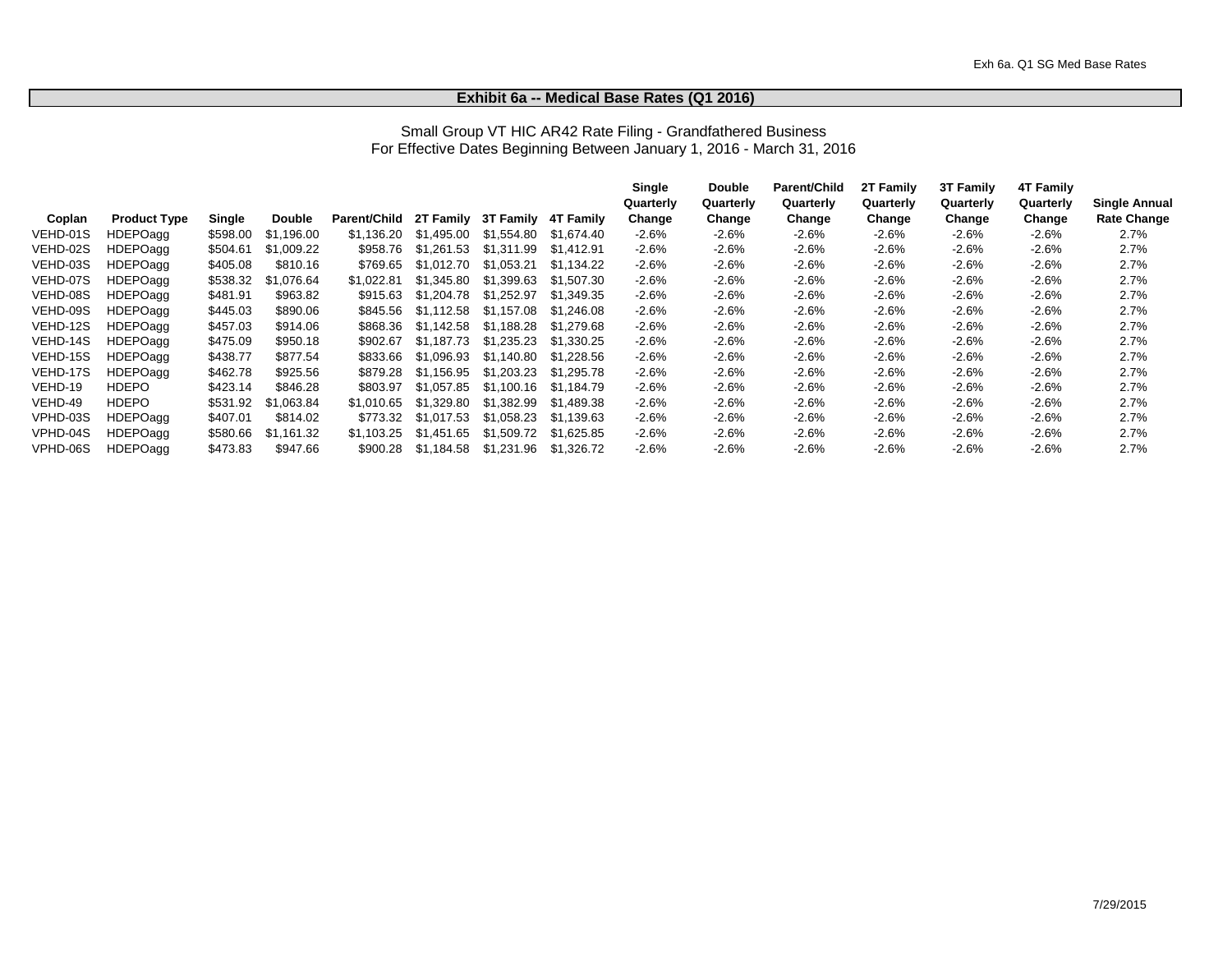#### **Exhibit 6a -- Medical Base Rates (Q2 2016)**

#### Small Group VT HIC AR42 Rate Filing - Grandfathered Business For Effective Dates Beginning Between April 1, 2016 - June 30, 2016

|          |                     |          |               |              |            |                  |            | Single    | <b>Double</b> | <b>Parent/Child</b> | 2T Family | <b>3T Family</b> | <b>4T Family</b> | <b>Single Rate</b> |
|----------|---------------------|----------|---------------|--------------|------------|------------------|------------|-----------|---------------|---------------------|-----------|------------------|------------------|--------------------|
|          |                     |          |               |              |            |                  |            | Quarterly | Quarterly     | Quarterly           | Quarterly | Quarterly        | Quarterly        | Annual             |
| Coplan   | <b>Product Type</b> | Single   | <b>Double</b> | Parent/Child | 2T Family  | <b>3T Family</b> | 4T Family  | Change    | Change        | Change              | Change    | Change           | Change           | Change             |
| VEHD-01S | <b>HDEPOagg</b>     | \$604.52 | \$1.209.04    | \$1.148.59   | \$1.511.30 | \$1.571.75       | \$1.692.66 | $1.1\%$   | 1.1%          | 1.1%                | 1.1%      | 1.1%             | 1.1%             | 2.3%               |
| VEHD-02S | <b>HDEPOagg</b>     | \$510.11 | \$1,020.22    | \$969.21     | \$1.275.28 | \$1.326.29       | \$1,428.31 | 1.1%      | 1.1%          | 1.1%                | 1.1%      | 1.1%             | 1.1%             | 2.3%               |
| VEHD-03S | HDEPOagg            | \$409.50 | \$819.00      | \$778.05     | \$1.023.75 | \$1.064.70       | \$1,146.60 | 1.1%      | 1.1%          | 1.1%                | 1.1%      | 1.1%             | $1.1\%$          | 2.3%               |
| VEHD-07S | <b>HDEPOagg</b>     | \$544.19 | \$1,088.38    | \$1.033.96   | \$1.360.48 | \$1.414.89       | \$1.523.73 | 1.1%      | 1.1%          | 1.1%                | 1.1%      | 1.1%             | 1.1%             | 2.3%               |
| VEHD-08S | <b>HDEPOagg</b>     | \$487.17 | \$974.34      | \$925.62     | \$1,217.93 | \$1,266.64       | \$1,364.08 | 1.1%      | $1.1\%$       | 1.1%                | 1.1%      | 1.1%             | 1.1%             | 2.3%               |
| VEHD-09S | HDEPOagg            | \$449.88 | \$899.76      | \$854.77     | \$1.124.70 | \$1.169.69       | \$1.259.66 | 1.1%      | 1.1%          | 1.1%                | 1.1%      | 1.1%             | 1.1%             | 2.3%               |
| VEHD-12S | <b>HDEPOagg</b>     | \$462.02 | \$924.04      | \$877.84     | \$1.155.05 | \$1,201.25       | \$1.293.66 | 1.1%      | 1.1%          | 1.1%                | 1.1%      | 1.1%             | 1.1%             | 2.3%               |
| VEHD-14S | <b>HDEPOagg</b>     | \$480.27 | \$960.54      | \$912.51     | \$1,200.68 | \$1.248.70       | \$1.344.76 | 1.1%      | 1.1%          | 1.1%                | 1.1%      | 1.1%             | 1.1%             | 2.3%               |
| VEHD-15S | <b>HDEPOagg</b>     | \$443.56 | \$887.12      | \$842.76     | \$1.108.90 | \$1.153.26       | \$1.241.97 | 1.1%      | 1.1%          | 1.1%                | 1.1%      | 1.1%             | 1.1%             | 2.3%               |
| VEHD-17S | <b>HDEPOagg</b>     | \$467.83 | \$935.66      | \$888.88     | \$1.169.58 | \$1,216,36       | \$1,309.92 | 1.1%      | 1.1%          | 1.1%                | 1.1%      | $1.1\%$          | $1.1\%$          | 2.3%               |
| VEHD-19  | <b>HDEPO</b>        | \$427.76 | \$855.52      | \$812.74     | \$1.069.40 | \$1.112.18       | \$1.197.73 | 1.1%      | 1.1%          | 1.1%                | 1.1%      | 1.1%             | $1.1\%$          | 2.3%               |
| VEHD-49  | <b>HDEPO</b>        | \$537.72 | \$1.075.44    | \$1.021.67   | \$1.344.30 | \$1.398.07       | \$1.505.62 | 1.1%      | 1.1%          | 1.1%                | 1.1%      | $1.1\%$          | 1.1%             | 2.3%               |
| VPHD-03S | HDEPOagg            | \$411.45 | \$822.90      | \$781.76     | \$1.028.63 | \$1.069.77       | \$1.152.06 | 1.1%      | 1.1%          | 1.1%                | 1.1%      | 1.1%             | 1.1%             | 2.3%               |
| VPHD-04S | HDEPOagg            | \$586.99 | \$1,173.98    | \$1.115.28   | \$1.467.48 | \$1,526.17       | \$1,643.57 | 1.1%      | 1.1%          | 1.1%                | 1.1%      | 1.1%             | 1.1%             | 2.3%               |
| VPHD-06S | <b>HDEPOagg</b>     | \$479.00 | \$958.00      | \$910.10     | \$1.197.50 | \$1.245.40       | \$1,341.20 | 1.1%      | 1.1%          | 1.1%                | 1.1%      | 1.1%             | 1.1%             | 2.3%               |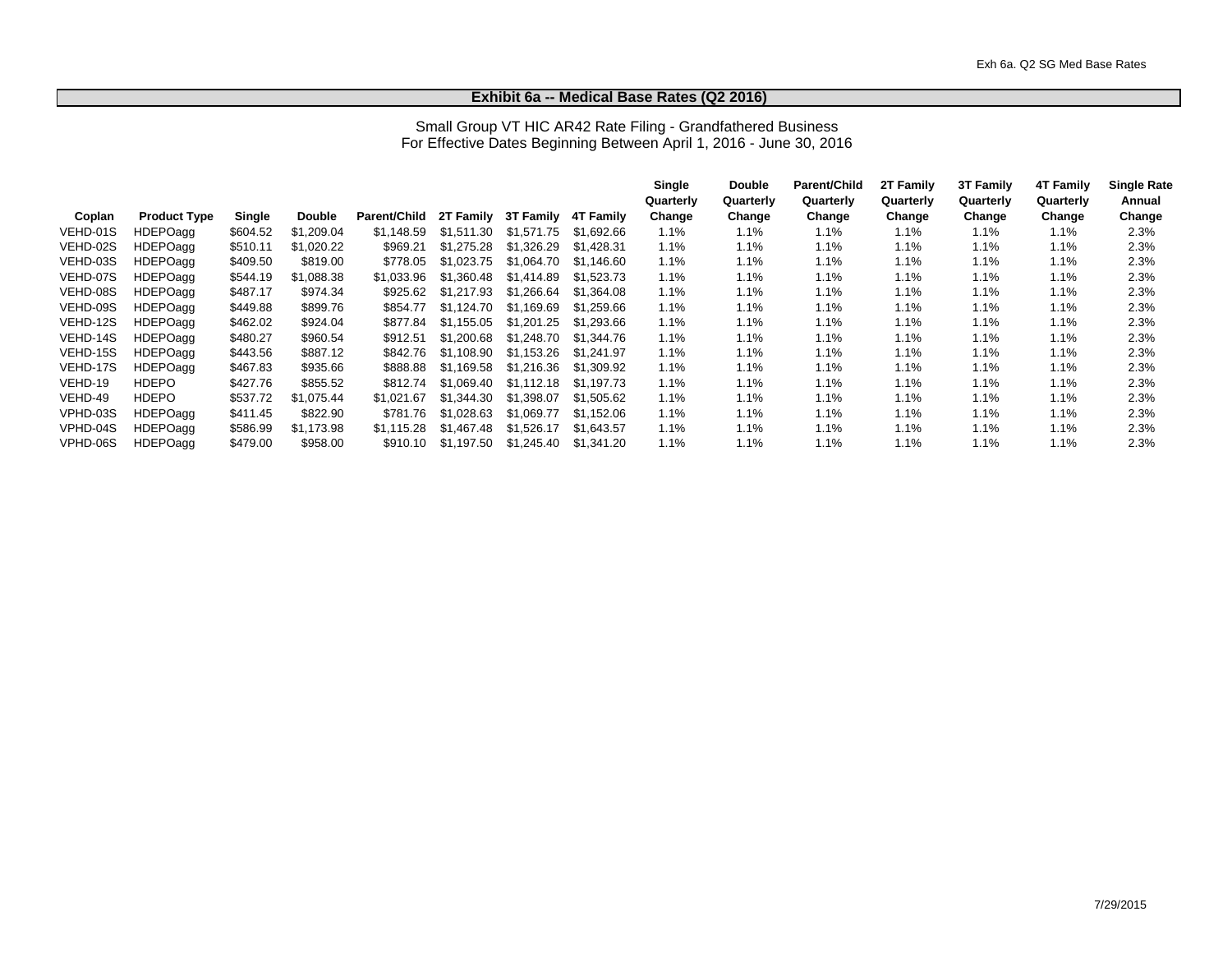#### **Exhibit 6b -- Medical Riders (Q1 2016)**

## Small Group VT HIC AR42 Rate Filing - Grandfathered Business For Effective Dates Beginning Between January 1, 2016 - March 31, 2016

|                 |                                                                                      |              |         |         |              |           |           |           | Single    | <b>Double</b> | Parent/Child | 2T Family | 3T Family | <b>4T Family</b> | <b>Single Rate</b> |
|-----------------|--------------------------------------------------------------------------------------|--------------|---------|---------|--------------|-----------|-----------|-----------|-----------|---------------|--------------|-----------|-----------|------------------|--------------------|
|                 |                                                                                      | Product      |         |         |              |           |           |           | Quarterly | Quarterly     | Quarterly    | Quarterly | Quarterly | Quarterly        | Annual             |
| Rider           | <b>Description</b>                                                                   | Type         | Single  | Double  | Parent/Child | 2T Family | 3T Family | 4T Family | Change    | Change        | Change       | Change    | Change    | Change           | Change             |
| VEHD 312a       | Exam & Hardware, attaches to \$1250 INN Ded                                          | <b>HDEPO</b> | \$4.64  | \$9.28  | \$8.82       | \$11.60   | \$12.06   | \$12.99   | $-2.7%$   | $-2.7\%$      | $-2.6%$      | $-2.8%$   | $-2.7%$   | $-2.8%$          | 2.7%               |
| VEHD 312b       | Exam & Hardware, attaches to \$1500 INN Ded                                          | <b>HDEPO</b> | \$4.20  | \$8.40  | \$7.98       | \$10.50   | \$10.92   | \$11.76   | $-2.6%$   | $-2.6%$       | $-2.6%$      | $-2.6%$   | $-2.6%$   | $-2.6%$          | 2.7%               |
| VEHD 312c       | Exam & Hardware, attaches to \$2000 INN Ded                                          | <b>HDEPO</b> | \$3.48  | \$6.96  | \$6.61       | \$8.70    | \$9.05    | \$9.74    | $-2.5%$   | $-2.5%$       | $-2.5%$      | $-2.6%$   | $-2.5%$   | $-2.6%$          | 3.0%               |
| VEHD 312d       | Exam & Hardware, attaches to \$2500 INN Ded                                          | <b>HDEPO</b> | \$2.93  | \$5.86  | \$5.57       | \$7.33    | \$7.62    | \$8.20    | $-2.7%$   | $-2.7%$       | $-2.6%$      | $-2.7%$   | $-2.7%$   | $-2.7%$          | 2.4%               |
| VEHD 312e       | Exam & Hardware, attaches to \$3000 INN Ded                                          | <b>HDEPO</b> | \$2.56  | \$5.12  | \$4.86       | \$6.40    | \$6.66    | \$7.17    | $-2.7%$   | $-2.7%$       | $-2.8%$      | $-2.7%$   | $-2.6%$   | $-2.6%$          | 2.8%               |
| VEHD 312f       | Exam & Hardware, attaches to \$4000 INN Ded                                          | <b>HDEPO</b> | \$1.93  | \$3.86  | \$3.67       | \$4.83    | \$5.02    | \$5.40    | $-2.5%$   | $-2.5%$       | $-2.4%$      | $-2.4%$   | $-2.5%$   | $-2.5%$          | 2.7%               |
| VEHD 312g       | Exam & Hardware, attaches to \$5000 INN Ded                                          | <b>HDEPO</b> | \$1.55  | \$3.10  | \$2.95       | \$3.88    | \$4.03    | \$4.34    | $-2.5%$   | $-2.5%$       | $-2.3%$      | $-2.5%$   | $-2.4%$   | $-2.5%$          | 2.6%               |
| VEHD 312h       | Exam & Hardware, attaches to \$10000 INN Ded                                         | <b>HDEPO</b> | \$0.64  | \$1.28  | \$1.22       | \$1.60    | \$1.66    | \$1.79    | $-3.0%$   | $-3.0%$       | $-2.4%$      | $-3.0%$   | $-3.5%$   | $-3.2%$          | 1.6%               |
| VPHD 312a       | Exam & Hardware, attaches to \$1250 INN Ded                                          | <b>HDPPO</b> | \$4.64  | \$9.28  | \$8.82       | \$11.60   | \$12.06   | \$12.99   | $-2.7%$   | $-2.7%$       | $-2.6%$      | $-2.8%$   | $-2.7%$   | $-2.8%$          | 2.7%               |
| VPHD 312b       | Exam & Hardware, attaches to \$1500 INN Ded                                          | <b>HDPPO</b> | \$4.20  | \$8.40  | \$7.98       | \$10.50   | \$10.92   | \$11.76   | $-2.6%$   | $-2.6%$       | $-2.6%$      | $-2.6%$   | $-2.6%$   | $-2.6%$          | 2.7%               |
| VPHD 312c       | Exam & Hardware, attaches to \$2000 INN Ded                                          | <b>HDPPO</b> | \$3.48  | \$6.96  | \$6.61       | \$8.70    | \$9.05    | \$9.74    | $-2.5%$   | $-2.5%$       | $-2.5%$      | $-2.6%$   | $-2.5%$   | $-2.6%$          | 3.0%               |
| VPHD 312d       | Exam & Hardware, attaches to \$2500 INN Ded                                          | <b>HDPPO</b> | \$2.93  | \$5.86  | \$5.57       | \$7.33    | \$7.62    | \$8.20    | $-2.7%$   | $-2.7%$       | $-2.6%$      | $-2.7%$   | $-2.7%$   | $-2.7%$          | 2.4%               |
| VPHD 312e       | Exam & Hardware, attaches to \$3000 INN Ded                                          | <b>HDPPO</b> | \$2.56  | \$5.12  | \$4.86       | \$6.40    | \$6.66    | \$7.17    | $-2.7%$   | $-2.7%$       | $-2.8%$      | $-2.7%$   | $-2.6%$   | $-2.6%$          | 2.8%               |
| VPHD 312f       | Exam & Hardware, attaches to \$4000 INN Ded                                          | <b>HDPPO</b> | \$1.93  | \$3.86  | \$3.67       | \$4.83    | \$5.02    | \$5.40    | $-2.5%$   | $-2.5%$       | $-2.4%$      | $-2.4%$   | $-2.5%$   | $-2.5%$          | 2.7%               |
| VPHD 312a       | Exam & Hardware, attaches to \$5000 INN Ded                                          | <b>HDPPO</b> | \$1.55  | \$3.10  | \$2.95       | \$3.88    | \$4.03    | \$4.34    | $-2.5%$   | $-2.5%$       | $-2.3%$      | $-2.5%$   | $-2.4%$   | $-2.5%$          | 2.6%               |
| VPHD 312h       | Exam & Hardware, attaches to \$10000 INN Ded                                         | HDPPO        | \$0.64  | \$1.28  | \$1.22       | \$1.60    | \$1.66    | \$1.79    | $-3.0%$   | $-3.0%$       | $-2.4%$      | $-3.0%$   | $-3.5%$   | $-3.2%$          | 1.6%               |
| <b>VHD306</b>   | 60 Visits Outpatient Physical/Speech/Occupational Therapy (In/Out Of Network Co HDHP |              | \$6.02  | \$12.04 | \$11.44      | \$15.05   | \$15.65   | \$16.86   | $-2.6%$   | $-2.6%$       | $-2.6%$      | $-2.6%$   | $-2.6%$   | $-2.5%$          | 2.7%               |
| <b>VHD307</b>   | <b>Exclusion For Elective Abortions</b>                                              | <b>HDHP</b>  | (S0.20) | (S0.40) | (S0.38)      | (S0.50)   | (S0.52)   | (S0.56)   | $-4.8%$   | $-4.8%$       | $-5.0%$      | $-5.7\%$  | $-5.5%$   | $-5.1%$          | $-4.8%$            |
| <b>VHD700</b>   | Domestic Partners (Same And Opp Sex)                                                 | <b>HDHP</b>  | \$0.00  | \$0.00  | \$0.00       | \$0.00    | \$0.00    | \$0.00    | N/A       | N/A           | N/A          | N/A       | N/A       | N/A              | N/A                |
| <b>VHD702</b>   | Domestic Partners (Same And Opp Sex)                                                 | <b>HDHP</b>  | \$0.00  | \$0.00  | \$0.00       | \$0.00    | \$0.00    | \$0.00    | N/A       | N/A           | N/A          | N/A       | N/A       | N/A              | N/A                |
| <b>VHD510-a</b> | Safe Harbor preventative Rx list for qualified HDHP's (VEHD-01)                      | <b>HDHP</b>  | \$2.95  | \$5.90  | \$5.61       | \$7.38    | \$7.67    | \$8.26    | $-2.6%$   | $-2.6%$       | $-2.6%$      | $-2.6%$   | $-2.7%$   | $-2.6%$          | 2.4%               |
| <b>VHD510-b</b> | Safe Harbor preventative Rx list for qualified HDHP's (VEHD-02)                      | <b>HDHP</b>  | \$5.73  | \$11.46 | \$10.89      | \$14.33   | \$14.90   | \$16.04   | $-2.7%$   | $-2.7%$       | $-2.7%$      | $-2.7%$   | $-2.7%$   | $-2.7%$          | 2.5%               |
| <b>VHD510-c</b> | Safe Harbor preventative Rx list for qualified HDHP's (VEHD-03 & VPHD-03)            | <b>HDHP</b>  | \$6.16  | \$12.32 | \$11.70      | \$15.40   | \$16.02   | \$17.25   | $-2.7%$   | $-2.7%$       | $-2.7%$      | $-2.7%$   | $-2.7%$   | $-2.7%$          | 2.7%               |
| VHD510-d        | Safe Harbor preventative Rx list for qualified HDHP's (VPHD-04)                      | <b>HDHP</b>  | \$2.77  | \$5.54  | \$5.26       | \$6.93    | \$7.20    | \$7.76    | $-2.8%$   | $-2.8%$       | $-3.0%$      | $-2.8%$   | $-2.8%$   | $-2.8%$          | 2.6%               |
| <b>VHD510-f</b> | Safe Harbor preventative Rx list for qualified HDHP's (VEHD-06 & VPHD-06)            | <b>HDHP</b>  | \$3.97  | \$7.94  | \$7.54       | \$9.93    | \$10.32   | \$11.12   | $-2.7%$   | $-2.7%$       | $-2.7%$      | $-2.6%$   | $-2.7%$   | $-2.6%$          | 2.8%               |
| VHD510-g        | Safe Harbor preventative Rx list for qualified HDHP's (VEHD-07)                      | <b>HDHP</b>  | \$2.56  | \$5.12  | \$4.86       | \$6.40    | \$6.66    | \$7.17    | $-2.7%$   | $-2.7%$       | $-2.8%$      | $-2.7%$   | $-2.6%$   | $-2.6%$          | 2.8%               |
| VHD510-h        | Safe Harbor preventative Rx list for qualified HDHP's (VEHD-08)                      | <b>HDHP</b>  | \$3.84  | \$7.68  | \$7.30       | \$9.60    | \$9.98    | \$10.75   | $-2.5%$   | $-2.5%$       | $-2.5%$      | $-2.5%$   | $-2.5%$   | $-2.5%$          | 2.9%               |
| VHD510-i        | Safe Harbor preventative Rx list for qualified HDHP's (VEHD-09, VPHD-09)             | <b>HDHP</b>  | \$3.66  | \$7.32  | \$6.95       | \$9.15    | \$9.52    | \$10.25   | $-2.7%$   | $-2.7%$       | $-2.7%$      | $-2.7%$   | $-2.7%$   | $-2.7%$          | 2.5%               |
| <b>VHD510-I</b> | Safe Harbor preventative Rx list for qualified HDHP's (VEHD-012 & VPHD-012)          | <b>HDHP</b>  | \$3.83  | \$7.66  | \$7.28       | \$9.58    | \$9.96    | \$10.72   | $-2.5%$   | $-2.5%$       | $-2.5%$      | $-2.5%$   | $-2.5%$   | $-2.5%$          | 3.0%               |
| VHD510-n        | Safe Harbor preventative Rx list for qualified HDHP's (VEHD-014 & VPHD-014)          | <b>HDHP</b>  | \$2.92  | \$5.84  | \$5.55       | \$7.30    | \$7.59    | \$8.18    | $-2.7%$   | $-2.7%$       | $-2.6%$      | $-2.7%$   | $-2.7%$   | $-2.6%$          | 2.5%               |
| VHD510-0        | Safe Harbor preventative Rx list for qualified HDHP's (VEHD-15)                      | <b>HDHP</b>  | \$3.48  | \$6.96  | \$6.61       | \$8.70    | \$9.05    | \$9.74    | $-2.5%$   | $-2.5%$       | $-2.5%$      | $-2.6%$   | $-2.5%$   | $-2.6%$          | 3.0%               |
| VHD510-a        | Safe Harbor preventative Rx list for qualified HDHP's (VEHD-17)                      | <b>HDHP</b>  | \$3.94  | \$7.88  | \$7.49       | \$9.85    | \$10.24   | \$11.03   | $-2.7%$   | $-2.7%$       | $-2.7%$      | $-2.8%$   | $-2.8%$   | $-2.7%$          | 2.9%               |
| <b>VHD510-s</b> | Safe Harbor preventative Rx list for qualified HDHP's (VEHD-19)                      | <b>HDHP</b>  | \$5.72  | \$11.44 | \$10.87      | \$14.30   | \$14.87   | \$16.02   | $-2.6%$   | $-2.6%$       | $-2.5%$      | $-2.6%$   | $-2.6%$   | $-2.6%$          | 2.7%               |
| VHD510-aj       | Safe Harbor preventative Rx list for qualified HDHP's (VEHD-49)                      | <b>HDHP</b>  | \$6.39  | \$12.78 | \$12.14      | \$15.98   | \$16.61   | \$17.89   | $-2.6%$   | $-2.6%$       | $-2.6%$      | $-2.6%$   | $-2.6%$   | $-2.6%$          | 2.7%               |
| <b>VHD316</b>   | <b>Disposable Medical Supplies</b>                                                   | <b>HDHP</b>  | \$0.86  | \$1.72  | \$1.63       | \$2.15    | \$2.24    | \$2.41    | $-2.3%$   | $-2.3%$       | $-2.4%$      | $-2.3%$   | $-2.2%$   | $-2.0%$          | 2.4%               |
| VHDC317         | Changes Contract Yr To Calendar Year                                                 | <b>HDHP</b>  | \$0.00  | \$0.00  | \$0.00       | \$0.00    | \$0.00    | \$0.00    | N/A       | N/A           | N/A          | N/A       | N/A       | N/A              | N/A                |
| VHDC343         | Gym Membership Reimbursement - \$300 Maximum per Subscriber                          | <b>HDHP</b>  | \$3.83  | \$7.66  | \$7.28       | \$9.58    | \$9.96    | \$10.72   | 0.0%      | 0.0%          | 0.0%         | 0.0%      | 0.0%      | 0.0%             | 0.0%               |
| VHDC344         | Youth Sports Reimbursement - \$300 Maximum per Subscriber                            | <b>HDHP</b>  | \$0.98  | \$1.96  | \$1.86       | \$2.45    | \$2.55    | \$2.74    | 0.0%      | 0.0%          | 0.0%         | 0.0%      | 0.0%      | 0.0%             | 0.0%               |
| VHDC345         | Weight Loss Program Reimbursement - \$100 Maximum per Subscriber                     | <b>HDHP</b>  | \$0.31  | \$0.62  | \$0.59       | \$0.78    | \$0.81    | \$0.87    | 0.0%      | 0.0%          | 0.0%         | 0.0%      | 0.0%      | 0.0%             | 0.0%               |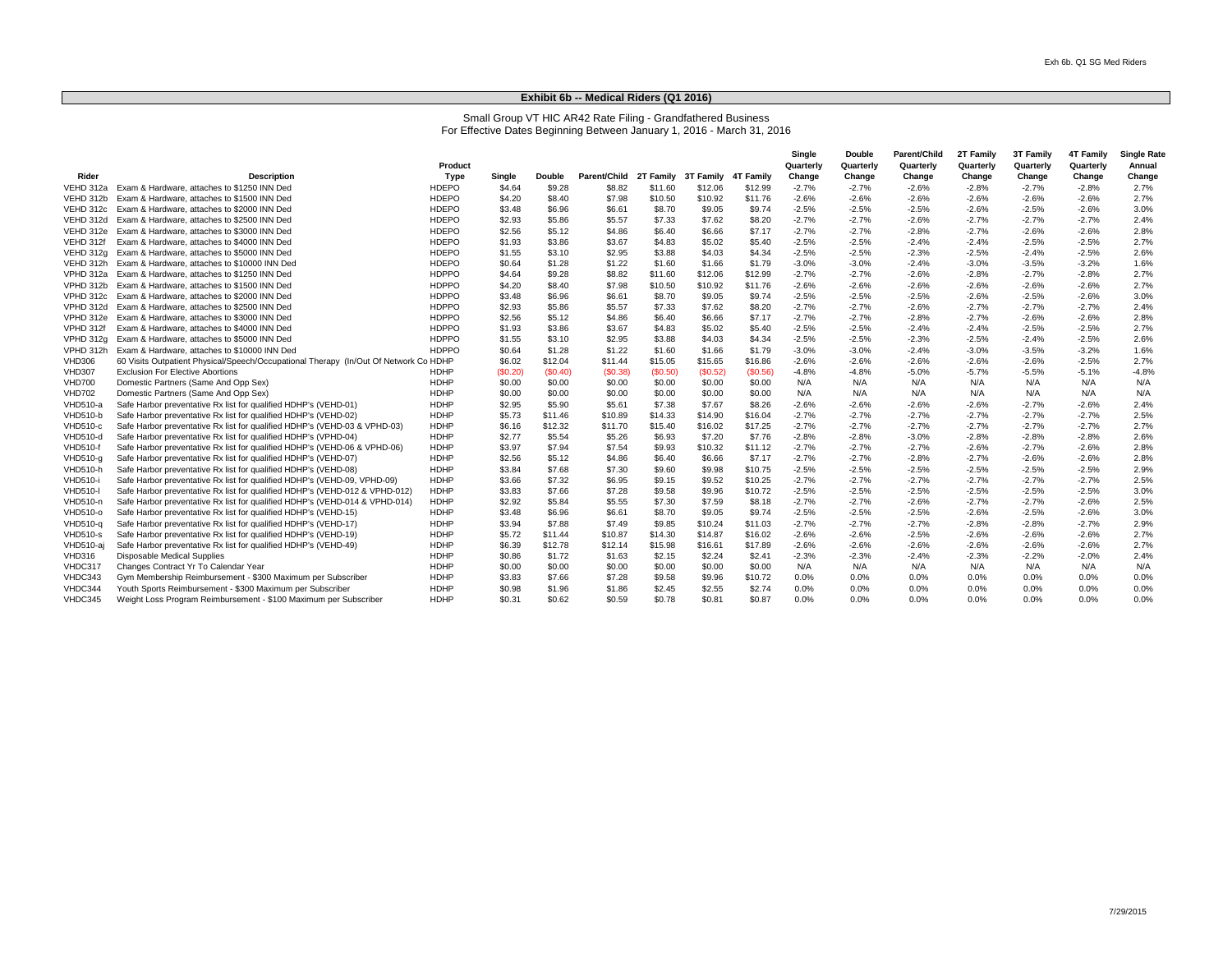#### **Exhibit 6b -- Medical Riders (Q2 2016)**

Small Group VT HIC AR42 Rate Filing - Grandfathered Business For Effective Dates Beginning Between April 1, 2016 - June 30, 2016

|                 |                                                                                      | Product      |         |               |              |                               |         |          | Single<br>Quarterly | <b>Double</b><br>Quarterly | Parent/Child<br>Quarterly | 2T Family<br>Quarterly | <b>3T Family</b><br>Quarterly | <b>4T Family</b><br>Quarterly | <b>Single Rate</b><br>Annual |
|-----------------|--------------------------------------------------------------------------------------|--------------|---------|---------------|--------------|-------------------------------|---------|----------|---------------------|----------------------------|---------------------------|------------------------|-------------------------------|-------------------------------|------------------------------|
| Rider           | <b>Description</b>                                                                   | Type         | Single  | <b>Double</b> | Parent/Child | 2T Family 3T Family 4T Family |         |          | Change              | Change                     | Change                    | Change                 | Change                        | Change                        | Change                       |
| VEHD 312a       | Exam & Hardware, attaches to \$1250 INN Ded                                          | <b>HDEPO</b> | \$4.69  | \$9.38        | \$8.91       | \$11.73                       | \$12.19 | \$13.13  | 1.1%                | 1.1%                       | 1.0%                      | 1.1%                   | 1.1%                          | 1.1%                          | 2.2%                         |
| VEHD 312b       | Exam & Hardware, attaches to \$1500 INN Ded                                          | <b>HDEPO</b> | \$4.25  | \$8.50        | \$8.08       | \$10.63                       | \$11.05 | \$11.90  | 1.2%                | 1.2%                       | 1.3%                      | 1.2%                   | 1.2%                          | 1.2%                          | 2.4%                         |
| VEHD 312c       | Exam & Hardware, attaches to \$2000 INN Ded                                          | <b>HDEPO</b> | \$3.52  | \$7.04        | \$6.69       | \$8.80                        | \$9.15  | \$9.86   | 1.1%                | 1.1%                       | 1.2%                      | 1.1%                   | 1.1%                          | 1.2%                          | 2.6%                         |
| VEHD 312d       | Exam & Hardware, attaches to \$2500 INN Ded                                          | <b>HDEPO</b> | \$2.96  | \$5.92        | \$5.62       | \$7.40                        | \$7.70  | \$8.29   | 1.0%                | 1.0%                       | 0.9%                      | 1.0%                   | 1.0%                          | 1.1%                          | 2.1%                         |
| VEHD 312e       | Exam & Hardware, attaches to \$3000 INN Ded                                          | <b>HDEPO</b> | \$2.59  | \$5.18        | \$4.92       | \$6.48                        | \$6.73  | \$7.25   | 1.2%                | 1.2%                       | 1.2%                      | 1.3%                   | 1.1%                          | 1.1%                          | 2.4%                         |
| VEHD 312f       | Exam & Hardware, attaches to \$4000 INN Ded                                          | <b>HDEPO</b> | \$1.95  | \$3.90        | \$3.71       | \$4.88                        | \$5.07  | \$5.46   | 1.0%                | 1.0%                       | 1.1%                      | 1.0%                   | 1.0%                          | 1.1%                          | 2.1%                         |
| VEHD 312g       | Exam & Hardware, attaches to \$5000 INN Ded                                          | <b>HDEPO</b> | \$1.57  | \$3.14        | \$2.98       | \$3.93                        | \$4.08  | \$4.40   | 1.3%                | 1.3%                       | 1.0%                      | 1.3%                   | 1.2%                          | 1.4%                          | 2.6%                         |
| VEHD 312h       | Exam & Hardware, attaches to \$10000 INN Ded                                         | <b>HDEPO</b> | \$0.65  | \$1.30        | \$1.24       | \$1.63                        | \$1.69  | \$1.82   | 1.6%                | 1.6%                       | 1.6%                      | 1.9%                   | 1.8%                          | 1.7%                          | 1.6%                         |
| VPHD 312a       | Exam & Hardware, attaches to \$1250 INN Ded                                          | <b>HDPPO</b> | \$4.69  | \$9.38        | \$8.91       | \$11.73                       | \$12.19 | \$13.13  | 1.1%                | 1.1%                       | 1.0%                      | 1.1%                   | 1.1%                          | 1.1%                          | 2.2%                         |
| VPHD 312b       | Exam & Hardware, attaches to \$1500 INN Ded                                          | <b>HDPPO</b> | \$4.25  | \$8.50        | \$8.08       | \$10.63                       | \$11.05 | \$11.90  | 1.2%                | 1.2%                       | 1.3%                      | 1.2%                   | 1.2%                          | 1.2%                          | 2.4%                         |
| VPHD 312c       | Exam & Hardware, attaches to \$2000 INN Ded                                          | <b>HDPPO</b> | \$3.52  | \$7.04        | \$6.69       | \$8.80                        | \$9.15  | \$9.86   | 1.1%                | 1.1%                       | 1.2%                      | 1.1%                   | 1.1%                          | 1.2%                          | 2.6%                         |
| VPHD 312d       | Exam & Hardware, attaches to \$2500 INN Ded                                          | <b>HDPPO</b> | \$2.96  | \$5.92        | \$5.62       | \$7.40                        | \$7.70  | \$8.29   | 1.0%                | 1.0%                       | 0.9%                      | 1.0%                   | 1.0%                          | 1.1%                          | 2.1%                         |
| VPHD 312e       | Exam & Hardware, attaches to \$3000 INN Ded                                          | <b>HDPPO</b> | \$2.59  | \$5.18        | \$4.92       | \$6.48                        | \$6.73  | \$7.25   | 1.2%                | 1.2%                       | 1.2%                      | 1.3%                   | 1.1%                          | 1.1%                          | 2.4%                         |
| VPHD 312f       | Exam & Hardware, attaches to \$4000 INN Ded                                          | <b>HDPPO</b> | \$1.95  | \$3.90        | \$3.71       | \$4.88                        | \$5.07  | \$5.46   | 1.0%                | 1.0%                       | 1.1%                      | 1.0%                   | 1.0%                          | 1.1%                          | 2.1%                         |
| VPHD 312a       | Exam & Hardware, attaches to \$5000 INN Ded                                          | <b>HDPPO</b> | \$1.57  | \$3.14        | \$2.98       | \$3.93                        | \$4.08  | \$4.40   | 1.3%                | 1.3%                       | 1.0%                      | 1.3%                   | 1.2%                          | 1.4%                          | 2.6%                         |
| VPHD 312h       | Exam & Hardware, attaches to \$10000 INN Ded                                         | <b>HDPPO</b> | \$0.65  | \$1.30        | \$1.24       | \$1.63                        | \$1.69  | \$1.82   | 1.6%                | 1.6%                       | 1.6%                      | 1.9%                   | 1.8%                          | 1.7%                          | 1.6%                         |
| <b>VHD306</b>   | 60 Visits Outpatient Physical/Speech/Occupational Therapy (In/Out Of Network Co HDHP |              | \$6.09  | \$12.18       | \$11.57      | \$15.23                       | \$15.83 | \$17.05  | 1.2%                | 1.2%                       | 1.1%                      | 1.2%                   | 1.2%                          | 1.1%                          | 2.4%                         |
| <b>VHD307</b>   | <b>Exclusion For Elective Abortions</b>                                              | <b>HDHP</b>  | (S0.20) | (S0.40)       | (S0.38)      | (S0.50)                       | (S0.52) | (\$0.56) | 0.0%                | 0.0%                       | 0.0%                      | 0.0%                   | 0.0%                          | 0.0%                          | $-4.8%$                      |
| <b>VHD700</b>   | Domestic Partners (Same And Opp Sex)                                                 | <b>HDHP</b>  | \$0.00  | \$0.00        | \$0.00       | \$0.00                        | \$0.00  | \$0.00   | N/A                 | N/A                        | N/A                       | N/A                    | N/A                           | N/A                           | N/A                          |
| <b>VHD702</b>   | Domestic Partners (Same And Opp Sex)                                                 | <b>HDHP</b>  | \$0.00  | \$0.00        | \$0.00       | \$0.00                        | \$0.00  | \$0.00   | N/A                 | N/A                        | N/A                       | N/A                    | N/A                           | N/A                           | N/A                          |
| VHD510-a        | Safe Harbor preventative Rx list for qualified HDHP's (VEHD-01)                      | <b>HDHP</b>  | \$2.98  | \$5.96        | \$5.66       | \$7.45                        | \$7.75  | \$8.34   | 1.0%                | 1.0%                       | 0.9%                      | 0.9%                   | 1.0%                          | 1.0%                          | 2.1%                         |
| VHD510-b        | Safe Harbor preventative Rx list for qualified HDHP's (VEHD-02)                      | <b>HDHP</b>  | \$5.79  | \$11.58       | \$11.00      | \$14.48                       | \$15.05 | \$16.21  | 1.0%                | 1.0%                       | 1.0%                      | 1.0%                   | 1.0%                          | 1.1%                          | 2.1%                         |
| VHD510-c        | Safe Harbor preventative Rx list for qualified HDHP's (VEHD-03 & VPHD-03)            | <b>HDHP</b>  | \$6.23  | \$12.46       | \$11.84      | \$15.58                       | \$16.20 | \$17.44  | 1.1%                | 1.1%                       | 1.2%                      | 1.2%                   | 1.1%                          | 1.1%                          | 2.3%                         |
| VHD510-d        | Safe Harbor preventative Rx list for qualified HDHP's (VPHD-04)                      | <b>HDHP</b>  | \$2.80  | \$5.60        | \$5.32       | \$7.00                        | \$7.28  | \$7.84   | 1.1%                | 1.1%                       | 1.1%                      | 1.0%                   | 1.1%                          | 1.0%                          | 2.2%                         |
| <b>VHD510-f</b> | Safe Harbor preventative Rx list for qualified HDHP's (VEHD-06 & VPHD-06)            | <b>HDHP</b>  | \$4.01  | \$8.02        | \$7.62       | \$10.03                       | \$10.43 | \$11.23  | 1.0%                | 1.0%                       | 1.1%                      | 1.0%                   | 1.1%                          | 1.0%                          | 2.3%                         |
| VHD510-g        | Safe Harbor preventative Rx list for qualified HDHP's (VEHD-07)                      | <b>HDHP</b>  | \$2.59  | \$5.18        | \$4.92       | \$6.48                        | \$6.73  | \$7.25   | 1.2%                | 1.2%                       | 1.2%                      | 1.3%                   | 1.1%                          | 1.1%                          | 2.4%                         |
| VHD510-h        | Safe Harbor preventative Rx list for qualified HDHP's (VEHD-08)                      | <b>HDHP</b>  | \$3.88  | \$7.76        | \$7.37       | \$9.70                        | \$10.09 | \$10.86  | 1.0%                | 1.0%                       | 1.0%                      | 1.0%                   | 1.1%                          | 1.0%                          | 2.4%                         |
| VHD510-i        | Safe Harbor preventative Rx list for qualified HDHP's (VEHD-09, VPHD-09)             | <b>HDHP</b>  | \$3.70  | \$7.40        | \$7.03       | \$9.25                        | \$9.62  | \$10.36  | 1.1%                | 1.1%                       | 1.2%                      | 1.1%                   | 1.1%                          | 1.1%                          | 2.2%                         |
| <b>VHD510-I</b> | Safe Harbor preventative Rx list for qualified HDHP's (VEHD-012 & VPHD-012)          | <b>HDHP</b>  | \$3.87  | \$7.74        | \$7.35       | \$9.68                        | \$10.06 | \$10.84  | 1.0%                | 1.0%                       | 1.0%                      | 1.0%                   | 1.0%                          | 1.1%                          | 2.4%                         |
| VHD510-n        | Safe Harbor preventative Rx list for qualified HDHP's (VEHD-014 & VPHD-014)          | <b>HDHP</b>  | \$2.95  | \$5.90        | \$5.61       | \$7.38                        | \$7.67  | \$8.26   | 1.0%                | 1.0%                       | 1.1%                      | 1.1%                   | 1.1%                          | 1.0%                          | 2.1%                         |
| VHD510-0        | Safe Harbor preventative Rx list for qualified HDHP's (VEHD-15)                      | <b>HDHP</b>  | \$3.52  | \$7.04        | \$6.69       | \$8.80                        | \$9.15  | \$9.86   | 1.1%                | 1.1%                       | 1.2%                      | 1.1%                   | 1.1%                          | 1.2%                          | 2.6%                         |
| VHD510-g        | Safe Harbor preventative Rx list for qualified HDHP's (VEHD-17)                      | <b>HDHP</b>  | \$3.98  | \$7.96        | \$7.56       | \$9.95                        | \$10.35 | \$11.14  | 1.0%                | 1.0%                       | 0.9%                      | 1.0%                   | 1.1%                          | 1.0%                          | 2.3%                         |
| <b>VHD510-s</b> | Safe Harbor preventative Rx list for qualified HDHP's (VEHD-19)                      | <b>HDHP</b>  | \$5.78  | \$11.56       | \$10.98      | \$14.45                       | \$15.03 | \$16.18  | 1.0%                | 1.0%                       | 1.0%                      | 1.0%                   | 1.1%                          | 1.0%                          | 2.3%                         |
| VHD510-aj       | Safe Harbor preventative Rx list for qualified HDHP's (VEHD-49)                      | <b>HDHP</b>  | \$6.46  | \$12.92       | \$12.27      | \$16.15                       | \$16.80 | \$18.09  | 1.1%                | 1.1%                       | 1.1%                      | 1.1%                   | 1.1%                          | 1.1%                          | 2.4%                         |
| <b>VHD316</b>   | <b>Disposable Medical Supplies</b>                                                   | <b>HDHP</b>  | \$0.87  | \$1.74        | \$1.65       | \$2.18                        | \$2.26  | \$2.44   | 1.2%                | 1.2%                       | 1.2%                      | 1.4%                   | 0.9%                          | 1.2%                          | 2.4%                         |
| VHDC317         | Changes Contract Yr To Calendar Year                                                 | <b>HDHP</b>  | \$0.00  | \$0.00        | \$0.00       | \$0.00                        | \$0.00  | \$0.00   | N/A                 | N/A                        | N/A                       | N/A                    | N/A                           | N/A                           | N/A                          |
| VHDC343         | Gym Membership Reimbursement - \$300 Maximum per Subscriber                          | <b>HDHP</b>  | \$3.83  | \$7.66        | \$7.28       | \$9.58                        | \$9.96  | \$10.72  | 0.0%                | 0.0%                       | 0.0%                      | 0.0%                   | 0.0%                          | $0.0\%$                       | 0.0%                         |
| VHDC344         | Youth Sports Reimbursement - \$300 Maximum per Subscriber                            | <b>HDHP</b>  | \$0.98  | \$1.96        | \$1.86       | \$2.45                        | \$2.55  | \$2.74   | 0.0%                | 0.0%                       | 0.0%                      | 0.0%                   | 0.0%                          | 0.0%                          | 0.0%                         |
| VHDC345         | Weight Loss Program Reimbursement - \$100 Maximum per Subscriber                     | <b>HDHP</b>  | \$0.31  | \$0.62        | \$0.59       | \$0.78                        | \$0.81  | \$0.87   | 0.0%                | 0.0%                       | 0.0%                      | 0.0%                   | 0.0%                          | 0.0%                          | 0.0%                         |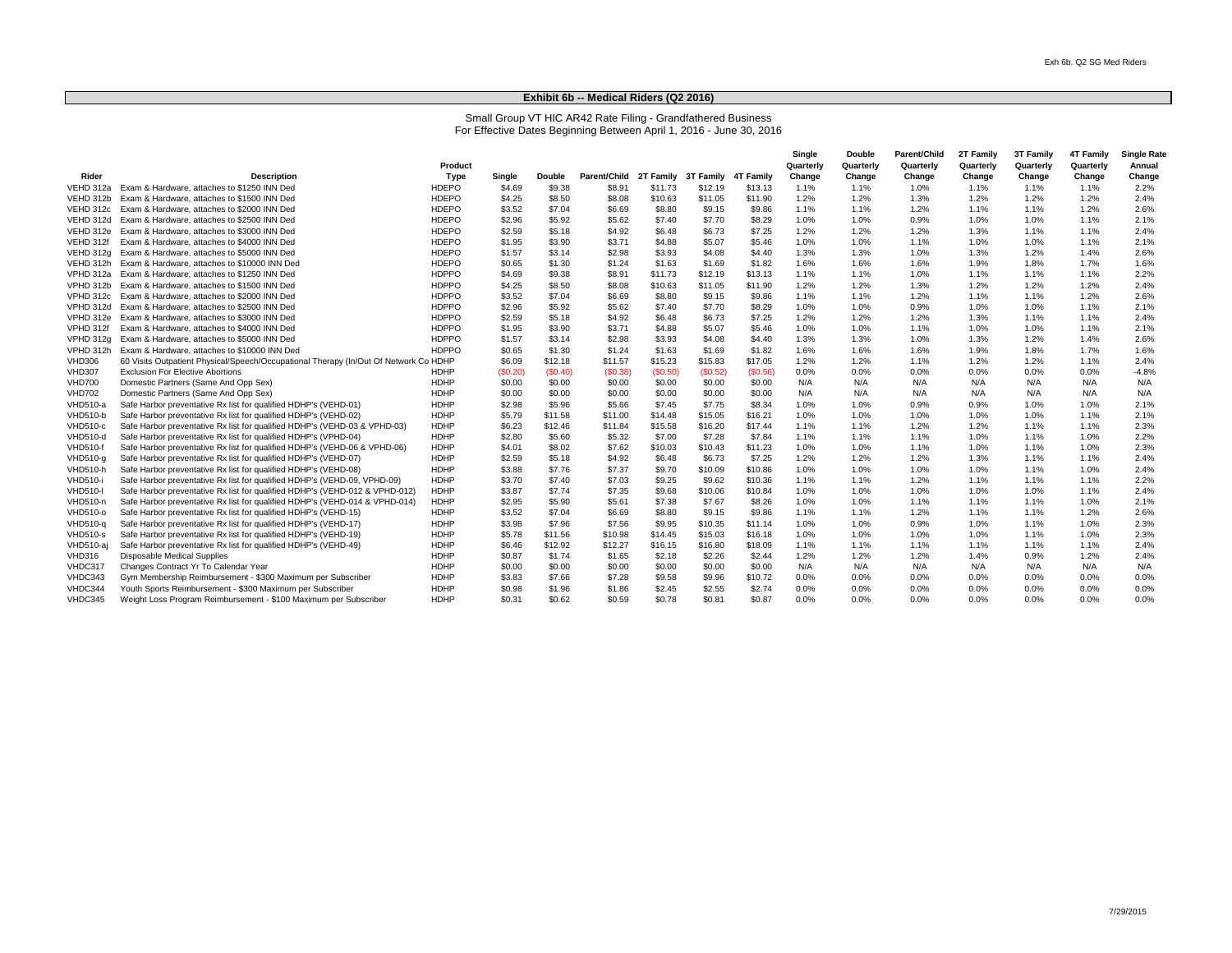**Small Group HDHP - Grandfathered Only**

**Adjustment Factors by Deductible Level Percent of Total Member Months**

|            | <b>Factors</b> |      |           |           |      |      |      |                |           |     |                          |            |       |       |       | <b>Coverage Month</b> |       |       |       |          |       |       |             |          |
|------------|----------------|------|-----------|-----------|------|------|------|----------------|-----------|-----|--------------------------|------------|-------|-------|-------|-----------------------|-------|-------|-------|----------|-------|-------|-------------|----------|
| Deductible |                |      |           |           |      |      |      |                |           |     |                          | Deductible |       |       |       |                       |       |       |       |          |       |       |             |          |
| Level      |                |      |           |           |      |      |      |                |           | 10. |                          | Level      |       |       |       |                       |       |       |       |          |       | 10    |             | 12       |
| \$1,500    | 0.37           | 0.72 | 0.88      | 0.97      | 1.03 | 1.08 | 1.11 | 1.14           |           |     | 1.16 1.17 1.18 1.19      | \$1,500    | 0.14% | 0.14% | 0.14% | 0.14%                 | 0.14% | 0.13% | 0.12% | 0.12%    | 0.13% | 0.13% | 0.14%       | 0.15%    |
| \$2,000    | 0.32           | 0.67 | 0.84      | 0.95      | 1.03 | 1.08 | 1.12 |                |           |     |                          | \$2,000    | 0.05% | 0.05% | 0.05% | 0.05%                 | 0.04% | 0.04% | 0.04% | 0.05%    | 0.05% | 0.05% | 0.05%       | 0.05%    |
| \$2,500    | 0.29           | 0.63 |           | 0.81 0.94 | 1.02 | 1.08 | 1.13 |                |           |     | 1.17 1.20 1.22 1.25 1.26 | \$2,500    | 6.42% | 6.25% | 6 18% | 5.95%                 | 7.22% | '.28% | 7.27% | 7.37%    | 7.45% | 7.43% | 7.53% 7.56% |          |
| \$3,000    | 0.27           | 0.61 |           | 0.79 0.92 | 1.01 | 1.08 | 1.13 |                | 1.18 1.21 |     | 1.24 1.27 1.29           | \$3,000    | 0.00% | 0.00% | 0.00% | 0.00%                 | 0.00% | 0.00% | 0.00% | $0.00\%$ | 0.00% | 0.00% | 0.00%       | $0.00\%$ |
| \$5,000    | 0.20           | 0.53 | 0.73 0.87 |           | 0.98 | 1.07 | 1.14 | $1.21 \quad 1$ |           |     | 1.26 1.30 1.34 1.37      | \$5,000    | L.24% | 1.26% | 1.21% | .18%                  | 1.10% | .11%  | 1.18% | 1.18%    | 1.13% | 1.11% | 1.08%       | 1.09%    |
| \$5,500    | 0.19           | 0.52 | 0. 72     | - 0.86    | 0.97 | 1.07 | 1.14 | .21            | .27       |     | 1.31 1.36 1.39           | \$5,500    | 0.00% | 0.00% | 0.00% | 0.00%                 | 0.00% | 0.00% | 0.00% | 0.00%    | 0.00% | 0.00% | 0.00%       | 0.00%    |

|            |       |                 |                                                                                                    |       |       | <b>COVETABE IVIOITLII</b> |                                     |       |                   |       |             |       |
|------------|-------|-----------------|----------------------------------------------------------------------------------------------------|-------|-------|---------------------------|-------------------------------------|-------|-------------------|-------|-------------|-------|
| Deductible |       |                 |                                                                                                    |       |       |                           |                                     |       |                   |       |             |       |
| Level      |       |                 |                                                                                                    | 4     | .5.   | 6                         |                                     | -8    | 9                 | 10    | 11          | -12   |
| \$1.500    | በ 14% |                 | $0.14\%$ $0.14\%$ $0.14\%$ $0.14\%$ $0.13\%$ $0.12\%$ $0.12\%$ $0.13\%$ $0.13\%$ $0.14\%$ $0.15\%$ |       |       |                           |                                     |       |                   |       |             |       |
| \$2.000    | 0.05% | <u>በ በ5% - </u> | 0.05%                                                                                              | 0.05% |       | 0.04% 0.04% 0.04%         |                                     |       | 0.05% 0.05% 0.05% |       | 0.05% 0.05% |       |
| \$2.500    |       |                 | 6.42% 6.25% 6.18% 5.95% 7.22% 7.28% 7.27% 7.37% 7.45% 7.43% 7.53% 7.56%                            |       |       |                           |                                     |       |                   |       |             |       |
| \$3,000    | 0.00% | <u>በ በበ% </u>   | 0.00%                                                                                              | 0.00% |       | 0.00% 0.00% 0.00%         |                                     | 0.00% | 0.00%             | 0.00% | 0.00%       | 0.00% |
| \$5,000    | 1 24% |                 | 1 26% 1 21%                                                                                        |       |       |                           | 1.18% 1.10% 1.11% 1.18% 1.18% 1.13% |       |                   | 1.11% | 1 08% 1 09% |       |
| \$5.500    | 0.00% | <u>በ በበ% </u>   | 0.00%                                                                                              | 0.00% | 0.00% | $0.00\%$                  | 0.00%                               | 0.00% | 0.00%             | 0.00% | 0.00%       | 0.00% |

Avg Policy Duration Factor 1.0128 Inverse of Factor 0.9873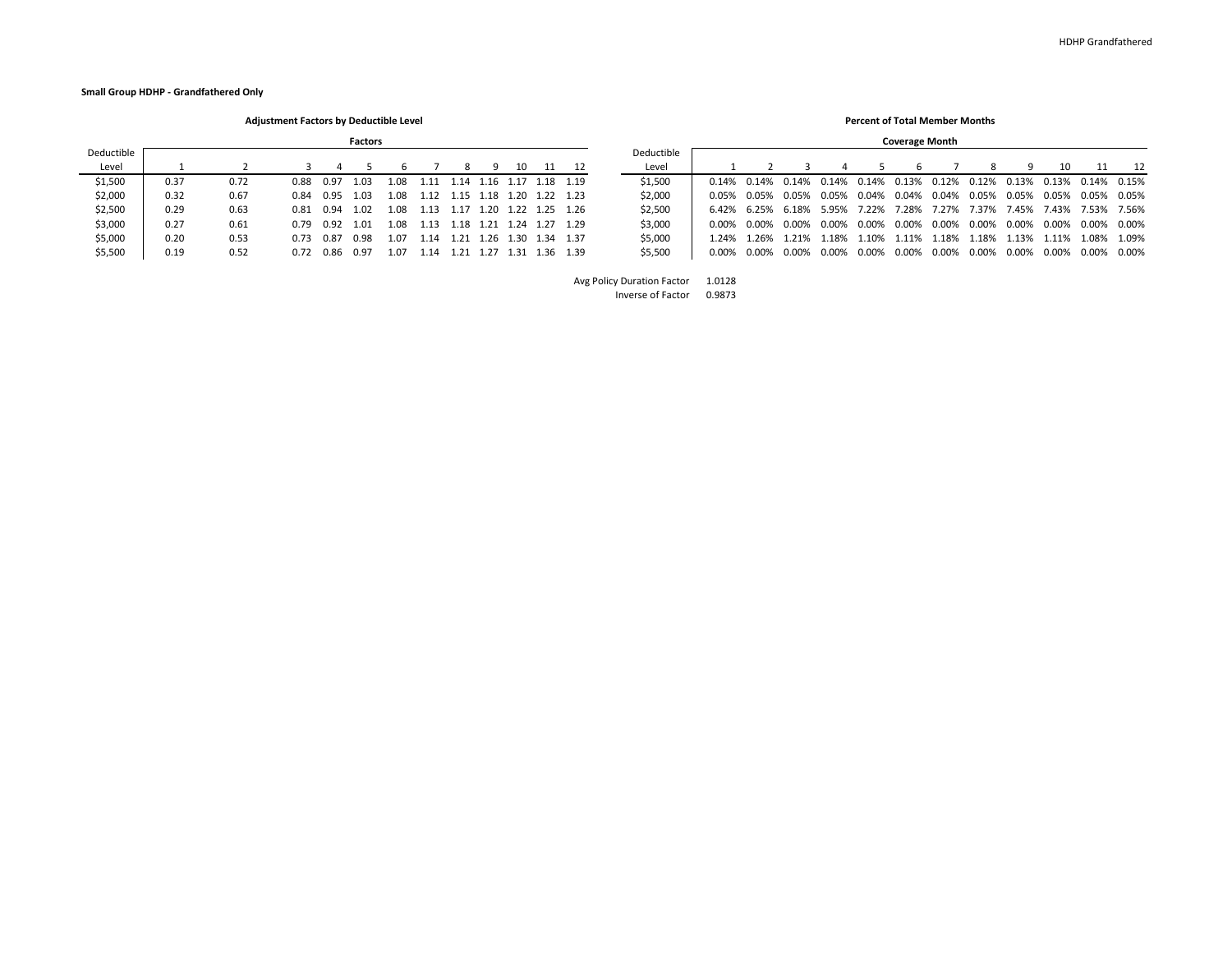|                |                    |                      |                                  |                 |                   |               | Small Group Historical Medical & Rx Claims Summary - HDHP Grandfathered Only |                      |                      |                              |                           |                      |            |         |
|----------------|--------------------|----------------------|----------------------------------|-----------------|-------------------|---------------|------------------------------------------------------------------------------|----------------------|----------------------|------------------------------|---------------------------|----------------------|------------|---------|
|                | Medical + Rx Claim |                      |                                  |                 |                   |               | Claims > \$100k as Rolling 12 Medical                                        |                      |                      | <b>Rolling 12 Paid Trend</b> |                           |                      | Rolling 12 | Paid To |
| Rolling 12 End | Expense > \$100k   | <b>Medical Claim</b> | Rx Claim Expense Medical Allowed |                 | <b>Rx Allowed</b> | <b>Member</b> | % of Claims <                                                                | <b>Claim Expense</b> | Rolling 12 Rx Claim  | <b>Removing High Cost</b>    | <b>Rolling 12 Medical</b> | Rolling 12 Rx        | Membership | Allowed |
| Date           | <b>PMPM</b>        | <b>Expense PMPM</b>  | <b>PMPM</b>                      | <b>COB PMPM</b> | <b>PMPM</b>       | <b>Months</b> | \$100k                                                                       | <b>Trend</b>         | <b>Expense Trend</b> | <b>Claims</b>                | Allowed - COB Trend       | <b>Allowed Trend</b> | Change     | Ratio   |
| 201212         | \$16.53            | \$234.35             | \$19.02                          | \$312.24        | \$34.86           | 64,561        | 7.0%                                                                         | N/A                  | N/A                  | N/A                          | N/A                       | N/A                  | N/A        | 73.0%   |
| 201301         | \$14.48            | \$236.28             | \$19.36                          | \$313.52        | \$34.98           | 63,552        | 6.0%                                                                         | N/A                  | N/A                  | N/A                          | N/A                       | N/A                  | N/A        | 73.4%   |
| 201302         | \$20.05            | \$243.58             | \$19.48                          | \$320.79        | \$34.80           | 62,492        | 8.3%                                                                         | N/A                  | N/A                  | N/A                          | N/A                       | N/A                  | N/A        | 74.0%   |
| 201303         | \$19.45            | \$244.30             | \$19.25                          | \$320.97        | \$34.44           | 61,594        | 8.0%                                                                         | N/A                  | N/A                  | N/A                          | N/A                       | N/A                  | N/A        | 74.2%   |
| 201304         | \$19.91            | \$241.87             | \$19.51                          | \$319.39        | \$34.64           | 60.715        | 8.2%                                                                         | N/A                  | N/A                  | N/A                          | N/A                       | N/A                  | N/A        | 73.8%   |
| 201305         | \$18.86            | \$239.62             | \$19.26                          | \$316.12        | \$34.19           | 59,853        | 7.9%                                                                         | N/A                  | N/A                  | N/A                          | N/A                       | N/A                  | N/A        | 73.9%   |
| 201306         | \$18.49            | \$241.40             | \$19.68                          | \$318.29        | \$34.57           | 58,963        | 7.6%                                                                         | N/A                  | N/A                  | N/A                          | N/A                       | N/A                  | N/A        | 74.0%   |
| 201307         | \$20.95            | \$247.61             | \$19.76                          | \$324.58        | \$34.63           | 58,007        | 8.5%                                                                         | N/A                  | N/A                  | N/A                          | N/A                       | N/A                  | N/A        | 74.4%   |
| 201308         | \$30.77            | \$252.44             | \$19.94                          | \$328.61        | \$34.70           | 57,044        | 12.7%                                                                        | N/A                  | N/A                  | N/A                          | N/A                       | N/A                  | N/A        | 75.0%   |
| 201309         | \$34.61            | \$259.17             | \$19.91                          | \$335.85        | \$34.70           | 56,010        | 14.2%                                                                        | N/A                  | N/A                  | N/A                          | N/A                       | N/A                  | N/A        | 75.3%   |
| 201310         | \$31.72            | \$255.27             | \$19.68                          | \$332.11        | \$34.55           | 54.930        | 13.0%                                                                        | N/A                  | N/A                  | N/A                          | N/A                       | N/A                  | N/A        | 75.0%   |
| 201311         | \$32.84            | \$261.18             | \$19.17                          | \$337.54        | \$34.00           | 53,837        | 13.3%                                                                        | N/A                  | N/A                  | N/A                          | N/A                       | N/A                  | N/A        | 75.5%   |
| 201312         | \$36.32            | \$263.57             | \$19.56                          | \$340.44        | \$34.40           | 52.834        | 14.7%                                                                        | 12.5%                | 2.9%                 | 4.2%                         | 9.0%                      | $-1.3%$              | $-18.2%$   | 75.5%   |
| 201401         | \$37.35            | \$267.56             | \$19.82                          | \$342.74        | \$34.30           | 51,290        | 14.9%                                                                        | 13.2%                | 2.4%                 | 3.7%                         | 9.3%                      | $-2.0%$              | $-19.3%$   | 76.2%   |
| 201402         | \$31.80            | \$261.13             | \$20.25                          | \$336.38        | \$34.48           | 49,797        | 12.7%                                                                        | 7.2%                 | 3.9%                 | 2.7%                         | 4.9%                      | $-0.9%$              | $-20.3%$   | 75.9%   |
| 201403         | \$32.23            | \$265.66             | \$20.49                          | \$339.87        | \$34.48           | 48,284        | 12.7%                                                                        | 8.7%                 | 6.5%                 | 4.0%                         | 5.9%                      | 0.1%                 | $-21.6%$   | 76.4%   |
| 201404         | \$32.88            | \$268.75             | \$20.63                          | \$342.01        | \$34.44           | 46,699        | 12.8%                                                                        | 11.1%                | 5.7%                 | 6.2%                         | 7.1%                      | $-0.6%$              | $-23.1%$   | 76.9%   |
| 201405         | \$39.14            | \$280.02             | \$21.21                          | \$354.71        | \$34.99           | 45,051        | 14.9%                                                                        | 16.9%                | 10.2%                | 9.2%                         | 12.2%                     | 2.3%                 | $-24.7%$   | 77.3%   |
| 201406         | \$41.95            | \$285.09             | \$21.58                          | \$360.22        | \$35.38           | 43.431        | 15.8%                                                                        | 18.1%                | 9.7%                 | 9.1%                         | 13.2%                     | 2.4%                 | $-26.3%$   | 77.5%   |
| 201407         | \$42.80            | \$289.87             | \$21.69                          | \$365.64        | \$35.42           | 41.869        | 15.9%                                                                        | 17.1%                | 9.8%                 | 9.1%                         | 12.7%                     | 2.3%                 | $-27.8%$   | 77.7%   |
| 201408         | \$34.48            | \$284.30             | \$21.70                          | \$360.96        | \$35.36           | 40,336        | 12.7%                                                                        | 12.6%                | 8.9%                 | 12.4%                        | 9.8%                      | 1.9%                 | $-29.3%$   | 77.2%   |
| 201409         | \$40.83            | \$291.67             | \$22.59                          | \$368.91        | \$36.20           | 38.456        | 14.9%                                                                        | 12.5%                | 13.4%                | 11.8%                        | 9.8%                      | 4.3%                 | $-31.3%$   | 77.6%   |
| 201410         | \$44.61            | \$295.34             | \$23.34                          | \$373.08        | \$36.59           | 36,562        | 16.3%                                                                        | 15.7%                | 18.6%                | 12.7%                        | 12.3%                     | 5.9%                 | $-33.4%$   | 77.8%   |
| 201411         | \$43.20            | \$286.73             | \$24.49                          | \$365.62        | \$37.48           | 34,684        | 16.1%                                                                        | 9.8%                 | 27.7%                | 8.3%                         | 8.3%                      | 10.2%                | $-35.6%$   | 77.2%   |
| 201412         | \$42.23            | \$289.40             | \$24.85                          | \$370.61        | \$37.97           | 32,828        | 15.5%                                                                        | 9.8%                 | 27.0%                | 10.2%                        | 8.9%                      | 10.4%                | $-37.9%$   | 76.9%   |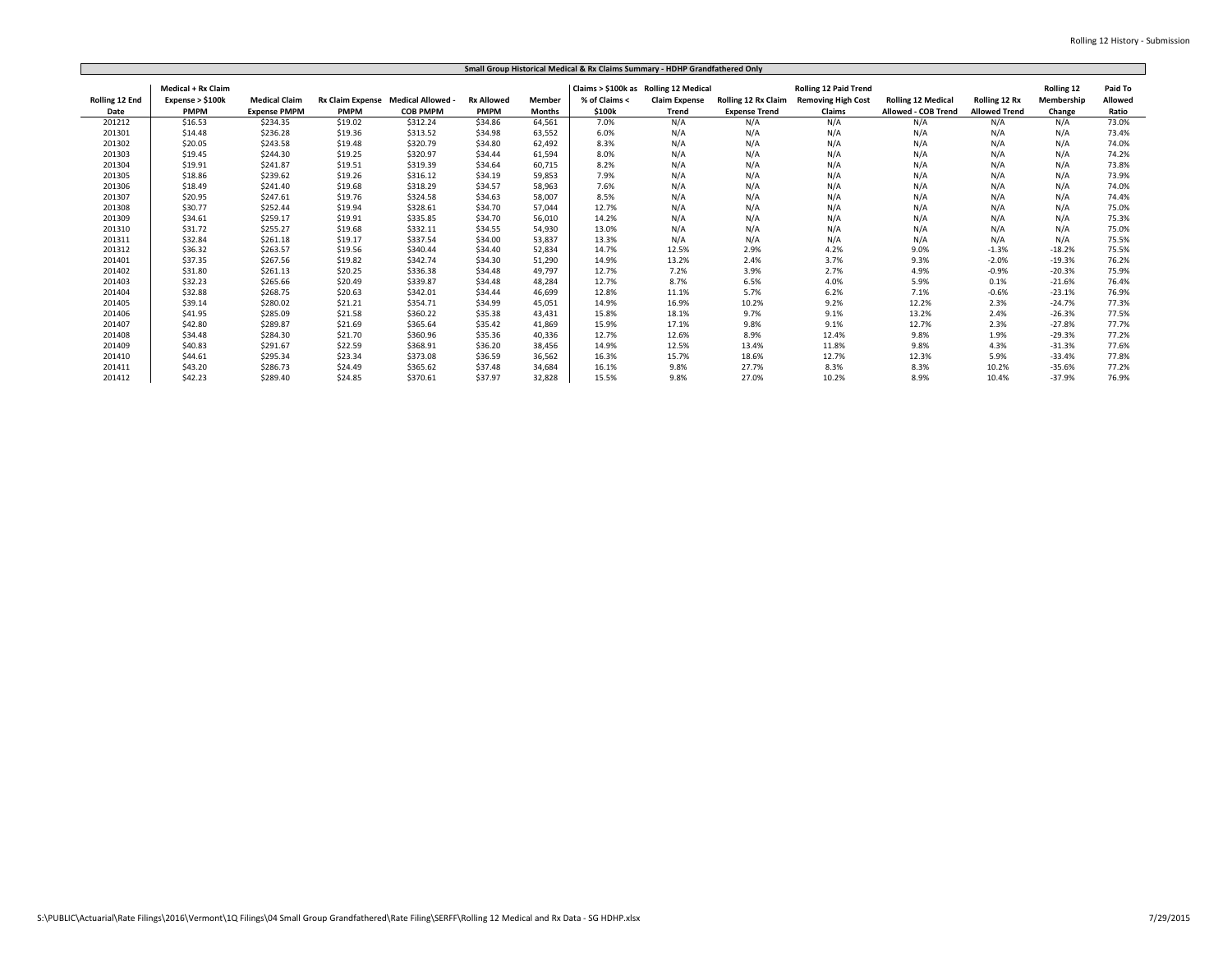## **Summary of Historical Rx Claims Broken Out by Rx Category**

|      |             | Product     | <b>Rolling 12 End</b> |                    |           | <b>Member</b> | Allowed     | <b>Rolling 12</b>    |
|------|-------------|-------------|-----------------------|--------------------|-----------|---------------|-------------|----------------------|
| LOB  | <b>Size</b> | <b>Type</b> | Date YYYYMM           | <b>Rx Category</b> | Allowed   | <b>Months</b> | <b>PMPM</b> | <b>Allowed Trend</b> |
| AR42 | Small       | <b>HDHP</b> | 201212                | 1 Generic          | \$830,185 | 64,561        | \$12.86     | N/A                  |
| AR42 | Small       | <b>HDHP</b> | 201301                | 1 Generic          | \$818,098 | 63,552        | \$12.87     | N/A                  |
| AR42 | Small       | <b>HDHP</b> | 201302                | 1 Generic          | \$787,038 | 62,492        | \$12.59     | N/A                  |
| AR42 | Small       | <b>HDHP</b> | 201303                | 1 Generic          | \$769,998 | 61,594        | \$12.50     | N/A                  |
| AR42 | Small       | <b>HDHP</b> | 201304                | 1 Generic          | \$744,308 | 60,715        | \$12.26     | N/A                  |
| AR42 | Small       | <b>HDHP</b> | 201305                | 1 Generic          | \$721,444 | 59,853        | \$12.05     | N/A                  |
| AR42 | Small       | <b>HDHP</b> | 201306                | 1 Generic          | \$708,145 | 58,963        | \$12.01     | N/A                  |
| AR42 | Small       | <b>HDHP</b> | 201307                | 1 Generic          | \$691,291 | 58,007        | \$11.92     | N/A                  |
| AR42 | Small       | <b>HDHP</b> | 201308                | 1 Generic          | \$667,677 | 57,044        | \$11.70     | N/A                  |
| AR42 | Small       | <b>HDHP</b> | 201309                | 1 Generic          | \$655,007 | 56,010        | \$11.69     | N/A                  |
| AR42 | Small       | <b>HDHP</b> | 201310                | 1 Generic          | \$636,739 | 54,930        | \$11.59     | N/A                  |
| AR42 | Small       | <b>HDHP</b> | 201311                | 1 Generic          | \$615,780 | 53,837        | \$11.44     | N/A                  |
| AR42 | Small       | <b>HDHP</b> | 201312                | 1 Generic          | \$610,480 | 52,834        | \$11.55     | $-10.1%$             |
| AR42 | Small       | <b>HDHP</b> | 201401                | 1 Generic          | \$585,532 | 51,290        | \$11.42     | $-11.3%$             |
| AR42 | Small       | <b>HDHP</b> | 201402                | 1 Generic          | \$572,831 | 49,797        | \$11.50     | $-8.7%$              |
| AR42 | Small       | <b>HDHP</b> | 201403                | 1 Generic          | \$556,665 | 48,284        | \$11.53     | $-7.8%$              |
| AR42 | Small       | <b>HDHP</b> | 201404                | 1 Generic          | \$540,280 | 46,699        | \$11.57     | $-5.6%$              |
| AR42 | Small       | <b>HDHP</b> | 201405                | 1 Generic          | \$523,748 | 45,051        | \$11.63     | $-3.6%$              |
| AR42 | Small       | <b>HDHP</b> | 201406                | 1 Generic          | \$500,952 | 43,431        | \$11.53     | $-4.0%$              |
| AR42 | Small       | <b>HDHP</b> | 201407                | 1 Generic          | \$484,111 | 41,869        | \$11.56     | $-3.0%$              |
| AR42 | Small       | <b>HDHP</b> | 201408                | 1 Generic          | \$466,504 | 40,336        | \$11.57     | $-1.2%$              |
| AR42 | Small       | <b>HDHP</b> | 201409                | 1 Generic          | \$444,166 | 38,456        | \$11.55     | $-1.2%$              |
| AR42 | Small       | <b>HDHP</b> | 201410                | 1 Generic          | \$416,831 | 36,562        | \$11.40     | $-1.6%$              |
| AR42 | Small       | <b>HDHP</b> | 201411                | 1 Generic          | \$393,793 | 34,684        | \$11.35     | $-0.7%$              |
| AR42 | Small       | <b>HDHP</b> | 201412                | 1 Generic          | \$372,127 | 32,828        | \$11.34     | $-1.9%$              |
|      |             |             |                       |                    |           |               |             |                      |
| AR42 | Small       | <b>HDHP</b> | 201212                | 2 Brand            | \$949,644 | 64,561        | \$14.71     | N/A                  |
| AR42 | Small       | <b>HDHP</b> | 201301                | 2 Brand            | \$918,444 | 63,552        | \$14.45     | N/A                  |
| AR42 | Small       | <b>HDHP</b> | 201302                | 2 Brand            | \$890,909 | 62,492        | \$14.26     | N/A                  |
| AR42 | Small       | <b>HDHP</b> | 201303                | 2 Brand            | \$858,049 | 61,594        | \$13.93     | N/A                  |
| AR42 | Small       | <b>HDHP</b> | 201304                | 2 Brand            | \$833,670 | 60,715        | \$13.73     | N/A                  |
| AR42 | Small       | <b>HDHP</b> | 201305                | 2 Brand            | \$802,689 | 59,853        | \$13.41     | N/A                  |
| AR42 | Small       | <b>HDHP</b> | 201306                | 2 Brand            | \$777,559 | 58,963        | \$13.19     | N/A                  |
| AR42 | Small       | <b>HDHP</b> | 201307                | 2 Brand            | \$757,095 | 58,007        | \$13.05     | N/A                  |
| AR42 | Small       | <b>HDHP</b> | 201308                | 2 Brand            | \$729,853 | 57,044        | \$12.79     | N/A                  |
| AR42 | Small       | <b>HDHP</b> | 201309                | 2 Brand            | \$698,716 | 56,010        | \$12.47     | N/A                  |
| AR42 | Small       | <b>HDHP</b> | 201310                | 2 Brand            | \$683,376 | 54,930        | \$12.44     | N/A                  |
| AR42 | Small       | <b>HDHP</b> | 201311                | 2 Brand            | \$651,811 | 53,837        | \$12.11     | N/A                  |
| AR42 | Small       | <b>HDHP</b> | 201312                | 2 Brand            | \$623,858 | 52,834        | \$11.81     | $-19.7%$             |
| AR42 | Small       | <b>HDHP</b> | 201401                | 2 Brand            | \$605,088 | 51,290        | \$11.80     | $-18.4%$             |
| AR42 | Small       | <b>HDHP</b> | 201402                | 2 Brand            | \$579,790 | 49,797        | \$11.64     | $-18.3%$             |
| AR42 | Small       | <b>HDHP</b> | 201403                | 2 Brand            | \$556,923 | 48,284        | \$11.53     | $-17.2%$             |
| AR42 | Small       | <b>HDHP</b> | 201404                | 2 Brand            | \$533,638 | 46,699        | \$11.43     | $-16.8%$             |
| AR42 | Small       | <b>HDHP</b> | 201405                | 2 Brand            | \$516,230 | 45,051        | \$11.46     | $-14.6%$             |
| AR42 | Small       | <b>HDHP</b> | 201406                | 2 Brand            | \$505,150 | 43,431        | \$11.63     | $-11.8%$             |
| AR42 | Small       | <b>HDHP</b> | 201407                | 2 Brand            | \$485,599 | 41,869        | \$11.60     | $-11.1%$             |
| AR42 | Small       | <b>HDHP</b> | 201408                | 2 Brand            | \$468,880 | 40,336        | \$11.62     | $-9.1%$              |
| AR42 | Small       | <b>HDHP</b> | 201409                | 2 Brand            | \$451,878 | 38,456        | \$11.75     | $-5.8%$              |
| AR42 | Small       | HDHP        | 201410                | 2 Brand            | \$423,204 | 36,562        | \$11.57     | $-7.0%$              |
| AR42 | Small       | <b>HDHP</b> | 201411                | 2 Brand            | \$398,329 | 34,684        | \$11.48     | $-5.1%$              |
| AR42 | Small       | HDHP        | 201412                | 2 Brand            | \$377,390 | 32,828        | \$11.50     | $-2.6%$              |
|      |             |             |                       |                    |           |               |             |                      |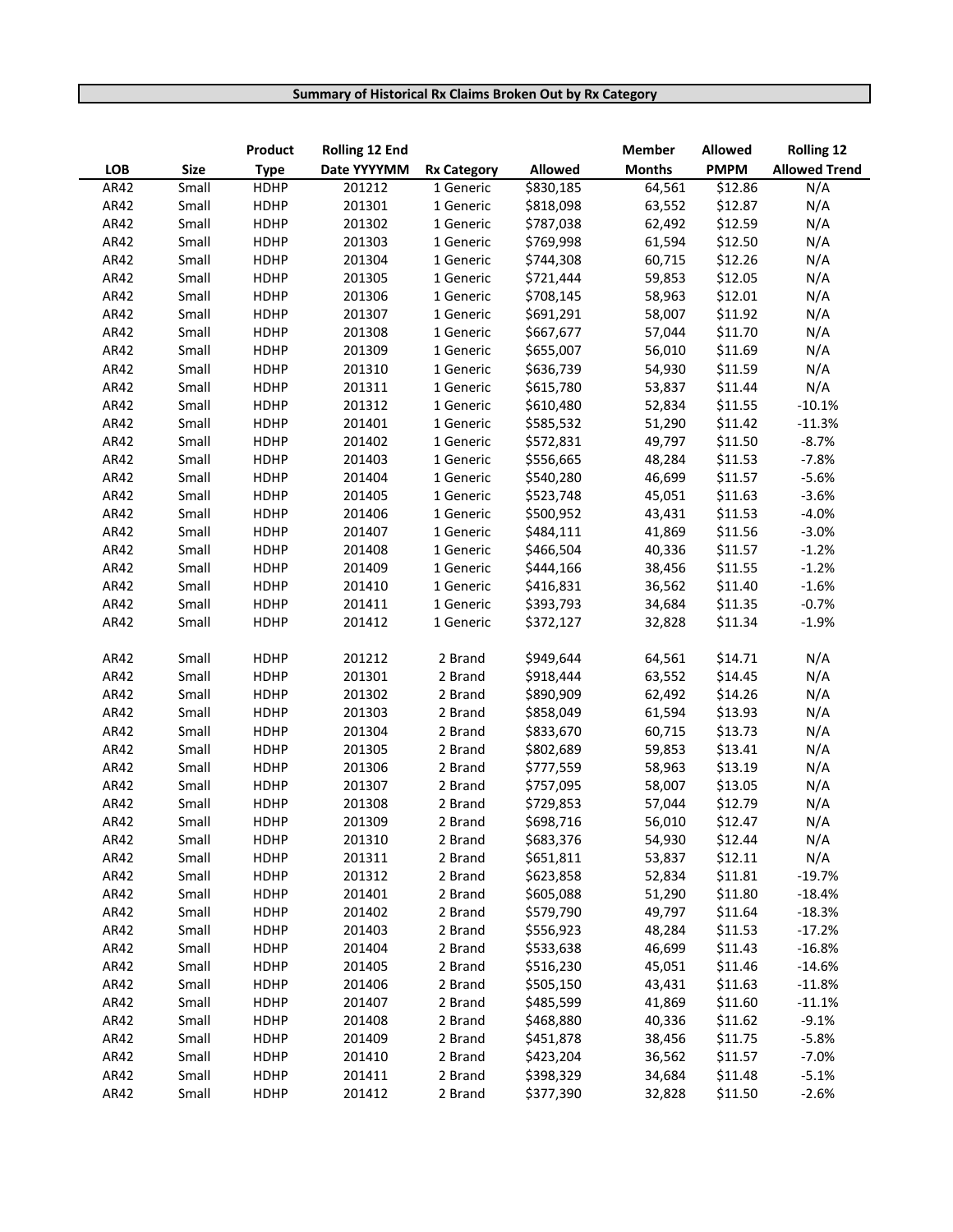## **Summary of Historical Rx Claims Broken Out by Rx Category**

|            |             | Product     | <b>Rolling 12 End</b> |                    |                | <b>Member</b> | <b>Allowed</b> | <b>Rolling 12</b>    |
|------------|-------------|-------------|-----------------------|--------------------|----------------|---------------|----------------|----------------------|
| <b>LOB</b> | <b>Size</b> | <b>Type</b> | Date YYYYMM           | <b>Rx Category</b> | <b>Allowed</b> | <b>Months</b> | <b>PMPM</b>    | <b>Allowed Trend</b> |
| AR42       | Small       | <b>HDHP</b> | 201212                | 3 Specialty        | \$470,807      | 64,561        | \$7.29         | N/A                  |
| AR42       | Small       | <b>HDHP</b> | 201301                | 3 Specialty        | \$486,610      | 63,552        | \$7.66         | N/A                  |
| AR42       | Small       | <b>HDHP</b> | 201302                | 3 Specialty        | \$497,019      | 62,492        | \$7.95         | N/A                  |
| AR42       | Small       | <b>HDHP</b> | 201303                | 3 Specialty        | \$493,065      | 61,594        | \$8.01         | N/A                  |
| AR42       | Small       | <b>HDHP</b> | 201304                | 3 Specialty        | \$524,962      | 60,715        | \$8.65         | N/A                  |
| AR42       | Small       | <b>HDHP</b> | 201305                | 3 Specialty        | \$522,425      | 59,853        | \$8.73         | N/A                  |
| AR42       | Small       | <b>HDHP</b> | 201306                | 3 Specialty        | \$552,433      | 58,963        | \$9.37         | N/A                  |
| AR42       | Small       | <b>HDHP</b> | 201307                | 3 Specialty        | \$560,507      | 58,007        | \$9.66         | N/A                  |
| AR42       | Small       | <b>HDHP</b> | 201308                | 3 Specialty        | \$582,142      | 57,044        | \$10.21        | N/A                  |
| AR42       | Small       | <b>HDHP</b> | 201309                | 3 Specialty        | \$589,840      | 56,010        | \$10.53        | N/A                  |
| AR42       | Small       | <b>HDHP</b> | 201310                | 3 Specialty        | \$577,916      | 54,930        | \$10.52        | N/A                  |
| AR42       | Small       | <b>HDHP</b> | 201311                | 3 Specialty        | \$563,043      | 53,837        | \$10.46        | N/A                  |
| AR42       | Small       | <b>HDHP</b> | 201312                | 3 Specialty        | \$583,200      | 52,834        | \$11.04        | 51.4%                |
| AR42       | Small       | <b>HDHP</b> | 201401                | 3 Specialty        | \$568,585      | 51,290        | \$11.09        | 44.8%                |
| AR42       | Small       | <b>HDHP</b> | 201402                | 3 Specialty        | \$564,231      | 49,797        | \$11.33        | 42.5%                |
| AR42       | Small       | <b>HDHP</b> | 201403                | 3 Specialty        | \$551,286      | 48,284        | \$11.42        | 42.6%                |
| AR42       | Small       | <b>HDHP</b> | 201404                | 3 Specialty        | \$534,181      | 46,699        | \$11.44        | 32.3%                |
| AR42       | Small       | <b>HDHP</b> | 201405                | 3 Specialty        | \$536,292      | 45,051        | \$11.90        | 36.4%                |
| AR42       | Small       | <b>HDHP</b> | 201406                | 3 Specialty        | \$530,574      | 43,431        | \$12.22        | 30.4%                |
| AR42       | Small       | <b>HDHP</b> | 201407                | 3 Specialty        | \$513,303      | 41,869        | \$12.26        | 26.9%                |
| AR42       | Small       | <b>HDHP</b> | 201408                | 3 Specialty        | \$490,972      | 40,336        | \$12.17        | 19.3%                |
| AR42       | Small       | <b>HDHP</b> | 201409                | 3 Specialty        | \$495,949      | 38,456        | \$12.90        | 22.5%                |
| AR42       | Small       | <b>HDHP</b> | 201410                | 3 Specialty        | \$497,656      | 36,562        | \$13.61        | 29.4%                |
| AR42       | Small       | <b>HDHP</b> | 201411                | 3 Specialty        | \$507,942      | 34,684        | \$14.64        | 40.0%                |
| AR42       | Small       | <b>HDHP</b> | 201412                | 3 Specialty        | \$496,915      | 32,828        | \$15.14        | 37.1%                |